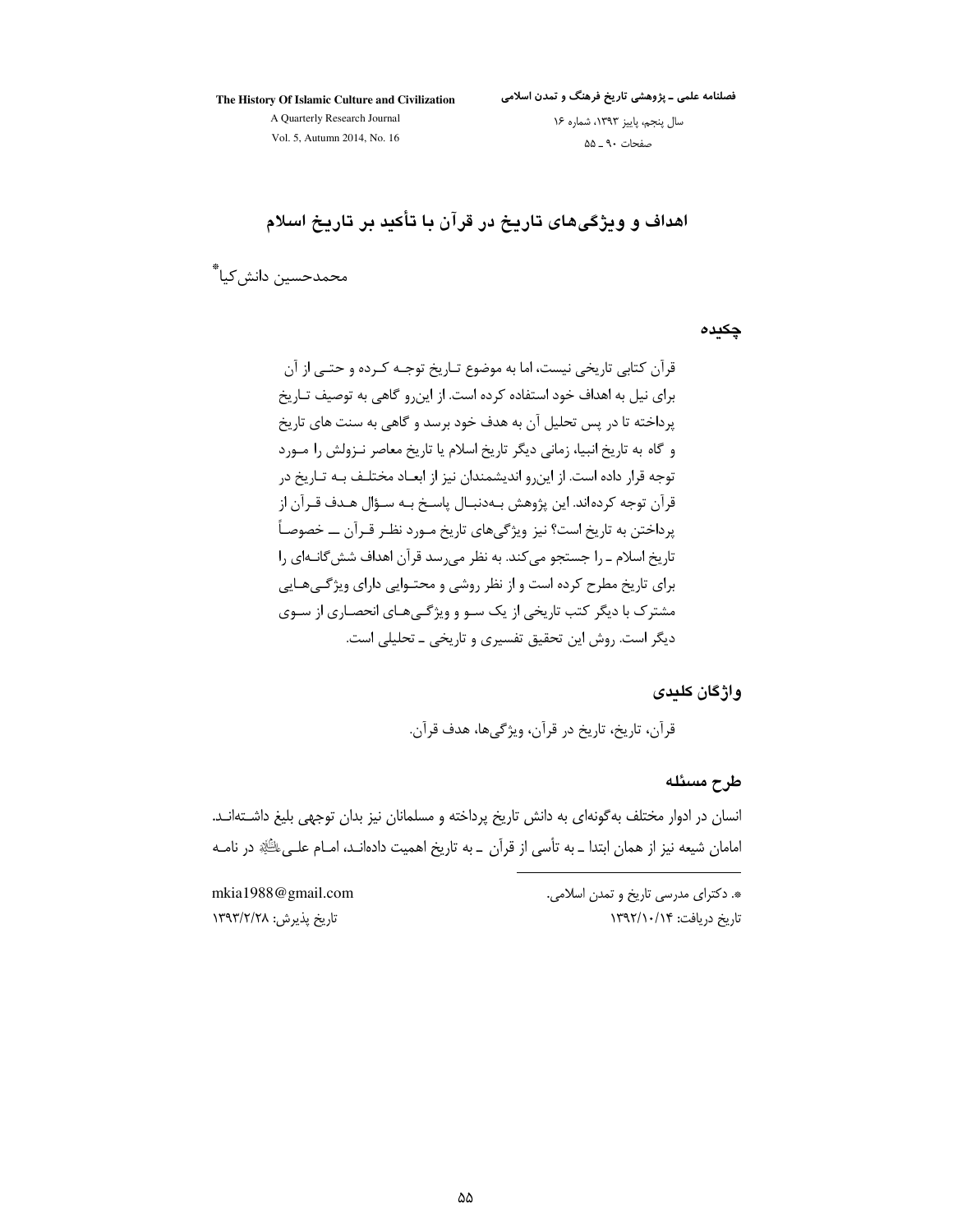۵۶ هـ المسلنامه علمي ـ پژوهشي تاريخ فرهنگ و تمدن اسلامي، س ۵، پاييز ۹۳، شماره ۱۶

.<br>خود به فرزندش از توجه خود بـه تـاري*خ* سـخن مـي *گ*ويـد و از روش خـود در پـرداختن بـه تـاريخ و چگونگی تفکر در آن واز اینکه فرازهایی ازتاریخ را برای فرزندش گلچین کرده است و آن را بـرای آموزش او در ایام نوجوانی لازم شمرده که تـاریخ روزگـار را دریـیش دارد و …<sup>\</sup> امـام سـجاد نیـز بـر آموزش مغازی رسول خدا برای فرزندانش بسان آموزش قرآن تاکید دارد. <sup>۲</sup> در میان اخبار امـام بـاقر و امام صادقﷺ نیز اخبار سیره فراوان است و بسیاری از آنها در مأخذ مکتوب آمـده اسـت. <sup>۳</sup> برخـی از حکمای معاصر در طبقه بندی علوم با توجه به تقسیم ثلاثی علوم از سوی پیامبر اعظمﷺ \* تـاریخ را از زمره آیات محکمه و در ردیف معارف و عقاید قرار دادهاند. <sup>۱۵</sup> این رو اهمیـت دارد دانســته شـود كدام تاريخ با كدام ويژگي ها مورد توجه امامان شيعه بوده است؟ كدام تاريخ مي تواند در كنار معارف و عقاید قرار گیرد و از آیات محکمه شناخته شود؟ یکی از طرق دستیابی به پاسخ این پرسش ها مراجعه به قرآن کریم است. کتابی که هرچند تاریخی نیست ولی از تاریخ سخن گفته <sup>۶</sup> و از ابعاد مختلـف بـه شکلی هدفمند به آن پرداخته است.

قرآن خود را کتاب ذکر<sup>۷</sup> و هدایت<sup>^</sup> معرفی میکند.<sup>۹</sup> لذا تمامی آیات آن برای تحقـق ایـن هـدف نازل شده است. این ویژگی باعث نمیشود که اهداف جزئی تر در ذیل این اهداف دنبال نشـده باشـد.

۱ سید رض*ی، نهج البلاغه*، نامه ۳۱.

- ۵ امام خمینی، *چهل حدیث*، ص ۳۹۶: ایشان اضافه می کنند آنها داخل شوند در «آیه محکمه» که بهواسـطه آنهـا علم به الله يا علم به معاد حاصل يا تقويت شود.
- ۶ توجه به این نکته ضروری است که تعیین حد و مرز برای دانش های مختلف امـری اسـت کـه از سـوی انســان هـا صورت گرفته و لزوما قرآن مقید به رعایت آنها نیست، چه بسا قرآن حد و مرز وسیعتر یا مضیقی را از نظر موضـوع برای دانش خاصی مقرر کرده است که بدوا به نظر پژوهشگر خروج موضوعی از دانش مذکور محسوب گردد.

٧. وَهَٰذَا ذِكْرٌ مُبَارَكٌ أَنْزَلْنَاهُ أَفَأَنْتُمْ لَهُ مُنْكِرُونَ. (انبياء (٢١): ۵٠، يس (٣۶): ٢٩؛ ص (٣٨): ٨٧)

- ٨. ذَلِكَ الْكِتَابُ لَا رَيْبَ فِيهِ هُدًى لِلْمُتَّقِينَ. (بقره (٢): ٢)
- ۹. و برای ملاحظه دیگر اوصاف قرآن بنگرید به: اخوان، *قرآن در قرآن*، ص ۲۴۱ به بعد.

٢. كنّا نعّلم مغازي رسول الله كما نعلم السورة من القر آن. (بنگريد به: بيهقي، *دلائل النبوة و معرفة أحوال صــاحب* الشريعة، ج ٣، ص ٧: ابن كثير الدمشقي، *البداية و النهاية*، ج ٣، ص ٢۴٢: الصالحي الشـامي، *سبل الهدي و الرشـاد* قى سيرة خير العباد، ج ۴، ص ١٠) وى روايت را از خطيب البغدادى نقل كرده است.

۳. به عنوان نمونه ابن|سحاق اخباري را از امام باقر ﷺ در سیره خود نقل کرده اسـت. برخـي از ايـن نمونـههـا در طبقات ابن سعد نیز دیده می شود. (جعفریان، *حیات فکری و سیاسی امامان شیعه*، ص ۱۴)

۴ قال النبيﷺ: إنما العلم ثلاثة: آية محكمة، أو فريضة عادلة، أوسنة قائمه وما خلاهن فهـو فضـل. (كلينـي، الكافى، ج ١، ص ٣٢)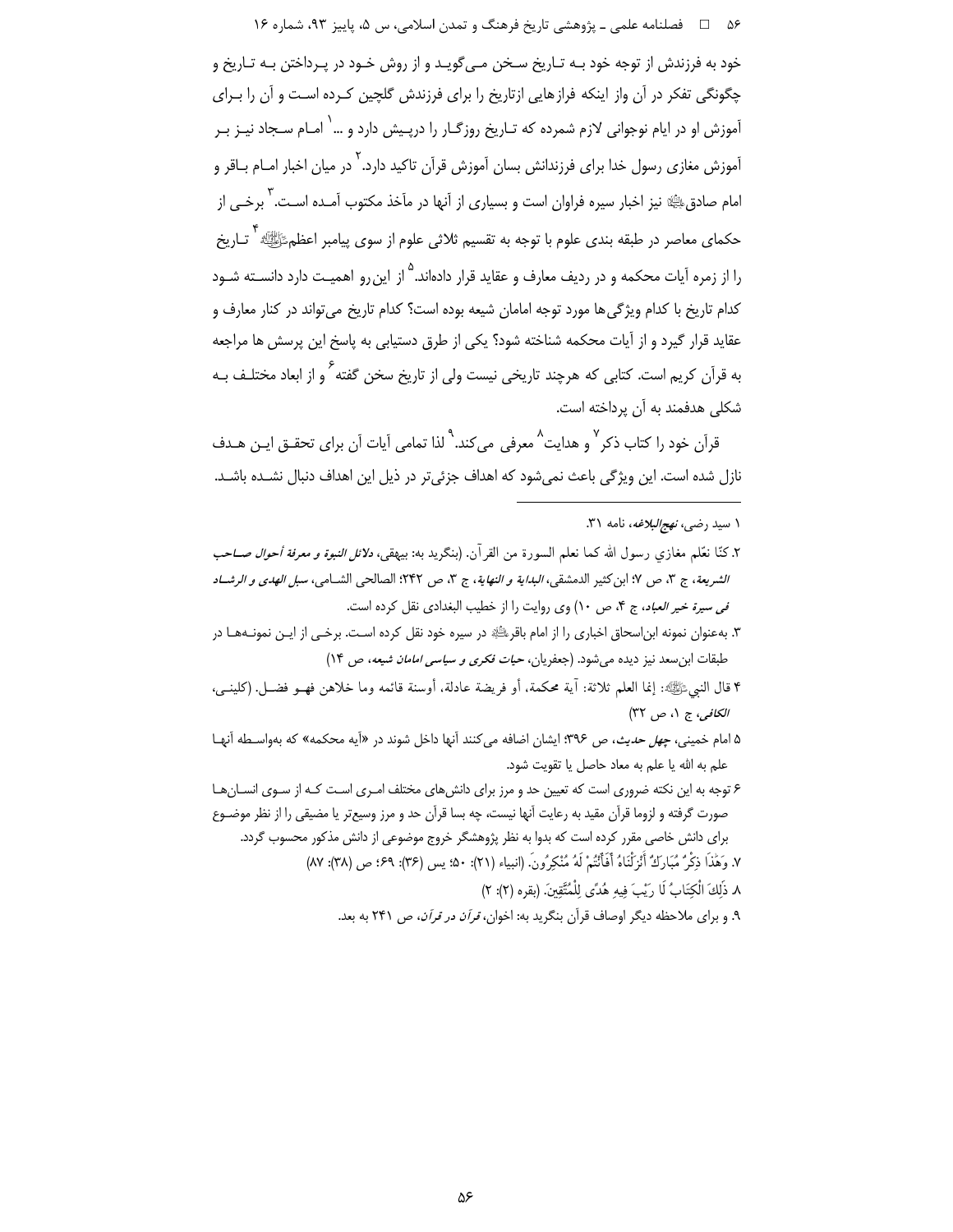آيات تاريخي نيز اهداف جزئي را تأمين. مي كند كه در نهايت، تحقق بخش هدف اصلي قـرآن كـريم است. این پژوهش در پی آن است تا در کنار قدم هایی که تاکنون از سـوی محققـان در ایـن زمینـه برداشته شده است، نیم گامی بهسوی تبیین تاریخ در قـرآن بـردارد. از ایـن٫رو ابتـدا اهـداف قـرآن از پرداختن به تاریخ مرور خواهد شد و سپس از ویژگی های تاریخ در قرآن بهطور اعم و نیز ویژگی هـای گزارش های تاریخی در بخش مغازی در قرآن سخن گفته خواهد شد و در پایان تعریفـی از تــاریخ در قران ارائه می شود که از بررسی ویژگی ها قابل استخراج است.

در قرآن از لفظ تاریخ استفاده نشده است و الفاظ دیگری برای این منظور به کار گرفتـه شــدهانــد مانند قصه، ` نباء ` یا انباء، ّ اخبار، <sup>۴</sup> حدیث، ° و البته در برخی مواردی مضمون مَثل و مثال در قرآن بـه .<br>معنا حوادث و رخدادهای تاریخی است. <sup>۶</sup> با این مقدمـه راه بـرای جسـتجوی اهـداف قـرآن از تـاریخ هموارتر می گردد؛ زیرا مشاهده خواهد شد که قرآن اهداف خود از تاریخ را در ضمن کاربرد این الفـاظ بیان میکند.

# اهداف قرآن در بازگویی تاریخ

١. استوار كردن دل يدامبر خداءًﷺ

قرآن بهدنبال آن است که پیامبر ﷺ قوت قلب گیرد و در راه خدا استوارتر باشد. یادآوری آزاری کـه انبیای گذشته دیدند اما صبر پیشه نمودند تا نصرت الهی فرا برسد و تأکید بر اینکه این نصـرت یـک سنت تغییرناپذیر الهی درباره انبیا است، آرامش و سکون را در قلب پیامبر استقرار خواهد بخشید.<sup>۷</sup>

- ١. نَحْنُ نَقُصٌ عَلَيْكَ أَحْسَنَ الْقَصَص ... . (يوسف (١٢): ٣: نساء (۴): ١٤۴: اعراف (٧): ١٧۶) ٢. «أَلَمْ يَأْتِكُمْ نَبَأُ الَّذِينَ مِنْ قَبْلِكُمْ قَـوْم نُـوح …» (ابـراهيم (١٢): ٩)؛ «نَحْـنُ نَقُـصٌّ عَلَيْـكَ نَبَـأَهُمْ بـالْحَقِّ». (کهف (۱۸): ۱۳؛ هود (۱۱): ۱۰۰) ٣. «... قَدْ نَبَّأَنَا اللَّهُ مِنْ أَخْبَارِكُمْ» (توبه (٩): ٩۴)؛ «يَوْمَئذ تُحَدِّثُ أَخْبَارَهَا». (زلزله (٩٩): ۴) ۴. «وَهَلْ أَتَاكَ حَديثُ مُوسَىٰ». (طه (۲۰): ۹؛ ذاريات (۵۱): ۲۴؛ بروج (۸۵): ۱۷) ۵. برخی گفتهاند «مثل» بهمعنای تاریخ استعمال شده است، ولی به نظر میرسـد «مثـل» در معنـای خـود یعنـی «نمونه» مورد استفاده قرار گرفته است. در آیات ذیل در همین معنا به کار گرفته شده است. «وَضَـرَبَ اللّــهُ مَـثَلاً لِلَّذِينَ آمَنُوا امْرَأَتَ فِرْعَوْنَ …» (تحريم (۶۶): ۱۱)؛ «وَضَرَبَ اللَّهُ مَثَلًا قَرْيَةً كَانَتْ آمِنَةً مُطْمَئِنَّةً». (نحل (۱۶): ۱۱۲) ع مانند آيه «وَتِلْكَ الأَمْثَالُ نَضْرِبُهَا لِلنَّاسِ وَمَا يَعْقِلُهَا إِلَّا الْعَالِمُونَ» (عنكبوت (٢٩): ۴٣) كه در پــس گــزارش در مورد اقوام گذشته ذکر شده است. ٧. وَلَقَدْ كُذِّبِّتْ رُسُلٌ مِنْ قَبْلِكَ فَصَبَرُوا عَلَىٰ مَا كُذِّبُوا وَأُوذُوا حَتَّىٰ أَتَاهُمْ نَصْرُنَا وَلا مُبَدِّلَ لِكَلِمَاتِ اللَّـهِ وَلَقَــدْ
	- جَاءَكَ مِنْ نَبَإِ الْمُرْسَلِينَ. (انعام (٤): ٣۴)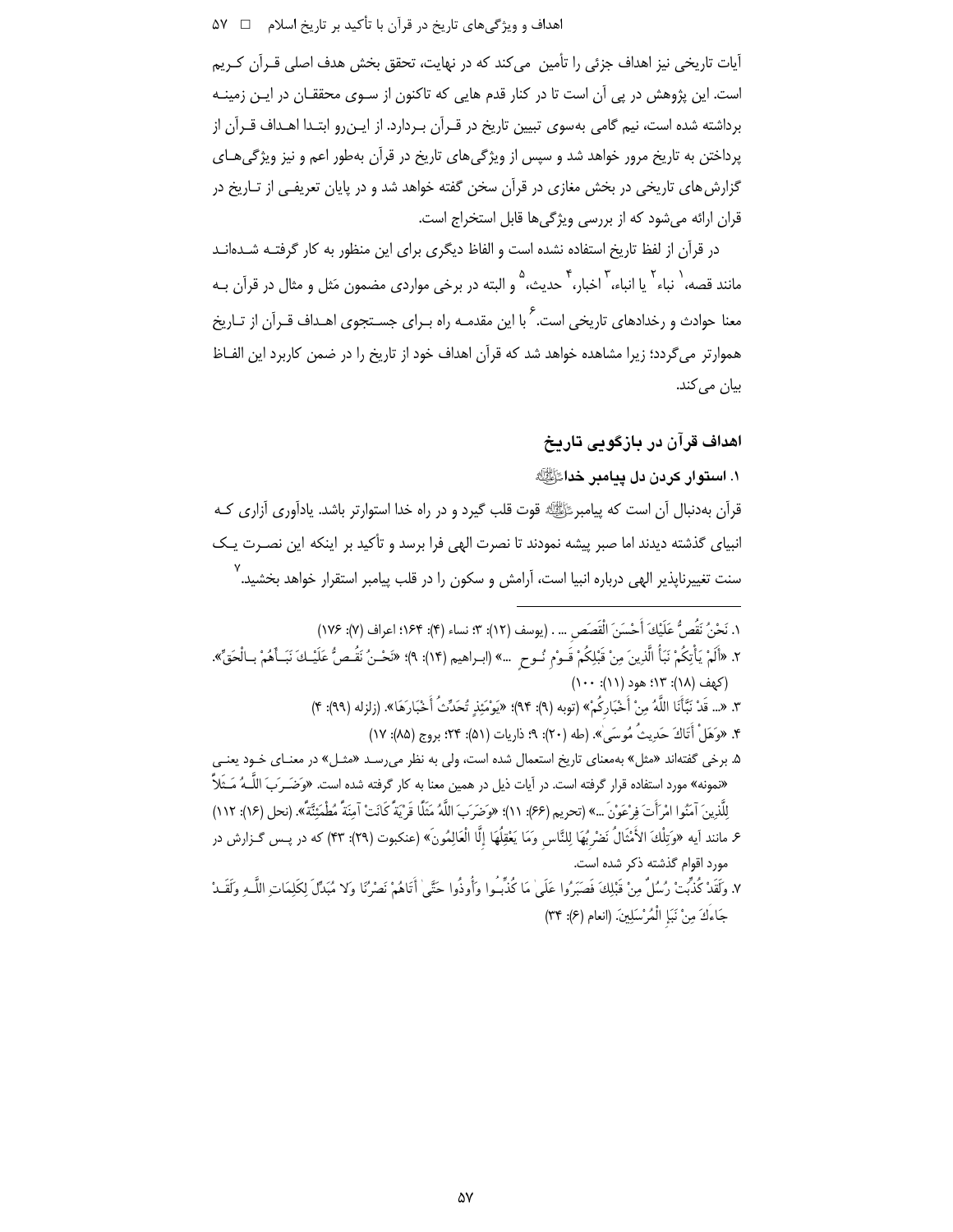۵۸٪ هـ المحصلنامه علمي ـ پژوهشي تاريخ فرهنگ و تمدن اسلامي، س ۵، پاييز ۹۳، شماره ۱۶

# ۲. موعظه و تذکر برای مؤمنان

معارف و حقایق بیان شده در قـرآن بـرای مـؤمنین، هـم تـذکر اسـت و هـم موعظـه. تـذکر اسـت برای اینکه مؤمنان آنچه را که از علوم فطری مربوط به مبدأ و معاد و متعلقات آن از یاد بـرده بودنـد، با شنیدن آها به یاد آورند و موعظه است، بـرای اینکـه آن معـارف و حقـایق درضـمن داسـتان هـای ۔ تاریخی ۔ بیان شدہ و همان داستان ها مایه عبرت است. در کلام امام علی ﷺ چگونگی موعظـه و تذكر بودن ياد آوري تاريخ گذشته چنين بيان شده است:

از آنچه بر گذشتگان شما رفت عبرت گیرید که چگونه، بند بند اعضای بدنشـان از هم گسست، چشم و گوش شان نابود شد، شـرف و شکوهشـان از خـاطرههـا محو گردید و همه ناز و نعمتها و رفاه ها و خوشیها پایان گرفت، کـه نزدیکـی فرزندان به دوری و از دست دادنشان و همدمی همسران به جدایی تبدیل شـد، دیگر نه به هم مینازند و نه فرزندانی میآورند و نه یکدیگر را دیدار مــ ،کننــد و نه در کنار هم زندگی میکنند. پس ای بندگان خدا! بپرهیزید، پرهیز کسی که به نفس خود چیره و بر شهوت خود پیروز و با عقل خود به درستی می،نگرد، زیرا کـه حقیقت آشکار، پرچم برافراشته، جاده هموار و راه، روشن و راست است. ٰ

اين جملات به دو هدف اخير آيه «وَ كُلًّا نَقُصُّ عَلَيْكَ مِنْ أَنْبَاء الرُّسُلِ مَا نُثَبِّتُ بِهِ فُؤَادَكَ وَجَـاءكَ فِي هَٰذِهِ الْحَقُّ وَ مَوْعِظَةٌ وَذِكْرَىٰ لِلْمُؤْمِنِينَ» `` اشاره دارد.

۳. عبرتگىرى از گذشته <sup>۲</sup> عبرتڰیری از گذشته می تواند هم شامل زندگی فردی و هم اجتمـاعی شـود، پـرعکس موعظـه کـه شايد بيشتر جنبه فردى داشته باشد.

اگر تاریخ گذشته مرور شود فراز و فرود امتها و دولتها و فرهنگها و تمدنها مورد توجه قـرار گیرد و علل و عوامل آنها کشف شود، این امکان فراهم میشود تا از تکـرار تجربـه هـای تلـخ دوری گردد و تجربههای شیرین تکرار شود و مفهوم عبرت نیز همین است. از این طریـق صـرفهجـویی در منابع انسانی و امکانات فراهم می∫ید و روند افول و فرود تمدنها به صعود و فـراز تبـدیل مـیشـود،

۱. سيد رضي، *نهج البلاغه*، خطبه ۱۶۰. ۲. هود (۱۱): ۱۲۰. ٣. لَقَدْ كَانَ فِي قَصَصِهِمْ عِبْرَةً لأُولِي الأَلْبَابِ مَا كَانَ حَدِيثًا يُفْتَرَىٰ وَلَكِنْ تَصْدِيقَ الَّذِي بَيْنَ يَدَيْهِ وَتَفْصِـيلَ كُـلٍّ شَيْء وَهُدًى وَرَحْمَةً لِقَوْم يُؤْمِنُونَ. (يوسف (١٢): ١١١)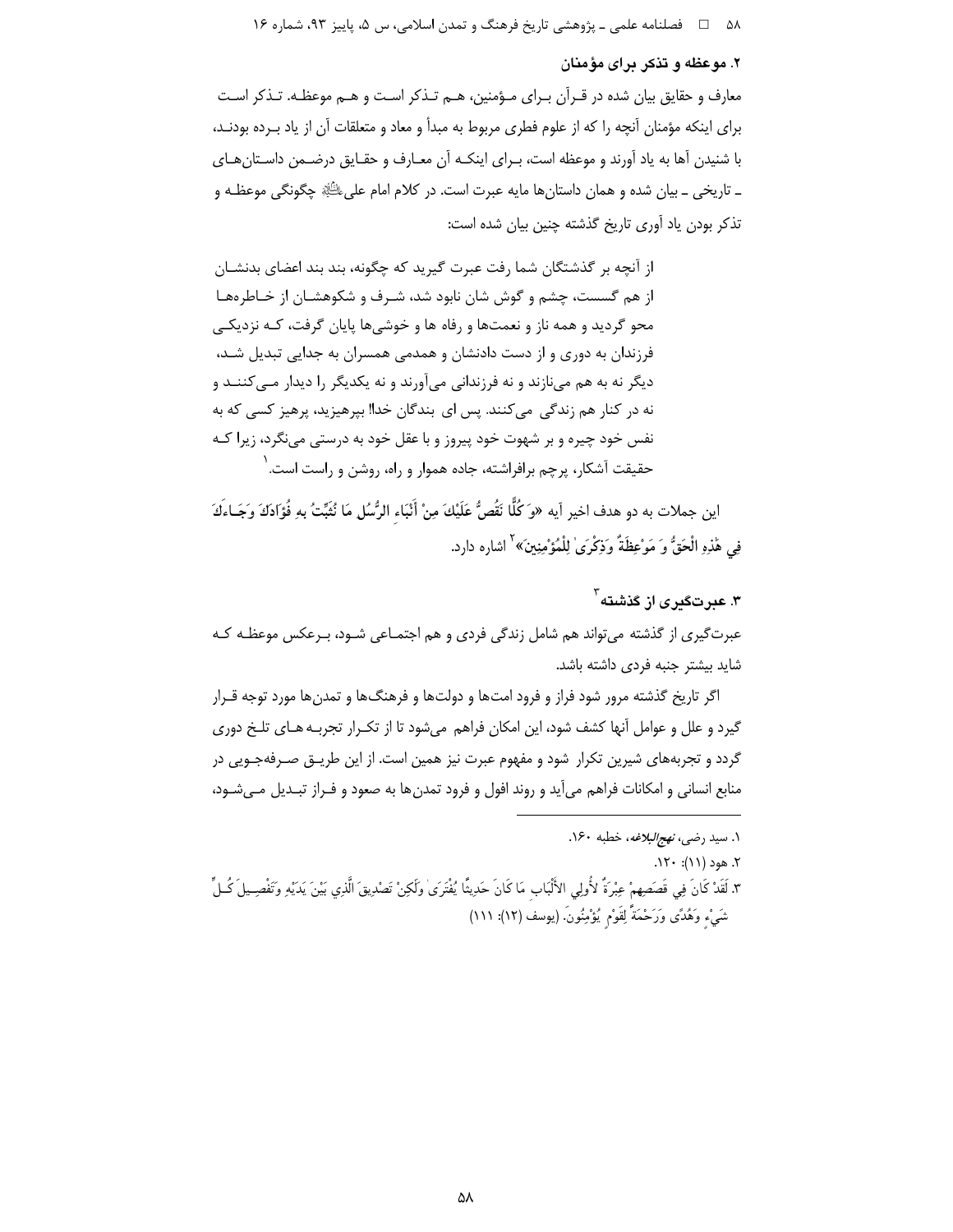اهداف و ویژگیهای تاریخ در قرآن با تأکید بر تاریخ اسلام ⊥ ∆۹

شاید جامعه بشری از افتادن در دام جنگ ها و خون٫یزی ها نجات یابد و به سعادت رهنمـون شـود و این مهم در گرو عبرت از تاریخ گذشته است. امام علی اللَّهِ به این هدف چنین اشاره می کند:

مردم! برای شما در تاریخ گذشته درسهای عبرت فراوان وجود دارد؛ کجایند عمالقــه و فرزندانشان؟ (پادشـاهان عـرب در يمـن و حجـاز) كجاينـد فرعـونهـا و فرزندانشـان؟ کجایند مردم شـهر رس؟ (درخـتپرسـتانی کـه طـولانی حکومـت کردنـد) آنهـا کـه پیامبران خدا را کشتند، و چـراغ نـورانی سـنت آنهـا را خـاموش کردنـد و راه و رسـم ستمگران و جباران را زنده ساختند. کجایند آنها که با لشکرهای انبوه حرکت کردنـد و هزاران تن را شکست دادند، سیاهیان فراوانی گرد آوردند و شهرها ساختند؟ ٰ

۴. ایجاد زمینه برای تفکر و تأمل<sup>۲</sup>

قرآن بعد از بیان داستان قارون که با عنایات الهی آیات خدا برایش آورده شد، یعنی در بـاطنش از علائـم و آثار بزرگ الهی پرده برداشته و به همین جهت حقیقت امر برایش روشن شد، ولی بعد از ملازمـت راه حــق، آن را ترک گفت ؑ و … پادآور می شود که این داستان ها ــ وقایع تاریخی ــ برای این است که مردم به تفک ِ .<br>وادار شوند. اینکه دستیابی به مراتب والای علمی اتمام راه نیست، بلکه آغازی است و امکان سـقوط ب*عـ*د از صعود همواره فراهم است و این بار سقوط تا بدان جاست که شیطان را به متابعت فرد وادار می کند.

۵. هشدار به کافران<sup>۴</sup> ایجاد رعب و وحشت در دل کافران از طریق بیان عاقبت سوءآنان در دنیا و پیامد رفتارهـای آنــان در نشئه دیگر از دیگر اهداف قرآنی است.

# ۶. «آمه» مودن تاریخ <sup>۵</sup>

در سوره شعراء خداوند بعد از بیان داستان حضرت موسی و نجات وی و غرق فرعونیان میفرمایـد در

- ١. سيد رضي، *نهج البلاغه*، خطبه ١٨١. ٢. وَلَوْ شِئْنَا لَرَفَعْنَاهُ بِهَا وَلَكِنَّهُ أَخْلَدَ إِلَى الأَرْضِ وَاتَّبَعَ هَوَاهُ فَمَثَلُهُ كَمَثَل الْكَلْبِ إِنْ تَحْمِلْ عَلَيْهِ يَلْهَتْ أَوْ تَتْرُكْـهُ يَلْهَتْ ذَٰلِكَ مَثَلُ الْقَوْمِ الَّذِينَ كَذَّبُوا بآيَاتِنَا فَاقْصُص الْقَصَصَ لَعَلَّهُمْ يَتَفَكَّرُونَ. (اعراف (٧): ١٧۶) ٣. طباطبايي، *الميزان*، ج ٨، ص ٣٣٣. ۴. أَفَلَمْ يَسيرُوا فِي الأَرْضِ فَيَنْظُرُوا كَيْفَ كَانَ عَاقِبَةُ الَّذِينَ مِنْ قَـبْلِهِمْ دَمَّـرَ اللَّـهُ عَلَـيْهِمْ وَلِلْكَـافِرِيـنَ أَمْثَالُهَـا.  $(1 \cdot | (YY) \cdot \mathcal{L})$ (محمد
	- ۵. إِنَّ فِي ذَٰلِكَ لآيَةً وَمَا كَانَ أَكْثَرُهُمْ مُؤْمِنِينَ. (شعراء (۲۶): ۶۷، ۱۰۳ و ۱۲۱)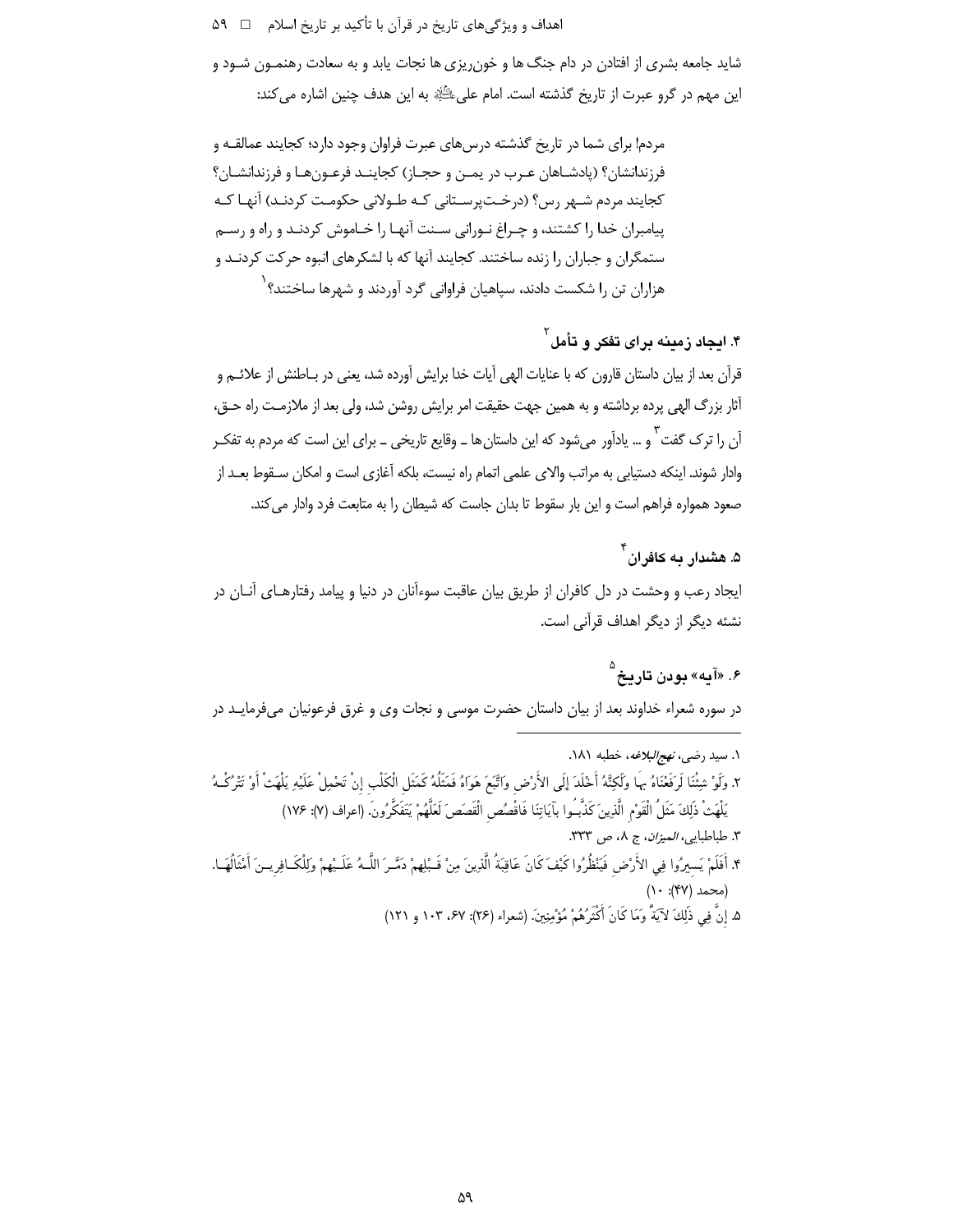۶۰ □ فصلنامه علمي ـ پژوهشي تاريخ فرهنگ و تمدن اسلامي، س ۵، پاييز ۹۳، شماره ۱۶

این داستان «آیه» است و در پس تاریخ ابراهیم، داستان نوح، داستان قـوم عـاد و پیـامبرش حضـرت هود همچنین بعد از داستان قوم ثمود و پیامبرش صالح و داستان قوم لـوط و داسـتان قـوم حضـرت شعيب و تكرار داستان قوم صالح در سوره نمل به «آيه» بودن آنها اشاره ميشود. ٰ برخـي مقصـود از آیه را عبرت دانستهاند وگفتهاند چه آیت و نشانهای از این روشن تـر کـه شـما را بـه مسـائل مهـم و سرنوشتسازی آشنا می کند، بی آنکه نیاز به تجربه شخصی داشته باشید. آری تاریخ گذشتگان عبرتی است و آیتی برای آیندگان، حتی تجربه هم نیست، زیرا در تجربه باید انسان متحمل هزینههایی شود تا نتایجی بگیرد، اما در اینجا با هزینه دیگران نتیجه عاید ما میشود.<sup>۲</sup> اما از زاویهای دیگر، *مـی ت*ـوان گفت: تاریخ و داستان ملل و اقوام و حوادثی که بر آنها میگذرد، مانند هر پدیدهای در جهـان هسـتی كه نشانهاى از «اوست»، مى تواند نشانهاى از «او» باشد، غرق فرعونيان، هلاكت ثموديان يا قوم لوط و … همه آشکارا اشاره به اوست و به یگانگی او، صفات او، که کسی در آنها شریک او نیست<sup>۳</sup> قـدرت او و نصرت او را مینمایاند یعنی جلوهای ازصفات پروردگار عالم را نشـان مـی۵هـد، از ایـن٫رو تـاریخ درس توحید میدهد و شاید از همین روست که برخی از حکمـای اسـلامی آن را در ردیـف عقایـد و کلام طبقهبندی کردهاند.<sup>۴</sup> این همان توحید آیه است که عرفا از آن سخن گفتهانـد. براسـاس توحیـد آیه هدف از هر آنچه در آسمان و زمین خلق شده این است که نشانهای باشد بهسوی او و تاریخ هــم در این جهت نشانهای است بهسوی او؛ در تاریخ نقش خدا بیش از هر چیز دیگری آشکار مـی شـود و تاریخ گویی قرآن، نمودی عالی از این نوع تاریخگویی است، تاریخی که خدا در آن نهتنها از همه چیز مطلع بلكه بدان علم حضورى دارد حتى كاملاً فعال است «يَسْأَلُهُ مَنْ فِي السَّـمَاواتِ وَ الأَرْضِ كُـلَّ يَوْم هُوَ فِي شَأْن» <sup>۵</sup>و … .

با توجه به اهداف شش گانه یاد شده از آنجاکه نازل کننده قرآن، حکیم و علیم است انتظـار مـیرود همین اهداف را در نقل و گزینش محتوای گزارش های تاریخی رعایت نماید و در نتیجـهگیـری هـا نیـز همین نتایج را دنبال کند. حتی در روش چینش گزارش ها و ترکیب آنها به دنبال تحقق این اهداف باشد. شاید گمان شود نقل تاریخ برای تحقق هر هدفی، باعث میشود که گزارشگر به دنبـال گـزینش

- ١. فَكَذَّبُوهُ فَأَهْلَكْنَاهُمْ إِنَّ فِي ذَلِكَ لآيَـةً وَمَـا كَـانَ أَكْثَـرُهُمْ مُـؤْمِنِينَ. (شعراء (٢۶): ١٣٩، ١٨٨، ١٧۴ و ١٩٠: نما, (٢٧): ۵۲)
	- ۲. مکارم شیرازی، تفسیر نم*ونه*، ج ۱۵، ص ۳۲۷. ٣. طبرسي، مجمع البيان في تفسير القرآن، ج ٧، ص ٣٠١. ۴. در صفحه دوم همین مقاله به دیدگاه امام خمینی اشاره شد.
	- ۵. هر که در آسمان ها و زمین است از او درخواست می کند هر زمان او در کاری است. (رحمن (۵۵): ۲۹)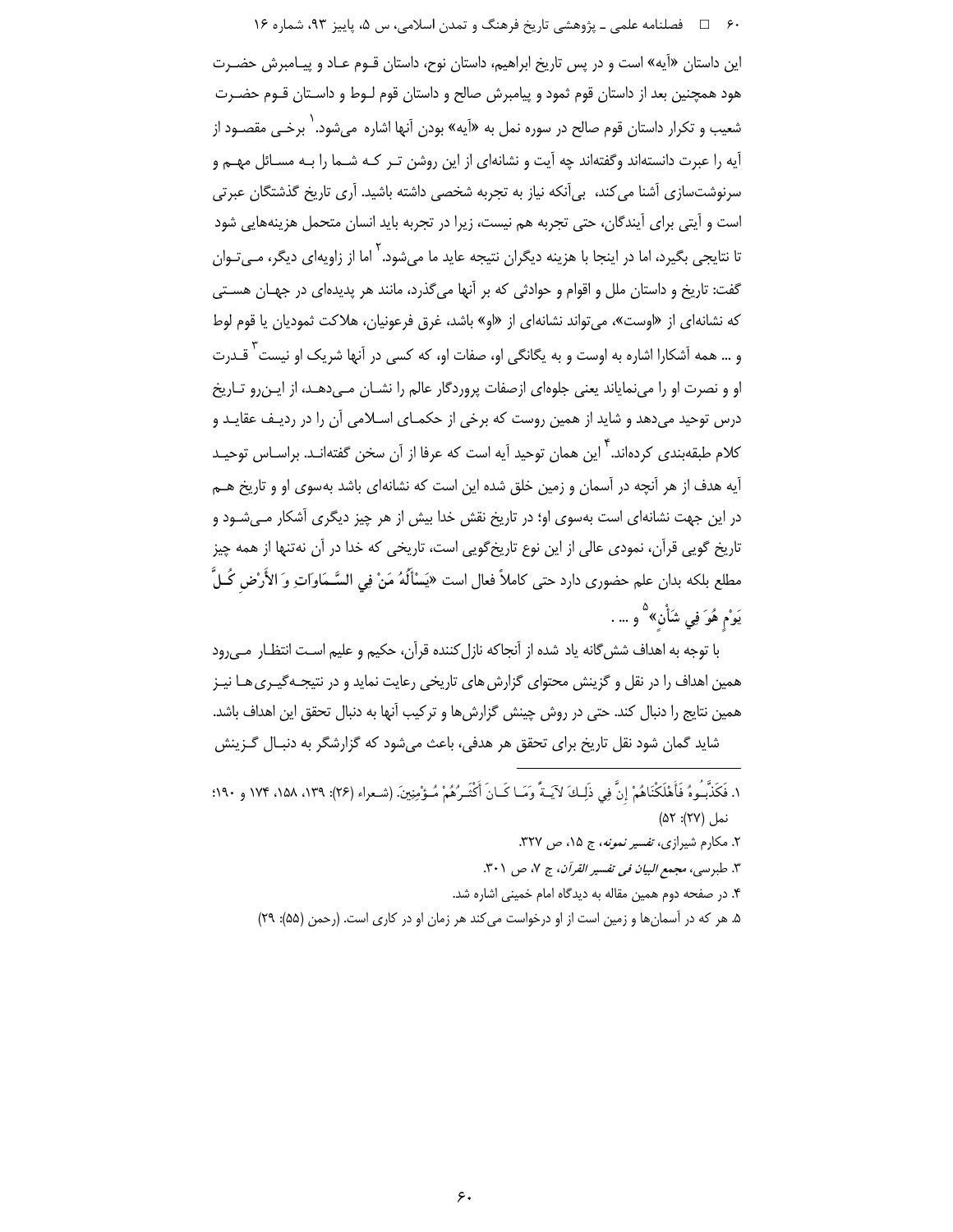مواد خاص باشد و بخشی از گزارش های تاریخی را که با هدفش ناسـازگار یـا متعـارض اسـت، نقـل نکند و موجب تحریف تاریخ یا یکسونگری شود، در حالی که امروزه گفته مـیشـود گزارشـگر بایـد تمام آنچه را دیده گزارش کند و نتیجهگیری برعهده خواننده است که خواه پند گیرد و خواه ملال!

نكات ذيل شايد پاسخي به اين ابهام باشد: اولاً، قرآن نافي ديگر گزارش هـا و اتفاقـاًت پيرامـوني درباره مسئله مورد بحث خود نيست و ادعا ندارد كه تمام واقعه را بيان مي كند لذا خواننده با علــم بــه اینکه در ماجرای منقول اتفاقاًت دیگری رخ داده و ابعاد دیگری هم در واقعه بوده کـه قـرآن درصـدد بیان آن نیست، گزارش قرآنی را مطالعه می کند.

ثانياً، در اَنچه که نقل میکند راستی را مراعات میiماید. «إنَّ هٔذا لَهُوَ الْقَصَصُ الْحَـقُّ وَ مَــا مِــنْ إِلَهٍ إِلاَّ اللَّهُ وَ إِنَّ اللَّهَ لَهُوَ الْعَزِيزُ الْحَكِيمُ» ۢ اين حق بودن هم درباره اصل واقعه صدق ميكند و هــم در مقابل اسطورهای نبودن داستان<sup>۲</sup> و هم درباره عدم راهیابی تحریف به گزارش های قرآنی «مَا کَانَ حَديثًا يُفْتَرَى».

ثالثاً، هر مورخی در تاریخ دست به گزینش میزند و اصولاً مورخ قادر نیسـت تمـامی آنچـه را در یک واقعه اتفاق می|فتد را گزارش نماید. آیا تاکنون گزارشی دیده شده که چنـین ادعـایی دربـاره آن شده باشد؟ فقط درباره قرآن نكته مثبت ديگرى هم وجود دارد و آن اينكه معيار گزينش اخبار خود را بیان کرده است، لذا خواننده را مانند مورخان دیگر که سهواً یا عمدا فقـط گوشـهای از یـک واقعـه را بيان مي كنند و چنين القا مي كنند كه همه داستان همين بوده، به اشتباه نمي اندازد.

رابعاً، قرآن در بیان گزارش های انتخابی دچار خود سانسوری نمیشود، لذا کلام کافران و معاندان و حتى تصورات كفرآميز آنان درباره الله و انبيا بدون هرگونه ملاحظهاى بيان مى شود.

١. أل عمران (٣): ۶۲.

۲. اسطوره MYTHE حکایتی است که از افسانههای باستانی و داستانهای پهلوانی اخذ شده باشد و مجموعه آن روایات را که در آن مطالبی از طبیعت یـا تـاریخ اخـذ و بـا حکایـات خرافـی آمیختـه شـده باشـد، میتولـوژی MYTHOLOGIE گویند. میتولوژی تاریخ افسانههای هر قوم است. واژه اسطوره ۹ بار در قرآن بـه کـار بـرده شده است؛ (رادمنش، *سبکهای نژادی تاریخ، ص ۱*۶) که بهمعنای سخن و خبری است که اصل و اساس درستی نداشته باشد. قرآن ضمن گزارش دیدگاه مشرکان مبنی بر اسطورهانگاری معارف قرآنی، بهشدت بـا آن برخـورد می کند، چون آنان از اسطوره بار منفی و نکوهیده را قصد می کردند و منظور شرق شناسان نیز از اسطورهانگــاری گزارههای تاریخی قرأن، همین معنای منفی می<sub>ا</sub>باشـد «وَمِنْهُمْ مَنْ يَسْتَمِعُ إلَيْكَ … حَتَّىٰ إذَا جَاءُوكَ يُجَادِلُونَكَ يَقُولُ الَّذِينَ كَفَرُوا إِنْ هَٰذَا إِلاَّ أَسَاطِيرُ الأُوَّلِينَ» (انعام (۶): ۲۵) «وَإِذَا تُتْلَىٰ عَلَيْهِمْ آيَاتُنَا قَالُوا قَـدْ سَـمِعْنَا لَـوْ نَشَاءُ لَقُلْنَا مِثْلَ هَٰذَا إِنْ هَٰذَا إِلاَّ أَسَاطِيرُ الأَوَّلِينَ» (انفال (٨): ٣١) بنگريد به: زماني و ناطقي، «بررسـي ديـدگاه شرق شناسان درباره اسطورهانگاری گزارههای تاریخی قرآن»، *قرآن پژوهشی خاور شناسان*، ش ۷.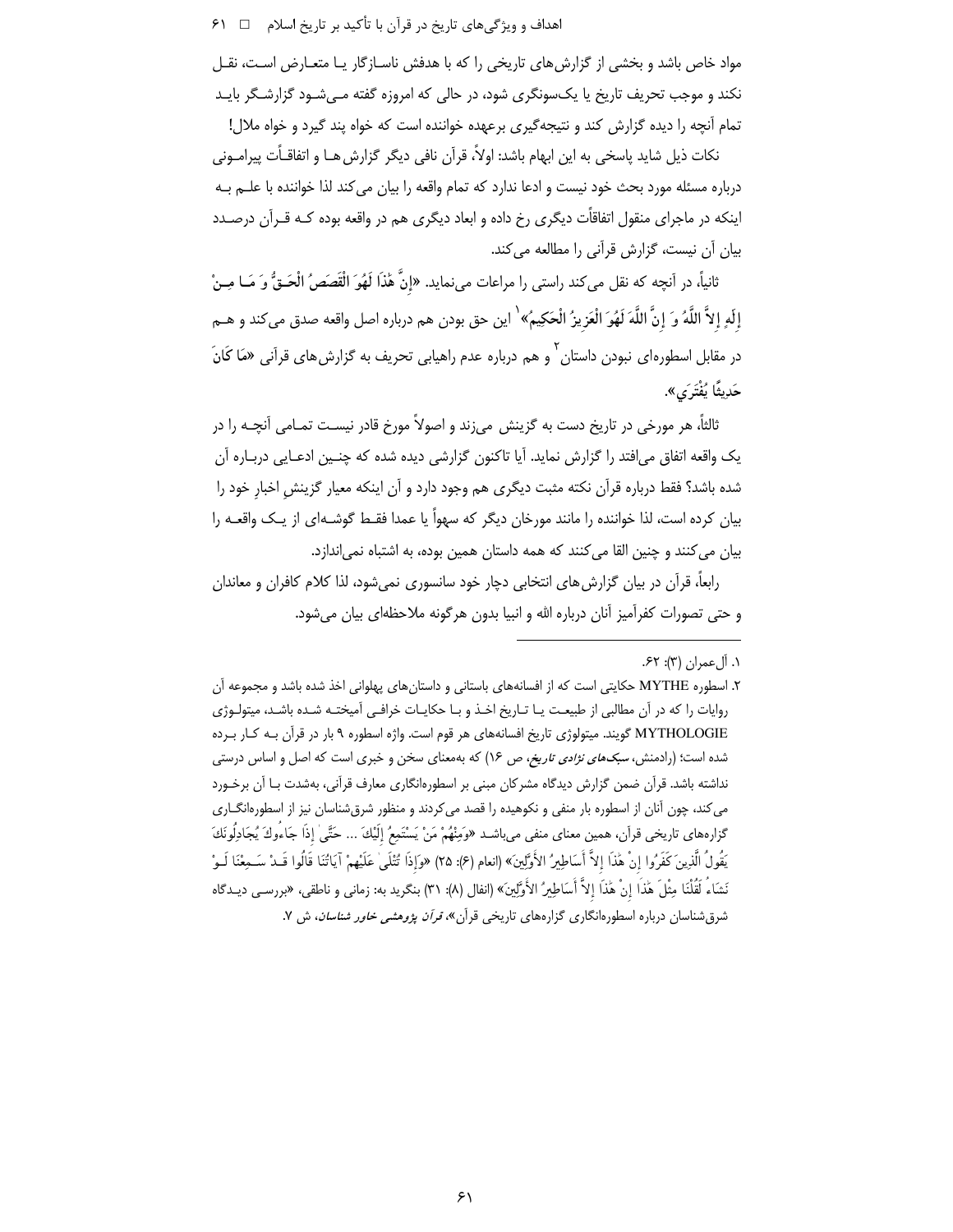۶۲ = فصلنامه علمی ـ پژوهشی تاریخ فرهنگ و تمدن اسلامی، س ۵، پاییز ۹۳، شماره ۱۶

خامساً، آیا اگر یک گزارشگر اقتصادی از اول اعلام کند فقط ابعـاد اقتصـادی یـک مـاجرا را بـه تصویر خواهد کشید و فقط با نتایج اقتصادی آن کار دارد متهم به یکسونگری میشود؟!

# وپڻ گي هاي گزارش هاي تاريخي قرآن

پیش از ورود به بحث، ذکر نکاتی چند ضروری است:

الف) پیش از این پژوهشگران گران،مایهای به بیان ویژگی های تاریخ در قرآن اقدام کردهانـد لـذا این پژوهش استمرار آن تحقیق ها و تکملهای ناقص نسبت به آنهاست، همان طـور کـه آخـرین ایـن پژوهش ها نیست و ان شاءالله از سوی دیگر محققان استمرار خواهد یافت. از این رو در شـمارش ایـن ویژگی ها به نوعی برخی یافتههای محققان تکرار شده تا خواننده از مراجعه به پژوهش هـای قبـل تـا حدودی بی نیاز شود و از سوی دیگر یافته های قبلی با توجه به مطالعات بعدی کامل تر شـود، بــه هــر حال: اَلفَضلُ لِمَن سَبَقَ.

ب) ویژگی گزارش های تاریخی منقول از دیگران، اگر با افزودن یا کاستن قیدی با یافته های این نوشتار متناسب می شد به همین مقدار تغییر اکتفا شده است، اما دو جا ویژگی یادشده کاملاً با دیدگاه نگارنده مخالف بود، توضیحاتی در یاورقی اضافه شده است.

ج) در این پژوهش تنها به ذکر ویژگی های اختصاصی قرآن در زمینه نقل گزارش هـای تـاریخی بسنده نشده و به ویژگی های مشترک هم پرداخته خواهـد شـد تـا خواننـده بهتـر بتوانـد بـا مجمـوع ویژگیهای گزارشهای تاریخی قرآن آشنا شود و تصویری تام و تمام از آن در ذهـنش نقـش بنـدد، مانند: گزارش مورخ از نقش خود در حادثه. ` بدیهی است برخی از مورخان نیز گــاهی در مــتن حادثــه حضور دارند و از نقش خود در تاریخ سخن گفتهاند، ولی در قرآن این نقش برجسـتهتـر اسـت. بـرخلاف گزارش تاریخی که گزارشگر آن کمتر در صحنه واقعه حضور دارد یا حداقل میتوان ادعا کرد در تمـامی صحنههایی که آن را بازگو کرده، حضور نداشته است؛ اما گزارشـگر تـاریخ در قـرآن همـواره بـر حادثـه محیط است. تصحیح گزارش سایر کتب آسمانی<sup>۲</sup> نیز از ویژگی های گزارش های تاریخی قرآن است کـه

١. گزارشگر در قرآن (اطلاق گزارشگر به پروردگار متعال برای تقریب ذهن به عملی است که در قرآن انجام شـده اسـت) در متن حادثه حضور دارد و گاهي از نقش خود سخن مي¢ويد: «فَلَمْ يَكُ يَنْفَعُهُمْ إِيَانُهُمْ لَمَّا رَأَوْا بَأْسَـنَا سُـنَّتَ اللَّهِ الَّتِي قَدْ خَلَتْ فِي عِبَادِهِ وَخَسرَ هُنَالِكَ الْكَافِرُونَ». (غافر (۴۰): ۸۵)

٢. يک نمونه از اين موارد، تصحيح گزارش مصلوب شدن حضرت عيسى اللهِ در اناجيل است كه قرآن اين گـزارش را تصحيح مي كند و ميفومايد: «وَقَوْلِهمْ إِنَّا قَتَلْنَا الْمَسيحَ عِيسَى ابْنَ مَرْيَمَ رَسُولَ اللَّهِ وَمَا قَتُلُوهُ وَمَا صَـلَبُوهُ وَلَكِـنْ شُبِّهَ لَهُمْ وَإِنَّ الَّذِينَ اخْتَلَفُوا فِيهِ لَفِي شَكٍّ مِنْهُ مَا لَهُمْ بِهِ مِنْ عِلْمِ إِلَّا اتِّبَاعَ الظَّنِّ وَمَا قَتَلُوهُ يَقِينًا». (نساء (۴): ١۵٧)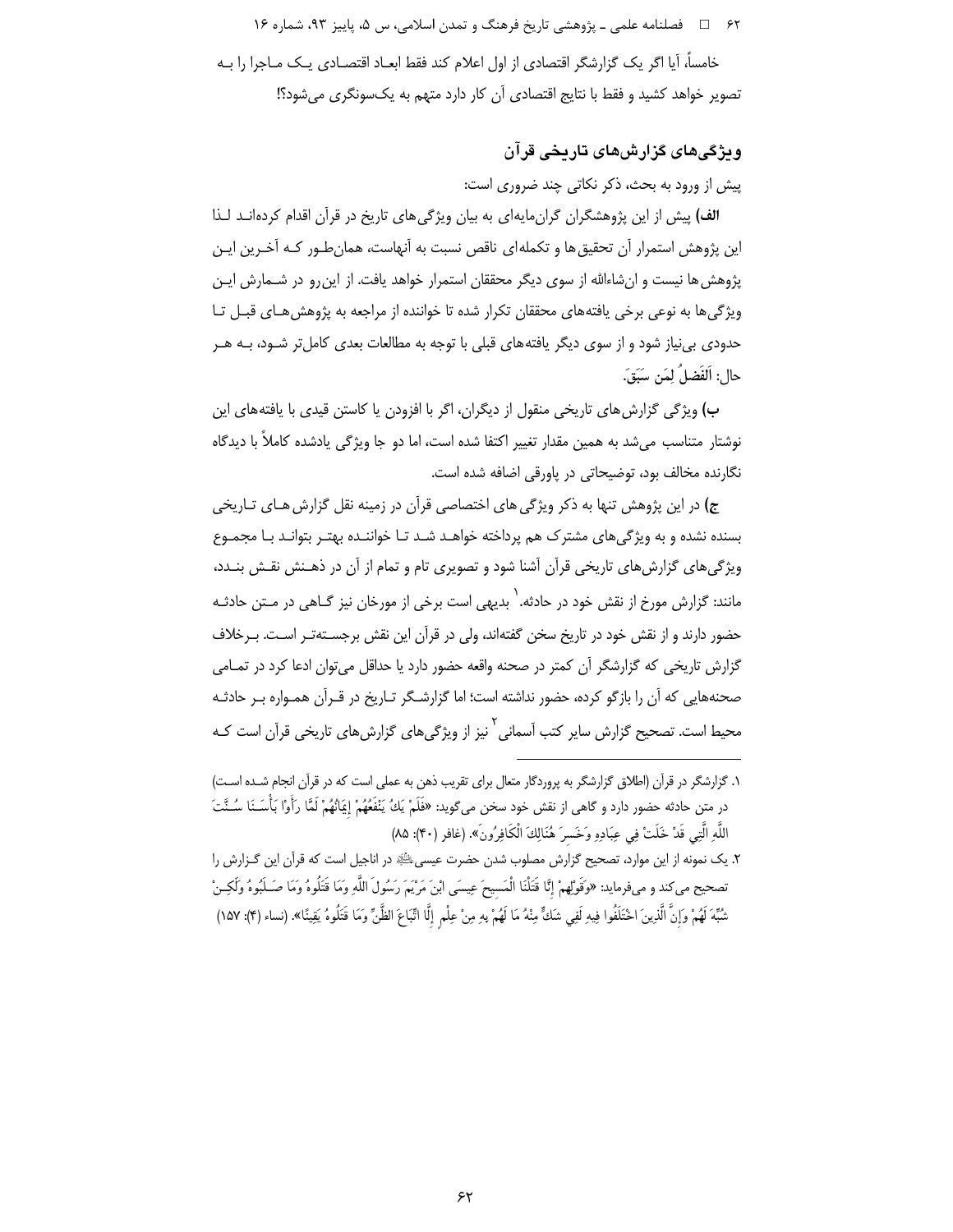بعضاً در برخی متون تاریخی یا غیر آن هم این تصحیح مشاهده مـیشـود، هـر چنـد در قــراَن ایـن ویژگی بارزتر است. همچنین توجه به تاریخسازان گمنام که در دیگر کتب هم کم و بـیش بـه چشــم می خورد از دیگر ویژگی های قرآنی است. باید توجه داشت شخصیتهـای مـورد توجـه قـرآن لزومـاً دارای موقعیت اجتماعی یا نام و نشان دار نیستند یا اگر دارای چنین موقعیتی هم باشند از نظـر قـرآن آنچه ارزش ياد كردن از آنها را دارد عمل آنهاست و نه موقعيت ايشــان، لـذا حتــي گــاهي سـخني از جایگاه اجتماعی آنان به میان نمی آورد.<sup>\</sup>

**د)** برخی از نویسندگان اهمیت ندادن به موضوعهای جزئی<sup>۲</sup> را از ویژگیهای قرآن دانستهاند کـه

- ١. «وَجَاءَ مِنْ أَقْصَى الْمَدِينَةِ رَجُلٌ يَسْعَىٰ قَالَ يَا قَوْمِ اتَّبِعُوا الْمُرْسَلِينَ» (يس (٣۶): ٢٠)؛ «وَدَخَلَ الْمَدِينَةَ عَلَىٰ حِين غَفْلَةِ مِنْ أَهْلِهَا فَوَجَدَ فِيهَا رَجُلَيْن يَقْتَتِلَان هَٰذَا مِنْ شِيعَتِهِ وَهَٰذَا مِنْ عَدُوَّهِ فَاسْتَغَاثَهُ الَّذِي مِنْ شِيعَتِهِ عَلَى الَّذِي مِنْ عَدُوِّهِ ...» (قصص (٢٨): ١٥) و نظاير آنكه قرآن به معرفي اين مردان نميپردازد، ولي عمل آنها را كه يا أهميت أست نقل من كند.
- ۲. برخی از نویسندگان درباره طرح موضوعهای جزئی در قرآن می¢ویند: «می بینیم [قـرآن] از کنـار کشــمکش ت*ع*ـداد اصحاب كهف بى|عتنا عبور مىكنـد «سَيَقُولُونَ ثَلَاثَةٌ رَابِعُهُمْ كَلْبُهُمْ ويَقُولُونَ خَمْسَةٌ سَادِسُهُمْ كَلْبُهُمْ رَجْمًا بالْغَيْـب وَيَقُولُونَ سَبْعَةً وَثَامِنُهُمْ كَلْبُهُمْ قُلْ رَبِّسٍ أَعْلَمُ بِعِدَّتِهِمْ مَا يَعْلَمُهُمْ إِلَّا قَلِيلٌ فَلَـا تُمَـار فِـيهمْ إلاَّ مِـرَاءً ظَـاهِراً وَلَــا تَسْتَفْتِ فِيهمْ مِنْهُمْ أَحَدًا» (كهف (١٨): ٢٢) و بحث دراينباره را براي پيامبرﷺ» خود هم ممنوع مي نمايد، قرآن در ۔<br>تاریخ نویسی به چاهی که مورخان افتادهاند، نیفتاده است؛ زیرا همه مسائل سؤال ٍرانگیز تاریخ چیزهـایے , اسـت کــه اگر پاسخ هم داده شود معظلی حل نشده بلکه هدفهای اساسی تر را تحتالشعاع خود قرارداده رد گم مــی کنــد. در همین موضوع ملاحظه می کنید: برخی می گویند سگ بر در خفته بود، ابنءباس و قتاده گوینـد در جلـو در آرمیـده بود، برخی گویند شکاری بود، مقاتل گوید زرد بود … آیا سگ پارس میکرد، غار شمالی بود یا جنوبی …، در حاشـیه قرآن ثعالبی آمده است: اگر کسی از سوره کهف این بخش از آیه را بر بازوی خود بنویسد سگ به او حمله نمی کند «کلبهم باسط ذراعیه بالوصید … .» (بنگرید به: رادمنش، *سبکهای تاریخی و نظریههای نــژادی تــاریخ*، ص ۱۰۴ \_ ۱۰۳)؛ نگارنده هرچند با اصل این ادعا یعنی «پرداختن به جزئیات مخاطب را از تفکر در مسائل اساسی بـاز مـیدارد» بـه صورت قضیه موجبه جزئیه موافق است، اما کلیت آن را قبول ندارد، گاهی قرآن نشانهای را ذکر کـرده اسـت مثـل همين موقعيت جغرافيايي غار، آيا بحث از آن بيiايده است خصوصاً با توجه به اينكه قــرآن خــود فــتح بــاب كــرده است؟ لذا بايد ديد چرا قرآن چنين بحثي را مطرح كرده است؟ بديهي است اگر امروز چنين غاري با اين مشخصات کشف شود، سندی به نفع مؤمنان خواهد بود، این همان موردی بود که در متن اشاره داشتیم. بلی در آنجا که قرآن خود به بیهوده بودن کند و کاوی صراحت دارد و موارد مشابهی که اگر هم اثبات شود به ایمان نمـی|فزایـد و سـود دیگری هم ندارد، بحث بی مورد است مانند تعداد اصحاب کهف، استاد زرین کوب هم دراین باره مـی گویـد: «قـرآن می6وید: در عین توجه به ارتباط بین رویدادهای جزئی و توالی طولی و عرضی آنها از قاعده علیت و کلیـات حـاکم بر آن بر جزئیاتی توجه داشته باشید که مؤثر در تحلیل است و از زوایدی که فقط حس کنجکاوی شما به دنبال آن است (مثل تعداد اصحاب كهف) اجتناب كنيد» (بنگريد به: زرين كـوب*، نقـش بـر آب، ص ۴*۷) امـا اشـكال ديگـر نویسنده، درباره آثار مترتب بر برخی از آیات قابل تأمل است! زیرا داشتن یک اثر در قرائت یـک آیـه، منافـاتی بـا مکتب تاریخی قرآن ندارد. اتفاقاً از آیات قرآنی این طور فهمیده می شود که امور مادی بر معنوی و معنوی بر مادی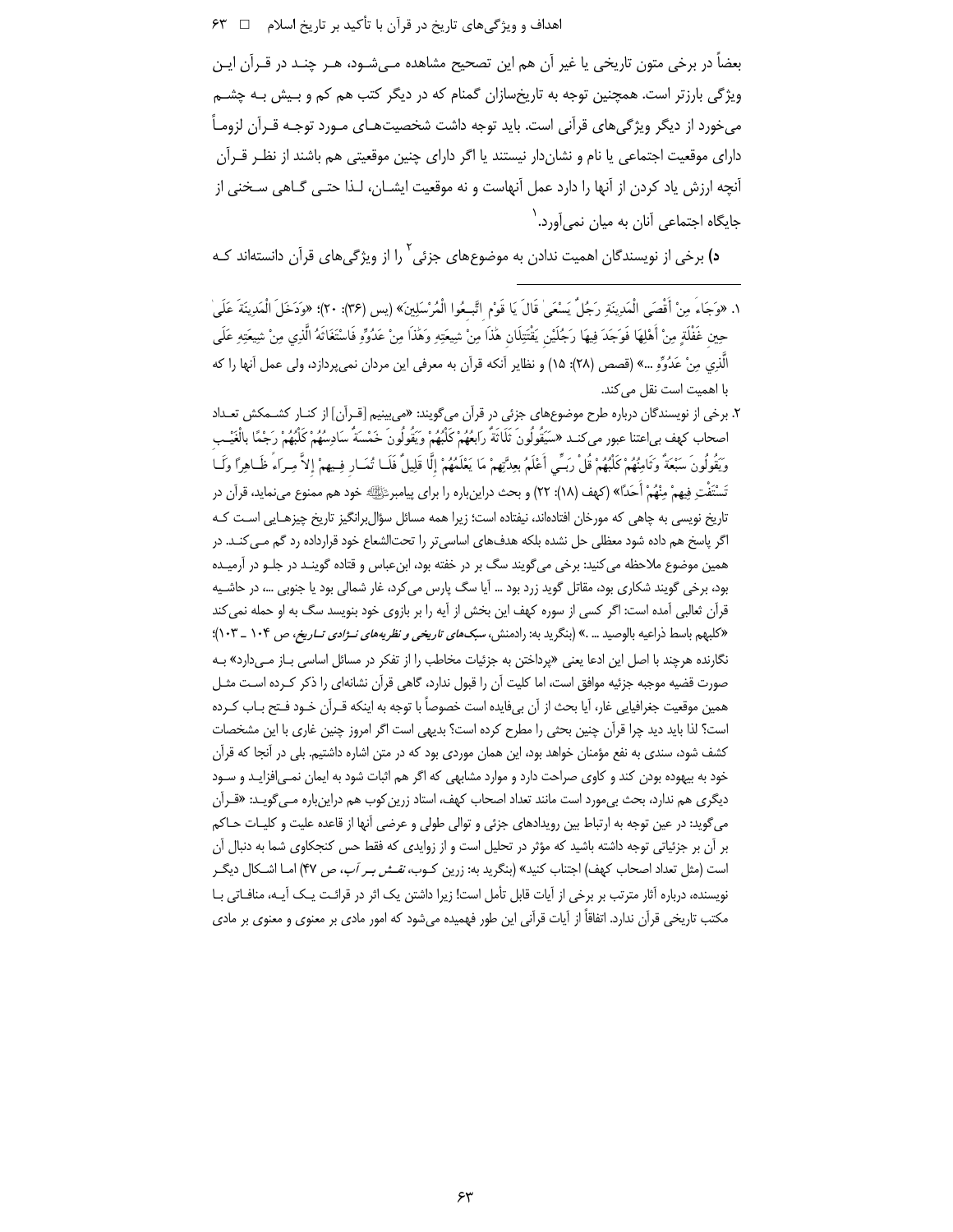۶۴ فصلنامه علمي ـ پژوهشي تاريخ فرهنگ و تمدن اسلامي، س ۵، پاييز ۹۳، شماره ۱۶

این سخن ناتمام و موارد نقض آن در قرآن مشهود است. <sup>(</sup>

ه) برخی از ویژگی ها، از یک منظر می تواند روشی تلقی شـود و از منظـری دیگـر محتـوایی، نیـز از منظری نگارشی و از منظری دیگر ویژگی نگرشی محسوب میشود. از این رو همه این ویژگی هـا بـدون جای دادن ذیل روشی یا محتوایی یا نگارشی یا نگرشی ذکر شده است و خواننده می تواند خود بـه ایـن دستهبندی توجه داشته باشد. اکنون ویژگیهای گزارشهای تاریخی قرآن فهرست و تبین می شود:

# ١. قر آن نوعي تاريخ عمومي

تاریخ در قرآن از خلقت آغاز می کند و گزارش می دهد، و به مقطع زمانی خاصی یا تاریخ قوم خاصبی نمي پردازد، بلكه از همه اقوام سخن مي گويد، به عبارتي قرآن، تاريخ انســان و حتــي جهـان و نــوعي تاريخ عمومي است.

### ٢. تاريخ قرآن، «تاريخ اسلامي»

در صورت پذیرش این نظریه درباره علوم اسلامی که تفسیر قول و فعل خدا ــ تفسیر جهان خلقـت ـــ علــم اسلامی است و این علم وقتی فراهم میشود که علم به حریم هندسه معرفت دینـی راه داده شـود و چتر دین بر آن گسترده شده و «طبیعت»، «خلقت» تلقی شود،<sup>7</sup> تاریخ قرآن، «تاریخ اسلامی» خواهد بود، زيرا نقش خدا در آن قابل مشاهده است گاهي بهعنوان آفريننده انسان، گـاهي آفريننـده جهـان، گاهی وضع کننده قوانین حاکم بر تاریخ که از طریق اعمال اختیـاری، اراده انسـانی در تـاریخ جـاری می شود، گاهی ناظر بر رخدادها و حتی آنچه در قلوب انسان می گذرد و حتی گاهی فقط اراده اوست کـه حاکم می شود. <sup>۲</sup> انسان در قرآن در چارچوبی که خداونـد تعیـین فرمـوده از آزادی اراده برخـوردار اسـت.

تأثيرگذار است لذا اگر معصوم فرموده باشد چنين اثري در آيه است، نقـل آن ماننـد نقـل ديگـر سـخنان حضـرات معصومین ﷺ خواهد بود که دارای آثار خاص خود است.

۱. رادمنش، *سبکهای تاریغ ونظریه نژادی تاریخ*، ص ۱۰۴ \_ ۱۰۳، اینکه قـرآن در ذکـر جزئیـات توجـه بـه هـدف را فراموش نمی کند بهطور مثال در آیات ذیل برای بیان خصلت لجوج و عنادآمیز یهود به جزئیات توجـه شـده اسـت: «قَالُوا ادْعُ لَنَا ربَّكَ يُبَيِّنْ لَنَا مَا لَوْتُهَا قَالَ إِنَّهُ يَقُولُ إِنَّهَا بَقَرَةً صَفْراء<sup>ً</sup> فَاقِعُ لَوْتُهَا تَسُرُّ النَّاظِرِينَ قَـالُوا ادْعُ لَنَــا ربَّـكَ يُبيِّنْ لَنَا مَا هِيَ إِنَّ الْبَقَرَ تَشَابَهَ عَلَيْنَا وَإِنَّا إِنْ شَاءَ اللَّهُ لَمُهْتَدُونَ قَالَ إِنَّهُ يَقُولُ إِنَّهَا بَقَرَةً لا ذَلَـولٌ تُثِيرُ الأَرْضَ وَلَا تَسْقِى الْحَرْثَ مُسَلَّمَةٌ لَا شِيَةَ فِيهَا قَالُوا الآنَ جِئْتَ بِالْحَقِّ فَذَبَحُوهَا وَمَا كَادُوا يَفْعَلُونَ». (بقره (٢): ٧١ ـ ۶۹)

- ۲. جوادی آملی، *منزلت عقل در هندسه معرفت دینی، ص* ۱۴۰.
- ٣. «إِذْ أَنْتُمْ بِالْعُدْوَةِ الدُّنْـيَا وَهُمْ بِالْعُدْوَةِ الْقُصْوَىٰ وَالرَّكْبُ أَسْفَلَ مِنْكُمْ وِلَوْ تَوَاعَدْتُمْ لَاخْتَلَفْتُمْ فِي الْمِيعَادِ وَلَكِـنْ لِيَقْضِيَ اللَّهُ أَمْرًا كَانَ مَفْعُولًا لِيَهْلِكَ مَنْ هَلَكَ عَنْ بَيِّنَةٍ ويَحْيَىٰ مَنْ حَـيَّ عَـنْ بَيِّنَـةٍ وَإِنَّ اللَّـهَ لَسَـمِيعٌ عَلِـيمٌ» (انفال (٨): ۴۲) دراین باره در متن نوشتار با تفصیل بیشتر سخن گفته شده است.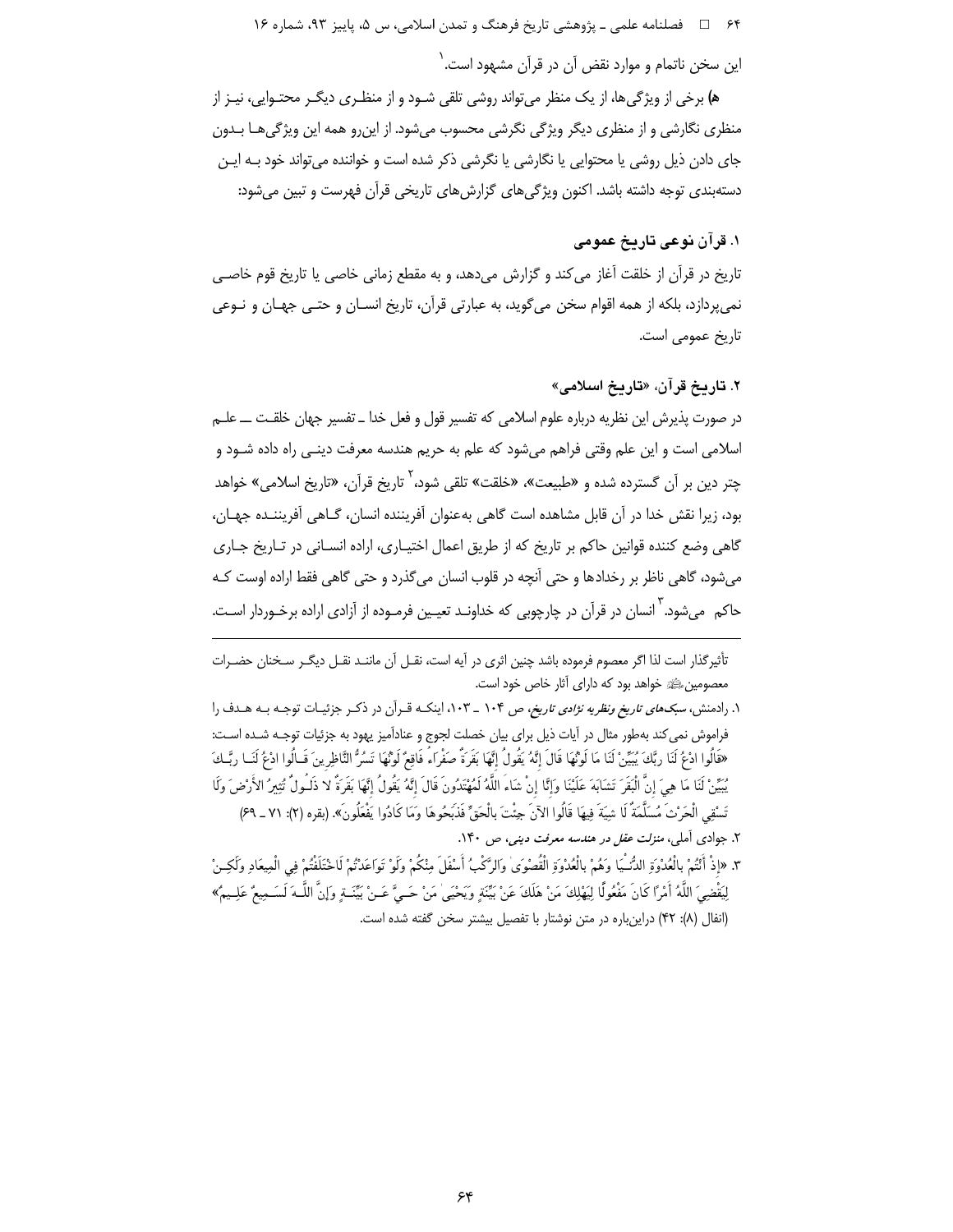نتیجه اینکه مورخ مسلمان نیز در تدوین و تبیین و تحلیل تاریخ، نباید از نقـش «الله» کـه از طریـق اعمال قوانین الهی صورت ًمیگیرد، غفلت نماید و همین تفاوت اساسی بین تاریخ در قرآن و تـواریخ ديگر است كه مع|لأسف امروز ناديده گرفتن آن علمي شمرده مي،شود. توجه به حضـور دائمـي الله و نیز به سنن الهی و سعی بر تطبیق حوادث بر سنن مذکور موجب الهـی شـدن ایـن علـم مـی٤حـردد همان طور که بی توجهی به نقش خدا و اهتمام فقط به روابط سیاسی و اجتماعی و … بدون عنایت بـه نقش خداوند، سکولار بودن تاریخ را بهدنبال دارد. البته برخلاف مکاتب مشیتگـرا، ٰ نـه تنهـا تـاریخ قرآن، مشیتگرا نیست که انسان سازنده آن است و جبری از سوی هیچ موجـودی حتـی خـدا بـر او تحمیل نمیشود. در تاریخنگاری قرآنی خداوند نقش محوری در حوادث و رخدادها دارد.<sup>۲</sup>

# ۳. هدف،محوری

قرآن درگزینش محتوای گزارش های تاریخی و موضوع های تـاریخی، در نتیجـهگیـری هـا، حتـی در روش چینش گزارش ها و ترکیب آنها و به عبارتی در هندسه آیات بهدنبال تحقق اهـداف مـورد نظـر خود می باشد. از این رو هیچ کلمه و عبارتی بیجا به کار نرفتـه اسـت، از ایـن رو هرگـاه قـرآن متـذکر موضوعی شده است باید دید چه هدفی را دنبال می کند. قرآن به داستان پردازی علاقـهای نـدارد، بـا توجه به اهداف قرآن قاعدتاً هر کلمهای از قرآن یا جملهای برای موعظه یا تذکر یا تفکـر یــا هــدایت و … است و اگر اكنون از جملهاى اين مقاصد قابل دريافت نيست، بايد منتظـر بـود تـا زمـان آن فـرا برسد. بهطور نمونه جزییات برخی آیات، بعید نیست از آن٫رو نازل شده باشند تا معجزه بـودن قـرآن را

۱. نظریه «مشیت گرایی افراطی» که تاریخ را نقشه و اراده خدا و اجرای مشیت الهی میداند که نقـش بشـر فقـط بازیگری براساس نمایشنامهای از پیش نوشته است. (بنگرید به: مفتخری، *مبانی علم تاریخ، ص* ٢٢)

۲. ازجمله نقش های «او» تبارک و تعالی می توان به امور ذیل اشاره کرد: ۱. نقش اطلاعی از حوادث و اتفاقات که توجه داشتن به این نقش و آگاهی از ایـن حضـور، بـرای مؤمنـان تغییـر رفتـار را بـه همـراه دارد و از عوامـل تصمیمساز در مردان تاریخ بهشمار می رود. ۲. نقش اطلاعی حضرت حق از درون انسان ها که در گـزارش هـای تاریخی قرآن مورد توجه است و موجب میشود تـدبیرگر اصـلی غـزوات براسـاس ضـعفـهـای مشـاهده شـده از درون آدمیان، تصمیماتی را اتخاذ نماید مانند: ۱ \_ ۲. پاک کردن پلیدی شیطانی از قلـوب مؤمنــان (انفــال (۸): ۱۱)، ۲ \_ ۲. کم کردن از توقع برابری یک مسلمان مؤمن در جنگ در برابر ده کافر (انفال (۸): ۶۶)، ۳ \_ ۲. نقش فعال او در برقراری سنتها و استمرار آنها در قالب یک قانون مستمر (آلءمران (۳): ۱۴۰) ۴ ـ ۲. نقش فعال او در کلیه امور که یادآور «کُلَّ یوْم هُوَ فِی شَأْن» است که اثر تربیتی و فرهنگی فراوان در انسان میآفریند. ۵ ـ ۲. نقـش فعال او در ارسال امدادهای غیبی و معجزات و تصرفات در طبیعت، انسان و ملکوت که بعضــا منجــر بــه تغییــر روحیهها میشود. ۶ ـ ۲. نقش فعال او در تأیید عملکرد رسول خود و معرفی او. ۷ ـ ۲. نقش برجسته او در آزمـایش انسانها، (احزاب (٣٣): ١٦) ٨ \_ ٢. نقش او در اطلاعِ رساني از خود، از نبي خود. ٩ \_ ٢. نقش او در ارتقاى روحيه مسلمانان از طریق «پیشگویی» آینده. (روم (۳۰): ۴ \_ ۲)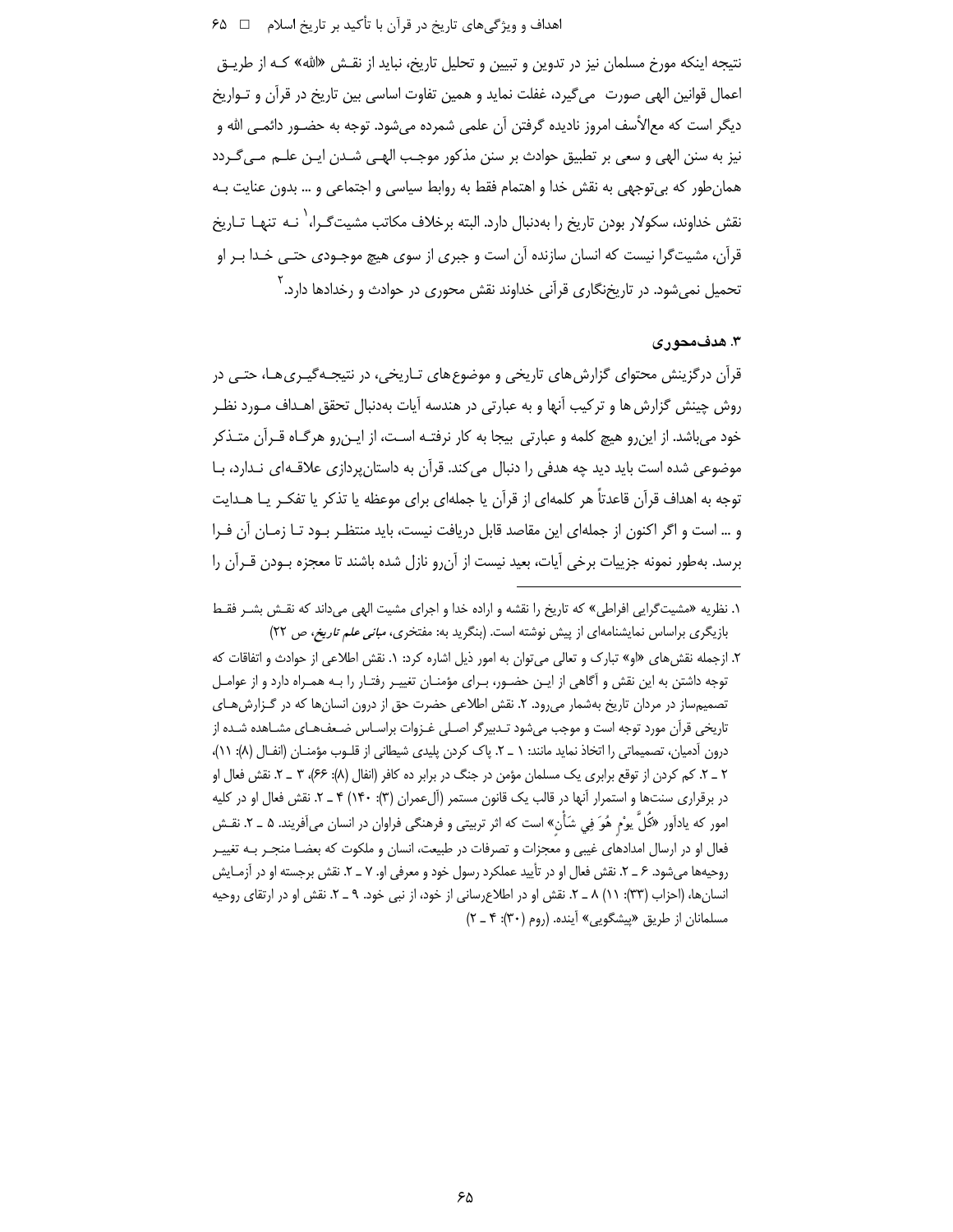۶۶ = □ فصلنامه علمي ـ پژوهشي تاريخ فرهنگ و تمدن اسلامي، س ۵، پاييز ۹۳، شماره ۱۶

برای آیندگان رقم زنند. بشر امروزی که دستش از معجزه انبیا کوتاه است اگر بـا کالبدشـکافی جسـد فرعونی به این نتیجه میرسد که این جسد فرعون غرق شده است و زمان مرگ او با زمان حضرت موسـی تطبیق دارد<sup>\</sup> و از سویی جز قرآن هیچ کتاب آسمانی دیگر به این ماجرا اشاره نـدارد، <sup>۲</sup> بــی شـک اگــر مؤمن باشد بر ایمانش افزوده و اگر فاقد ایمان باشد این پرسش برایش مطرح مـیشـود کـه چگونـه قرآن خبری صادق از گذشته بسیار دور را نقل کرده است؟<sup>۳</sup> و این جاودانگی معجزه بودن قرآن است.

# ۴. معرفی انسان و خدا بهعنوان عوامل محرک تاریخ

در میان اندیشمندان مسلمان دیدگاه های مختلفی پیرامون عامل محرک تاریخ وجود دارد؛ برخی فقط انسان را عامل محرک تاریخ معرفی می;مایند و برخی انسان، خدا و آنچه برای انسان مفیـد اسـت را ۔<br>عامل محرک تاریخ می،دانند '. به نظر می،رسد با مراجعه به قرآن دیدگاه میانهای مطـرح باشــد اینکــه عامل محرک تاریخ را خدا و انسان بدانیم، اما خدا، نه فقط از آن روی که انسان را آفریده و خـالق همـه چیز است و نه از آن روی که قوانین و سنت های حاکم بر تاریخ را مقرر کرده است و انسان در چارچوب آن سنتها آزاد است، بلکه به این دلیل که گاه بدون اراده همه انسانها اراده خـود را جـاری مـیسـازد، عامل محرک تاریخ است.<sup>۵</sup>

۱. بوکای، *مقایسهای میان تورات، انجیل، قرآن و علم*، ص ۳۲۰ به بعد.

۴. جعفری، تاریخ از دیدگاه امام علمی ﷺ، ص ۶۰.

۵. آیتالله جوادی آملی دراینباره میفرماید: گاه خداوند میگوید بجنگید من کمکتان مـی کـنم، گـاه مـیگویـد لازم نيست بجنگيد من خود كار را انجام ميدهم: «وكَفَى اللَّهُ الْمُؤْمِنينَ الْقِتَالَ» خداوند جنـگ را از مؤمنــان برداشـت و «إذْ جَاءتْكُمْ جُنُودٌ فَأَرْسَلْنَا عَلَيهِمْ رِيحًا وَجُنُودًا لَّمْ تَرَوْه» اين موضوع را حل كرد، لذا فرمـود ايـن كـار را مـا بـه تنهایی انجام دادیم؛ این فیض و قدرت خدا در شما ظهور کرده است. برگرفته از سخنرانی سه شـنبه ۳ اردیبهشـت ۱۳۹۲؛ بر این مضمون روایاتی دلالت دارند، اینکه وقتی خداوند بخواهـد امـری خـارج از اراده بشـری رخ دهـد در اذهان أنان تصرف مىنمايد مانند: إذا أراد اللّه تعالى إنفاد قضائه و قدره سلب ذوى العقول عقــولهم حــتى ينفــذ فيهم قضاؤه و قدره فإذا قضي أمره ردّ إليهم عقولهم و وقعت النّدامة. (پاينــده، *نهج!لفصاحة*، ص ١٨۶) وَ قَــالَﷺ إِذَا أَرَادَ اللَّهُ أَمْراً سَلَبَ الْعِبَادَ عُقُولَهُمْ فَأَنْفَذَ أَمْرَهُ وَ تَمَّتْ إِرَادَتُهُ فَإِذَا أَنْفَذَ أَمْرَهُ رَدَّ إِلَى كُلِّ ذِي عَقْل عَقْلَهُ فَيَقُـولُ كَيْفَ ذَا وَ مِنْ أَيْنَ ذَا. (بنگريد به: ابن شعبه حراني، ت*حف العقول عن آل الرسول ﷺ*»، ص ۴۴۲)

٢. همان، ص ٣٠٠.

٣. آيات ذيل در اين جهت ارزيابي ميشود: الف) «فَالْيَوْمَ نُنَجِّيكَ بِـبَدَنِكَ لِتَكُونَ لِمَنْ خَلْفَكَ آيَـةً وَإِنَّ كَـثِيرًا مِـنَ النَّاس عَنْ آيَاتِنَا لَغَافِلُونَ» (يونس (١٠): ٩٢)؛ ب) «وَتَرَى الشَّمْسَ إذَا طَلَعَتْ تَزَاوَرُ عَنْ كَهْفِهمْ ذَاتَ الْـيَمِين وَإِذَا غَرَبَتْ تَقْرِضُهُمْ ذَاتَ الشِّمَال وَهُمْ فِي فَجْوَةٍ مِنْهُ ذَلِكَ مِنْ آيَاتِ اللَّهِ مَنْ يَهْدِ اللَّهُ فَهُوَ الْمُهْتَدِ وَمَنْ يُضْـلِلْ فَلَنْ تَجِـدَ لَهُ وَلِيًّا مُرْشِدًا». (كهف (١٨): ١٧)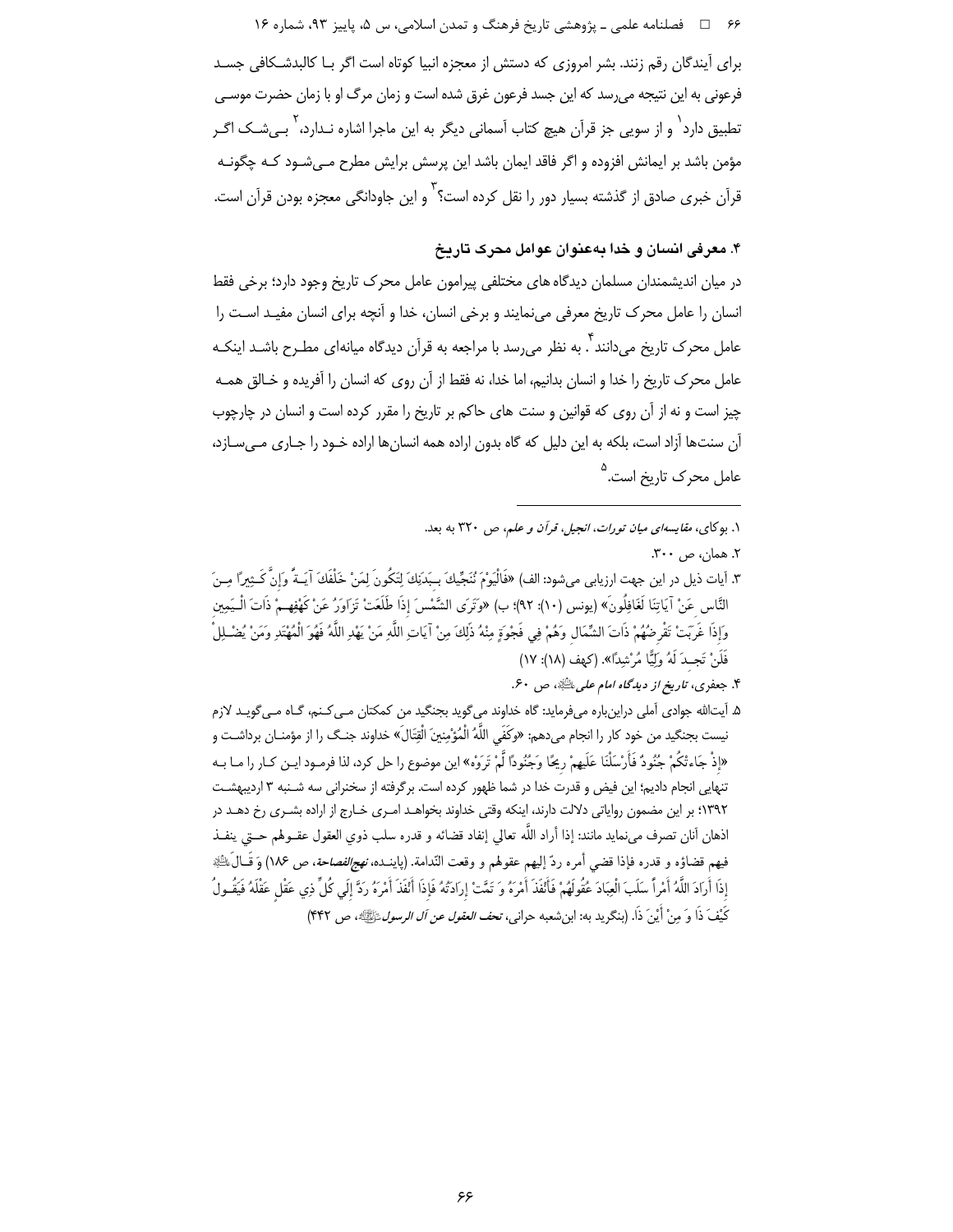۵. «انتخاب کر» يو دن انسان در نکرش تاريخي قرآن قرآن نشان میدهد که هر کس در گرو عمل خویش است و هیچ جبری او را نمی توانـد بـه انتخـاب راهي وادار كند، نه جبرناشي از حضور و پرورش در خانه فرعون، موسـي را فرعــوني مـي2نــد ٰ و نــه جبرخانه نوح و لوط همسران آنان <sup>۲</sup> یا فرزند نوح ۳ را سعادتمند می سازد. قرآن در طی بیان قصص خود نشان میدهد، انسان میتواند علیه خداوند نیزعصیان کند و این بهترین دلیـل آزادی انسـان در برابـر خدا و مشیت اوست. البته هرچند انسان آزادانه می تواند راه خود را انتخاب مـی کنـد، ولـی هـر عمـل ِ<br>تبعاتی دارد که انسان با انتخاب عمل پیامد او را نیز انتخاب م<sub>ی</sub> کند.

۶. عمومت جريان سنتهاي الهي در ميان اقوام سنت های حاکم بر جوامع و تاریخ بدون اسثناء بر همه آنها جاری میشود، جغرافیـا، ملیـت، نـژاد و ۔<br>قومیت ھیچ پک نمے تواند از جریان سنتھای مقررہ رھاپے پابد.<sup>^</sup>

۷. فراتر از تاریخ نقلی، حتی تا مرزداوری و ارزش گذاری تاریخ در قرآن صرفاً نقلی نیست بلکه فراتر از آن و تحلیلی است و حتی به این هــم قناعـت نمــی کنــد، بــه داوري مي نشيند، ارزش گذاري كرده توصيه مي كند و گــاه بــه ايــن توصــيه تصـريح و گــاهي درک آن بــه خواننده واگذار میشود. بهعبارتی در قرآن گزارشگری یا به تعبیر دیگر، وقـایعنگـاری صـرف وجـود نـدارد. هرچند محتوای گزارش های تاریخی قرآن بی طرفانه و مطابق آنچه که واقع شده عرضه می شود، ولـی هــم واقعیت و هم نتیجهگیری همه جهتدار بوده و با نگرش خاصی بیان شده است. به طور مثال در سوره غـافر یا آلءمران، قرآن بعد از نقل تاریخ به تحلیل و داوری می;شیند ضمن اینکه ارزش ِگذاری هم می کند. <sup>۶</sup>

١. وَقَالَتِ امْرَأَتُ فِرْعَوْنَ قُرَّتُ عَيْنٍ لِي وَلَكَ لَا تَقْتُلُوهُ ... . (قصص (٢٨): ٩) ٢. ضَرَبَ اللَّهُ مَثَلاً لِلَّذِينَ كَفَرُوا امْرَأَتَ نُوحٍ وَامْرَأَتَ لُوطٍ كَانَتَا تَحْتَ عَبْدَيْن مِنْ عِبَادِنَا صَالِحَيْن فَخَانَتَاهُمَا فَلَمْ يُغْنِـيَا عَنْهُمَا مِنَ اللَّهِ شَيْئًا. (تحريم (۶۶): ١٠) ٣. قَالَ يَا نُوحُ إِنَّهُ لَيْسَ مِنْ أَهْلِكَ إِنَّهُ عَمَلٌ غَيْرُ صَالِحٍ … . (هود (١١): ٣۶) ۴. همان، ص ۱۲۰. ۵. إنْ يَمْسَسْكُمْ قَرْمٌ فَقَدْ مَسَّ الْقَوْمَ قَرْمٌ مِثْلُهُ وَتِلْكَ الأَيَّامُ نُدَاولُهَا بَيْنَ النَّاس وَلِيَعْلَمَ اللَّهُ الَّذِينَ آمَنُـوا وَيَتَّخِـذَ مِنْكُمْ شُهَدَاءَ وَاللَّهُ لَا يُجِبُّ الظَّالِمِينَ. (أل عمران (٣): ١۴٠)

عِ «فَلَمْ يَكُ يَنْفَعُهُمْ إِيَانُهُمْ لَمَّا رَأُواْ بَأْسَنَا سُنَّتَ اللَّهِ الَّتِـي قَـدْ خَلَـتْ فِـي عِبَـادِهِ وَخَسـرَ هُنَالِـكَ الْكَـافِرُونَ» (غـافر (۴۰): ۸۵)؛ «هَا أَنْتُمْ أُولَاء تُحِبُّونَهُمْ وَلَا يُحِبُّونَكُمْ وتُؤْمِنُونَ بِـالْكِتَاب كُلِّهِ وَإِذَا لَقُـوكُمْ قَـالُوا آمَنَّـا وَإِذَا .<br>خَلَوْا عَضُّوا عَلَيْكُمُ الأَنَامِلَ مِنَ الْغَيْظِ قُلْ مُوتُوا بِخَيْظِكُمْ إِنَّ اللَّهَ عَلِيمٌ بِـذَاتِ الصُّدُورِ». (آلءمران (٣): ١١٩)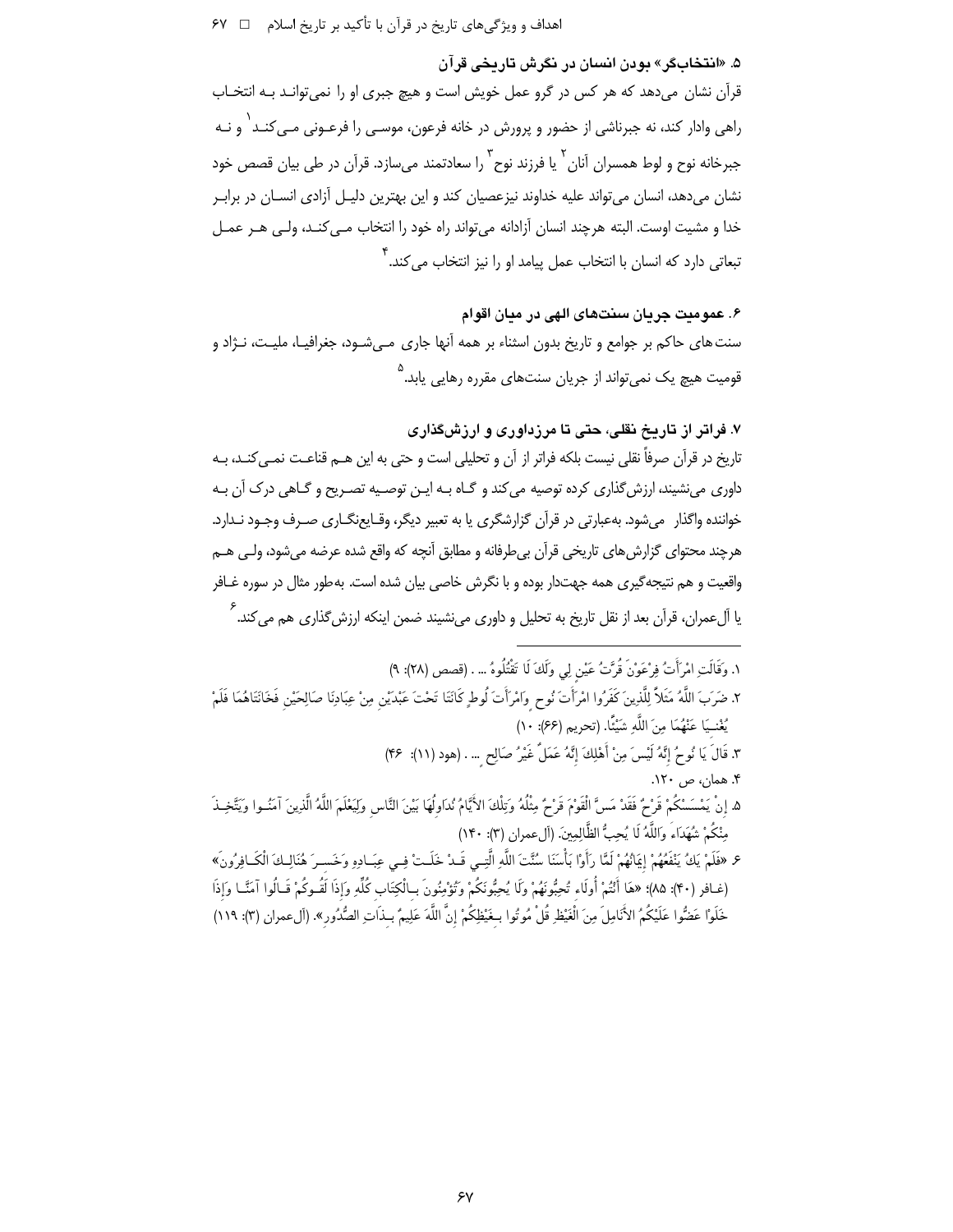# ۸. علیتگرا بودن تاریخ در قرآن<sup>`</sup>

قرأن بهدنبال علت وقايع است و پژوهشـگر درقـرأن همـواره درمقابـل چرايـي حادثـه هـا قـرار دارد، برعکس نگاه فلسفی به تاریخ. <sup>۱</sup>

در مباحث تاريخي قرأن، تنها به نقل وقايع بسنده نشده، بلكه همه جا به علـل وقــوع رخــدادها و وقايع تاريخي اشاره شده و از اين طريق سنتهايي در اختيار خوانندگان اين وقايع قرار گرفتـه اسـت. لذا وقتی قومی دچار شکست و اضمحلال شدهاند، بلافاصله از عللـی چـون کفـر اعتقـادی آن قـوم، تکذیب آنان در مقابل پیامبران و رسولان، طغیانگری در مسـیر اراده الهـی، تـلاش جهـت افسـاد در زمین و سرانجام بی|عتنایی به حدود و مقررات الهی سخن به میان آمده است و هرگاه قومی رسـتگار شده باشند، به عوامل آن مانند: اعتقاد به خداوند عالم، تبعیت از فـرامین پیـامبران و گـام نهـادن در چارچوب سنن و مقررات الهی اشاره شده است. بهطوری که میتوان بهعنوان قاعدههای کلـی سـننی را معرفی کرد ؓ، نتیجه این ویژگی آن است که رهروان روش قرآنی باید همواره در پی علـل وقـایع و چراپی آن باشند، هم علل مادی و هم قوانین علّی حاکم بر تاریخ.

ازجمله فروعات اصل یادشده ذکر دلیل ارسال امداد غیبی است که قرآن، بشارت برای مسـلمانان و ایجاد آرامش قلبی برای آنان را دلیل اصلی اعزام ملائکه ذکر می *ک*ند.<sup>۴</sup>

#### ۹. تجهيز انسان به قدرت پيش بيني حوادث

گفته شد، قرآن نظام علی و معلولی حاکم بر تاریخ را بیان می کند که پرداختن به سنت های الهـی در قرآن در همین سمت و سو است. تمدن ها را می شناساند، بیماری و آسیبهایی که به آنهـا رسـیده را بيان و چرايي آن را تشريح مي كند، خواننده را متوجه مي سازد اگر همين راه را انتخاب كند به همـان

۱. رادمنش، مکتبه*ای تاریخی و تجددگرایی تاریخ*، ص ۱۶۱.

۲. در نظریهپردازی فلسفی به دنبال یک فلسفه برای کل تاریخ میگردند، مثل مشیتگرایی و همـه حـوادث را بـا همـان عامل تحلیل می کنند یا مثلاً تاریخ، بر اساس «آزمون قوم برگزیده» که دیدگاه یهود است تحلیل می شود؛ یعنی تمـامی حوادث به این علت رخ داده که این قوم امتحان شود ولی در نظام علّی هر حادثهای علت خود را دارد.

٣. «وَلَوْ أَنَّ أَهْلَ الْقُرَىٰ آمَنُوا واتَّقَوْا لَفَتَحْنَا عَلَيْهِمْ بَركَاتِ مِنَ السَّمَاء والأَرْض ولَكِـنْ كَذَّبِــُوا فَــأَخَــذْنَاهُمْ بَمــا كَانُوا يَكْسبُونَ» (اعراف (٧): ٩۶)؛ «وَإِذَا أَرَدْنَا أَنْ نُهْلِكَ قَرْيَةً أَمَرْنَا مُتْرَفِيهَا فَفَسَقُوا فِيهَـا فَحَـقَّ عَلَيْهَـا الْقَـوْلُ فَدَمَّرْ نَاهَا تَدْمِيرًا». (اسراء (١٧): ١۶)

۴. این نکته همان طوری که در سوره آلءمران آمده است، در انفال تکرار شده است «وَمَا جَعَلَهُ اللَّهُ إلاَّ بُشْـرَىٰ لَكُمْ وَلِتَطْمَئِنَّ قُلُوبُكُمْ بهِ وَمَا النَّصْرُ إلاَّ مِنْ عِنْدِ اللَّهِ الْعَزيز الْحَكِيم »، (ألءعمران (٣): ١٢۶) و همين مضمون با همین عبارت در سوره انفال آیه ۱۰.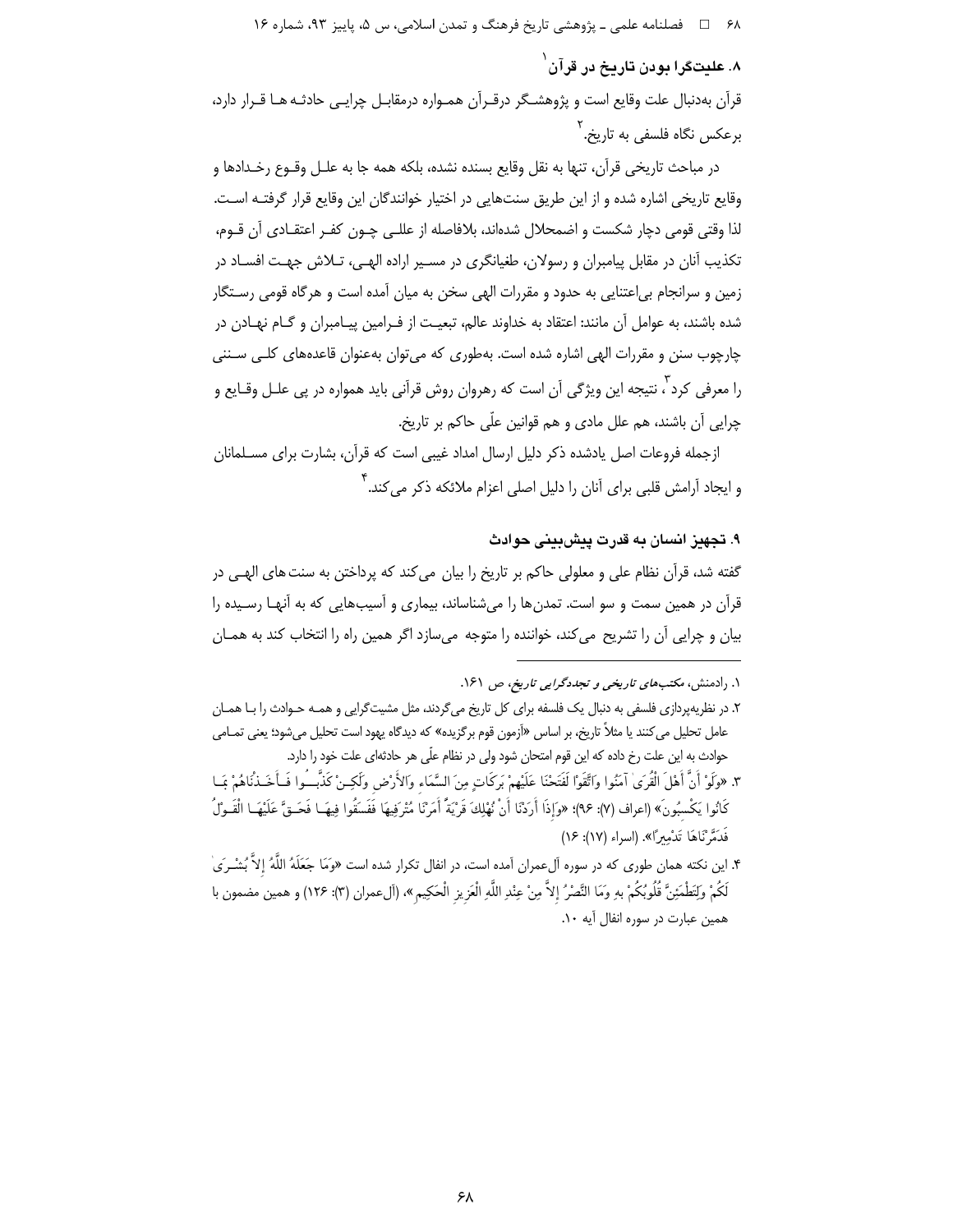#### اهداف و ویژگیهای تاریخ در قرآن با تأکید بر تاریخ اسلام ⊥ ہ ۶۹

نتیجهای ختم خواهد شد که تمدن های پیشین رفتهاند. این غیر از پـیشeبینـی حـوادث از راه فلسـفه تاریخ است که جبر را بر عالم حاکم دانسته و قدرت پیش بینی را از آنها ً میگیرد که انسان بـه راهـی که از قبل تعیین شده می رود و جز اجرای نقشه از پیش تعیین شده کاری ندارد، مانند: فلسـفه تـاریخ مار کسیسم (ماتر پالیسم تاریخی).<sup>۱</sup>

# ۱۰. آیندهنگری

قرآن آینده را نیز پیش بینی می کند و این غیر از پیشگویی است؛ زیرا در پیش بینی احتمـال صـدق و کذب وجود دارد، در قرآن گاهی در بحبوحه نقـل رخـداد هـا براسـاس شـواهد، امـوری بـرای آینـده پیش بینی می شود که تحقق آن منوط به تحقق شرایط است و در صورت عدم تحقق شـرط یادشـده آن واقعه تحقق نمي يابد.

ارزيابي حال و شناخت وضعيت فعلى با هدف دستيابي بـه ضـعف@ا، قـوتهـا و هشـدار، ايجـاد آمادگی و تجهیز و پیشنهاد راهکارهایی برای مقابله با آن، حقیقتی است که در اغلب آیندهنگری های قرآنی مشاهده می شود. <sup>۲</sup> البته آینده نگری قرآن با آنچه امروز آیندهپژوهی یا پیش بینی گفته می شـود، تفاوتهایی دارد که خارج از بحث این پژوهش میباشد.

# ۱۱. تسرّي عرصه گزارش به آخرت و ماورا

انسان قرآن، هرچند موجودی حادث است، ابدی است، از این رو عرصه تاریخ در قرآن محدود به دنیـا نیست قرآن گزارش خود را از نشئه دنیا فراتر برده، وارد نشئه دیگر میگردد، دنیا را به جهـان پـس از مرگ متصل می کند، یعنی پیوند میان گذشته، حال، آینده و حیات پس از مرگ که خود نوعی القـای جاودانگی برای انسان است، از این رو درصدد است پیامد اعمال دنیوی را نهتنها در دنیا بلکه در آخرت نشا<sub>ن</sub> دهد. <sup>۳</sup> این کار غیر از توجه عمومی قرآن به موضوع معاد و شرح مواقف قیامت است.

در تاریخ قرآنی از تأثیر و تأثر حوادث مادی و معنوی بر یکـدیگر سـخن گفتـه مـیشـود و بـین حوادث مادی و غیر مادی دیواری ساخته نمیشود، بلکه قرآن در صدد است پیوند ناگسستنی بین آن دو را هرچه بیشتر نشان دهد امری که متاسفانه امروز کمتر مشاهده می شـود، تـا آنجـا کـه تـاریخ را

۱. رادمنش، مکتبهای تاریخی و تجدد گرایی تاریخ، ص ۱۷۰. ٢. مانند: «وَاتَّقُوا فِتْنَةً لَا تُصِيبَنَّ الَّذِينَ ظَلَمُوا مِنْكُمْ خَاصَّـةً وَاعْلَمُوا أَنَّ اللَّهَ شَدِيدُ الْعِقَابِ». (انفال (٨): ٢۵) ٣. «ذَلِكَ بَمَا قَدَّمَتْ أَيْدِيكُمْ وَأَنَّ اللَّهَ لَيْسَ بِظَلَّام لِلْعَبِيدِ» (انفال (٨): ۵۱)؛ «وَمَنْ يُولِّهمْ يَوْمَئِــنٍ دُبُــرَهُ إلاَّ مُتَحَرِّفًــا لِقِتَال أَوْ مُتَحَيِّرًا إِلَىٰ فِئَةٍ فَقَدْ بَاءَ بِغَضَبٍ مِنَ اللَّهِ وَمَأْوَاهُ جَهَنَّمُ وَبـئْسَ الْمَصِيرُ». (انفال (٨): ١۶)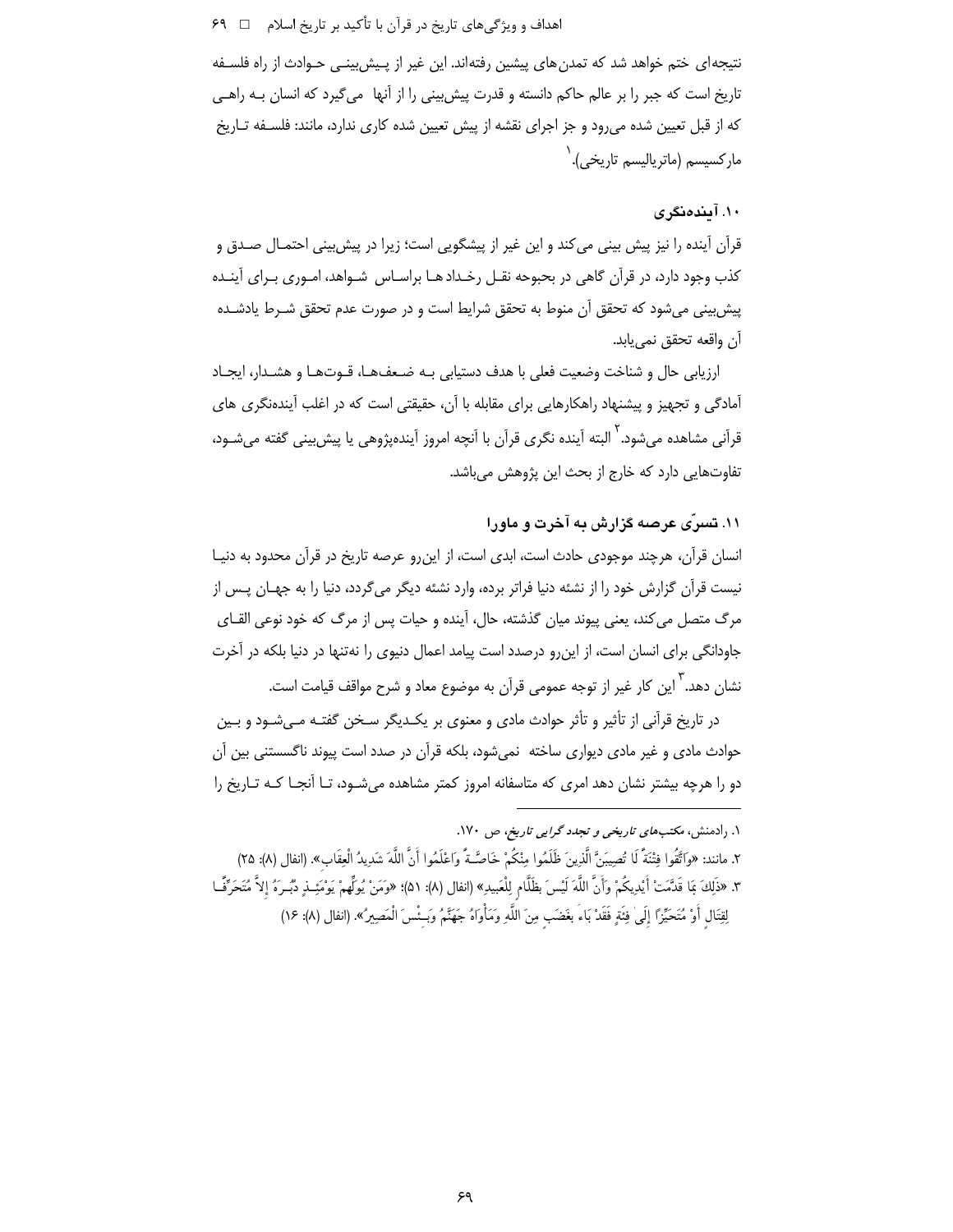.<br>∨ □ فصلنامه علمی ـ پژوهشی تاریخ فرهنگ و تمدن اسلامی، س ۵، یاییز ۹۳، شما, ه ۱۶

امری زمینی که با ماورا کاری ندارد،<sup>\</sup> معرفی میکنند. تأثیر دعا بر پیروزی و امداد غیبی<sup>۲</sup> یا تأثیر ربـا خواری در شکست نظامی <sup>۳</sup> نمونه ای از این ویژگـی اسـت. ذکـر «پیامـد اعمـال» در نشـئه دیگـر گسـتره مشهودات مورخ و خواننده را از دنیا فراتر برده است و بین دنیا و نشئه دیگر ارتباط منطقی بر قرار می کند.

۱۲. ایجاد پیوند بین حال و آینده بشر و حال و آخرت

از دیگر ویژگی های گزارش های قرآنی است تا انسان در تمامی لحظات احساس کند عمل دنیوی|ش آخرت او را می سازد و در هر لحظهای در دنیا در حال تخریب یا ساختن دنیای دیگر خود است.

۱۳. حرکت از حال به گذشته و آینده (تکرار تاریخ) تاریخ در قرآن، از حال به گذشته میرود و در گذشته نمونهای را یافته، آن را انتخاب و بـرای حـال و آیندگان به ارمغان ٍ می آورد. <sup>۴</sup> گاه این گذشته، بسیار دور است و گاه آنقدر نزدیک که امروزه اصـطلاحاً

١. البته اين انديشه از قدمت تاريخي برخوردار است. ابن مسكويه نيز دليل نيـرداختن خـود بـه غـزوات پيـامبر را قابـل تجربه مجدد نبودن آن به علت اتصال به ماورا ذکر می کند: «و کان شرطنا فی أول الکتاب ألا نثبت من الأخبــار إلاَّ ما فيه تدبير نافع للمستقبل، أو حيلة تمَّت في حرب، أو غيرها، ليكون معتبرا و أدبا لمن يستأنف مـن الأمــر مثله، فلذلك … و لأجل ذلك تركنا ذكر اكثر مغازى الرسول لانها كلها توفيق الله و نصـره و خـذلان اعدائــه و لاتجربه في هذا و لا تستفاد منه حيله و لاتدبير بشرى». (مسكويه الرازى، تجارب الأمم، ج ١، ص ٢٨٨) ٢. إذْ تَسْتَغِيثُونَ ربَّكُمْ فَاسْتَجَابَ لَكُمْ أَنِّي مُمِدُّكُمْ بِأَلْفٍ مِنَ الْمَلَائِكَةِ مُرْدِفِينَ. (انفال (٨): ٩)

٣. «يَا أَيُّهَا الَّذِينَ آمَنُوا لَا تَأْكُلُوا الرِّبِّ] أَضْعَافًا مُضَاعَفَةً واتَّقُوا اللَّـهَ لَعَلَّكُـمْ تُفْلِحُـونَ» (أل عمـران (٣): ١٣٠) در بحث از چراپی شکست در غزوه احد، آیات نـُه گانهای مطرح می شود که به گمان برخی بی|رتباط با غزوه مذکور است، (مکارم شیرازی، *تفسیر نمونه*، ج ۳، ص ۸۷) ولی دقت در آیات خواننده را به این نتیجه می رساند که آیات کاملاً به حادثه احد مرتبط است (*الميزان*، ج ۴، ص ١٧) اينکه چرا مسلمانان دچار شکست شدند و چه بايد بکنند تا در آینده متحمل شکست نشوند، بحثی است که در این آیات به آن پرداخته شده است.از دیدگاه قرآنی آینـده در گرو اعمال گذشته است اگر مسلمانان آیندهای پیروزمند را آرزو دارند باید اعمالشان را در زمان حـال مطـابق معيارهاى اسلامى بسازند و الا آينده آنها بهڰونهاى ديگر رقم خواهد خورد: «وَالْبَلَدُ الطِّيبُ يخْرُجُ نَبَاتُهُ بإذْن ربِّهِ وَالَّذِي خَبْثَ لَا يَخْرُجُ إِلَّا نَكِداً كَذَلِكَ نُصَرِّفُ الآياتِ لِقَوْمٍ يشْكُرُونَ» اَرى جامعه پاكيزه محصول پاک بــه اذن الهی تولید می کند و جامعه ناپاک جز پلیدی و شر نمی;اید. در تحلیل حوادث از سوی اهل پیت هم همـین گونـه تحلیل مشاهده میشود، امام حسین ﷺ گوش ندادن به سخنانش را در میدان کربلا ناشی از این مـیدانـد کـه لشكريان عمر بن سعد شكمها از حرام انباشته داشتهاند و قلوبشان زنگار گرفته است: «... وَ كُلّْكُمْ عَاص لِأَمْري غَيْرُ مُسْتَمِعٍ قَوْلِي فَقَدْ مُلِئَتْ بُطُونُكُمْ مِنَ الْحَرَام …». (بنگريد به: مجلسي، *بحارالانوار*، ج ۴۵، ص ۸) ۴. بهطور نمونه در خلال بحث از غزوه بدر (آيات ۵۴ \_ ۵۲ سوره انفال) و بحث از غــزوه احــد (آيــات ۱۴۶، ۱۴۷ و ۱۴۹ آلءمران) و بحث از غزوه تبوک (آیات ۶۹ و ۷۰ سوره توبه) خواننده را به گذشته میبرد.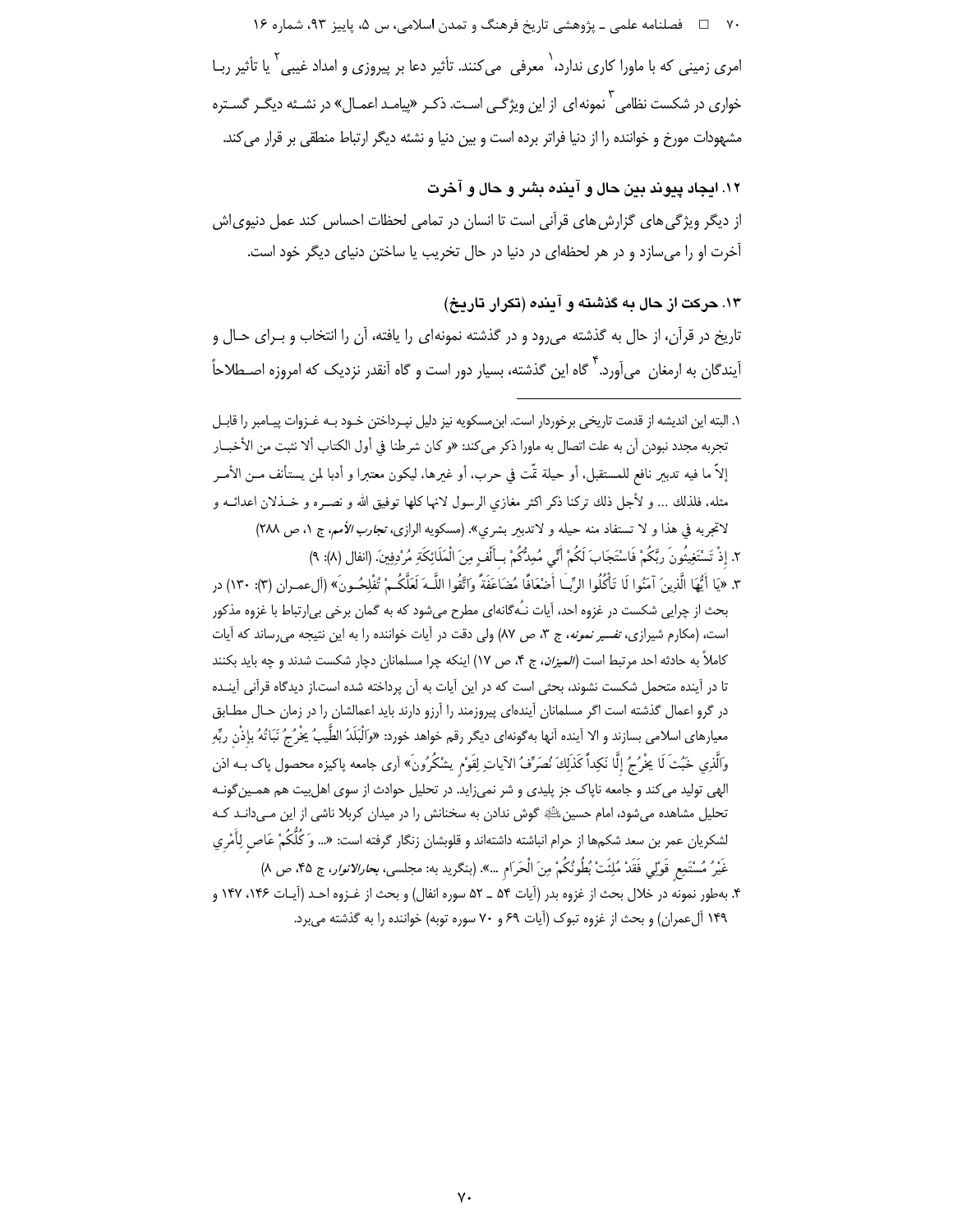اهداف و ویژگیهای تاریخ در قرآن با تأکید بر تاریخ اسلام ⊥ ۷۱ ۷۱

تاریخ معاصر خوانده میشود. هدف از این روش نشان دادن تکرار تـاریخ اسـت و بـه مخاطـب گوشـزد می کند راهی که میروی، سرنوشتی مشابه گذشتگان دارد. اگر تاریخ قابلیت تکرار نداشت عبـرتگیـری هم از آن ممکن نبود. با توجه به مجموعهای از آموزههای قرآنی می توان گفت: <sup>۱</sup> تکـرار تـاریخ در قــرآن يعني انجام اعمالي مشابه از انسان هاي آزاد در هر عصر كه منجر به إعمال سنت الهي مي شود پس:

| انجام آزادانه | اعمال سنت و      | انجام اعمال | اعمال       | توجه دادن انسان   | انتظار حصول |
|---------------|------------------|-------------|-------------|-------------------|-------------|
| اعمال از سوی  | قانون الهي منبعث | مشابه نیز   | سنتهای مقرر | به تکرار این روند | عبرت        |
| انسانها       | از آن عمل        |             | مطابق گذشته | و دائمي بودن آن   |             |

### ۱۴. توجه به نقش مردم

از دیگر خصوصیت های قرآن اهمیت دادن به مردم است، اولاً، قرآن مخاطب خـود را مـردم جهـان می‹اند: «وَ جَعَلْنَاهَا آيةً لِلْعَالَمِينَ»، <sup>آ</sup> ثانياً، تاريخ قرآن براي آموزش همگان است و در انحصـار طبقـه خاصی نیست، هرچند فقط مردم دانا از آن بهرهمند میشوند.<sup>۳</sup> درحالی که اغلب تواریخ بـرای اسـتفاده پادشاهان و تربیت ولیعهدها نوشته میشوند، روزنتال میگوید:

همواره پادشاهان بیشـترین سـود را از تـاریخ مـی,برنـد. در تمـامی دربارهـا بـه خصوص در شرق و بعد در دولت های اسلامی، آموزش تاریخ برای ولیعهد، جـزء اصول یادشاهے<sub>،</sub> بودہ است.<sup>۲</sup>

ثالثاً، ۖ در تاريخ قرآن، مردم در زمره نقش[فرينان تاريخ هستند، مردم در كنار انبيا و طبقـه حــاكم،

۱. ویل دورانت می گوید: تکرار تاریخ را فقط در کلیات و در قیاسی بزرگ میتوان انتظار داشت. اینکه در آینده نیـز همچون گذشته کشورهای تازهای پیدا خواهندشد و از کشورهای کهن برخی از یا بیفتند و می توان انتظار داشت تمدنهای تازه از شبانی و کشاورزی آغاز کنند و کمکم به صورت صنعتی و بازرگانی تحول یابند. (بنگریـد بـه: راد منش، *مکتبهای تاریخی و تجددگرایی تاریخ*، ص ۵۴. ملاحظه میشود این مقـدار از انتظـار عبـرت آمـوز و قابلیت الگوبرداری ندارد و بسیار کلی است)

۲. عنكبوت (۲۹): ۱۵.

٣. لَقَدْ كَانَ فِي قَصَصِهِمْ عِبْرَةً لأُولِي الأَلْبَابِ … . (يوسف (١٢): ١١١)

۴. رادمنش، *نظریه نژادی تاریخ*، ص ۸۰؛ به نقل از روزنتال، *تاریخنگاری در اسلام*، ص ۶۲ ـ ۶۱؛ برخی از مورخـان با انگیزههایی همسو به نگارش تاریخ اهتمام ورزیدهاند، بهطور مثال ابنقتیبـه بـرآوردن نیـاز دیـوان٬سالاران و اطلاعرسانی از امور کشورداری را مد نظر داشت، ابن|ثیر میخواست مأثر اتابکان ممدوح خود را جاودانه سازد و نمونهای از دینداری و سیاستمداری و جنگاوری و رعیتپروری را نشان دهد. یا هدف اصلی ابن مسکویه متوجه کردن سیاستمداران و ملکداران به قواعد اخلاقی است و … . (بنگرید به: سجادی و عالمزاده، *تــاریخ نگــاری در* /سلام، ص ١٩ ـ ١٧)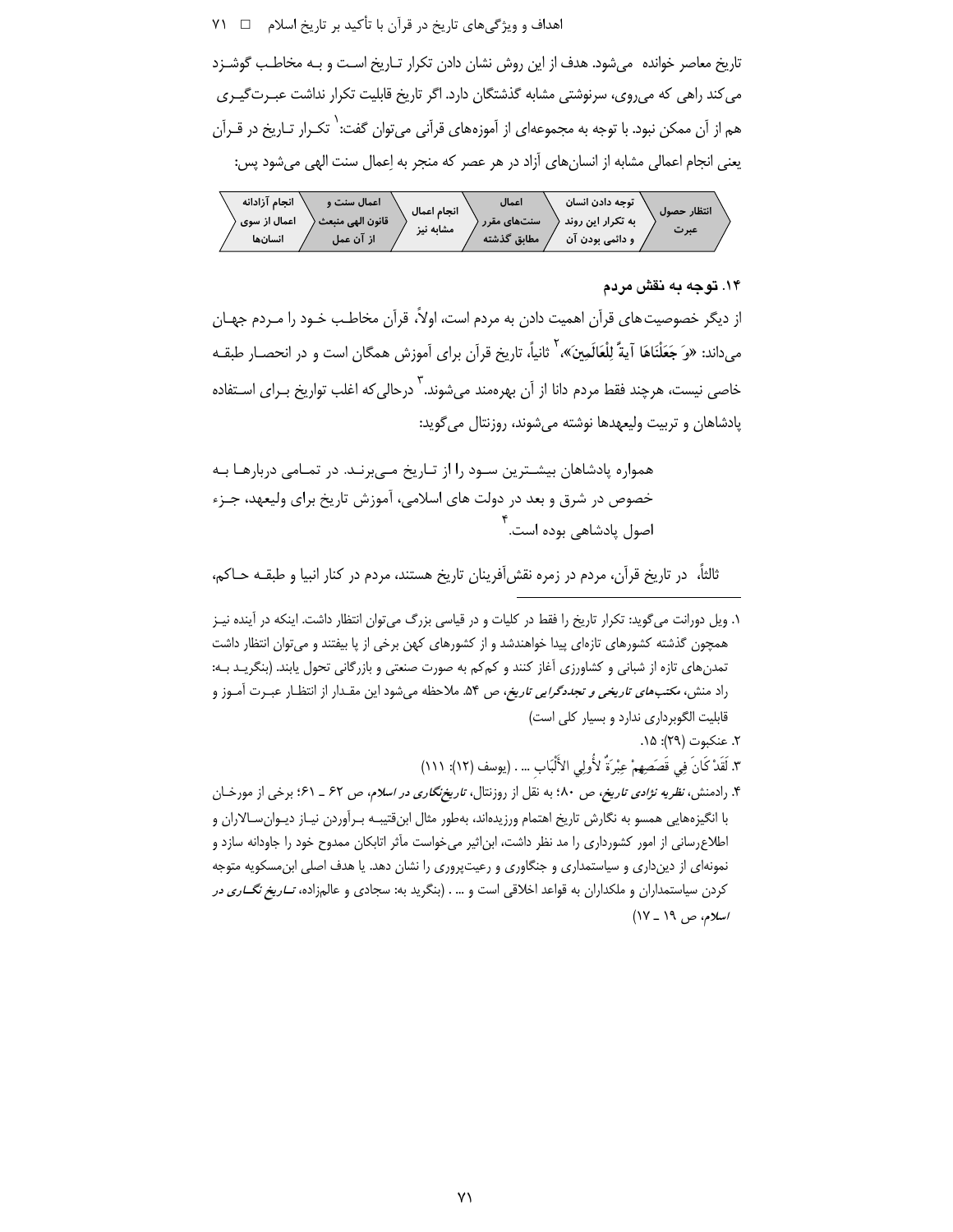۷۲ □ فصلنامه علمي ـ پژوهشي تاريخ فرهنگ و تمدن اسلامي، س ۵، پاييز ۹۳، شماره ۱۶ نقش آفرینان در تاریخ قرآنی می باشند. برخلاف تواریخ رسمی که غالباً مردم در حاشـیهانـد، در قــرآن مردم در متن قرار دارند، ناس، مؤمنان، کافران و قوم همواره در حال ایفای نقش هستند، آنان هستند که مورد استضعاف یا استخفاف قرار می $^2$ یرند، $^{'}$  ولی بی|راده نیستند میتوانند اطاعت نکنند و در برابـر زور زورمداران و ثروتِ دارندگان بایستند.

تاریخ قرآن بیش از هر چیز به مردم توجه دارد و محورِ گَـردشِ تـاریخ مردمنـد.<sup>۲</sup> البتـه برخـی از منابع صدر اسلام نیز به تبع قرآن و پیامبرﷺ چنین کردهاند، ولی مورخان ِ از زمان بنی|میه به بعـد، به *تاریخ ملوک و انساب الأشراف* رو آوردهاند، از این رو این تواریخ از نظر کاربردی هم فقط بـه درد این گروه می خورد و نه توده مردم و توده اگر آن را می خواند برای سرگرمی است و نه عبرت. ۳

## ۱۵. موضعګری در قبال قدر تمندان

شیوه قرآن طرفداری از قدرتهای بزرگ و اشراف و توجیه اعمال آنها نیست، قرآن هیچ طرفداری از «مَلَاء» در جامعه ندارد، بلکه برعکس افشاگر اعمال آنهاست؛ `` زیرا این گروه اغلب در مقابل انبیای الهی ایستادهاند<sup>۵</sup> و قرآن به افشای رابطه آنها با مراکـز قـدرت پرداختـه اسـت. امـا در تـواریخ اغلـب جانبدارانه با هیئت حاکمه برخورد می شود. قرآن بعد از اشاره به ادعاهای قدرتمندان <sup>۶</sup> و حتی تصدیق

١. فَاسْتَخَفَّ قَوْمَهُ فَأَطَاعُوهُ إِنَّهُمْ كَأْنُوا قَوْمًا فَاسِقِينَ. (زخرف (۴۳): ۵۴)

- ٢. «إِنَّ فِرْعَوْنَ عَلَا فِي الأَرْضِ وَجَعَلَ أَهْلَهَا شِيَعًا يَسْتَضْعِفُ طَائِفَةً مِنْهُمْ يُذبِّحُ أَبْنَاءَهُمْ وَيَسْتَحْيــى نِسَاءَهُمْ إِنَّـهُ كَانَ مِنَ الْمُفْسدِينَ» (قصص (٢٨): ۴)؛ «وكَانَ فِي الْمَدِينَةِ تِسْعَةُ رَهْطِ يُفْسدُونَ فِـي الأَرْض وكَـا يُصْـلِحُونَ» (نمل (٢٧): ۴۸)؛ برخی از نویسندگان ضمن اظهار این نکته اضافه می کنند، بعد از نام خدا (٩٨٠ بار) نــام مــردم بالاترین آمار را در قرآن دارد یعنی ۲۴۰ بار و برای تأیید ادعای خود میگویند: در سوره اعراف، پونس، یوسف، شعراء، نمل و قصص ١٢١ بارسخن از مردم است در سوره اعراف فقط یک بار از حضرت نوح سخن گفتـه شـده است و در سوره یونس یک بار و در هود ۷ بار و در یوسف ۲۶ بار و در دیگر سورهها ذکری از نام انبیـا نیسـت؛ (بنگرید به: رادمنش، *مکتبهای تاریخی و تجددگرایی تاریخ، ص* ۱۵۹) با توجه به بسامد نام انبیا درست است که بگوییم نام هیچ یک از انبیا به اندازه نام مردم ذکر نشده است.
- ۳. برای تأثیر این بینش در مورخان اسلامی بنگرید به: همان، رادمنش، *سبکهای تاریخی و نظریههای نژادی تاریخ*، ص ۲۷.
- ۴. مانند: «وَيَصْنَعُ الْفُلْكَ وكُلَّمَا مَرَّ عَلَيْهِ مَلأٌ مِنْ قَوْمِهِ سَخِرُوا مِنْهُ قَالَ إنْ تَسْخَرُوا مِنَّا فَإِنَّــا نَسْخَرُ مِـنْكُمْ كَعَــا تَسْخَرُونَ» و نظایر آن: هود (۱۱): ۳۸؛ اعراف (۷): ۷۵، ۸۸ و ۱۰۹.
	- ۵. وَقَالَ الْمَلأُ الَّذِينَ كَفَرُوا مِنْ قَوْمِهِ لَئِن اتَّبَعْتُمْ شُعَيْبًا إِنَّكُمْ إِذًا لَخَاسِرُونَ. (اعراف (٧): ٩٠)
		- عِ فَقَالَ أَنَا رَبُّكُمُ الأَعْلَىٰ. (نازعات (٧٩): ٢۴)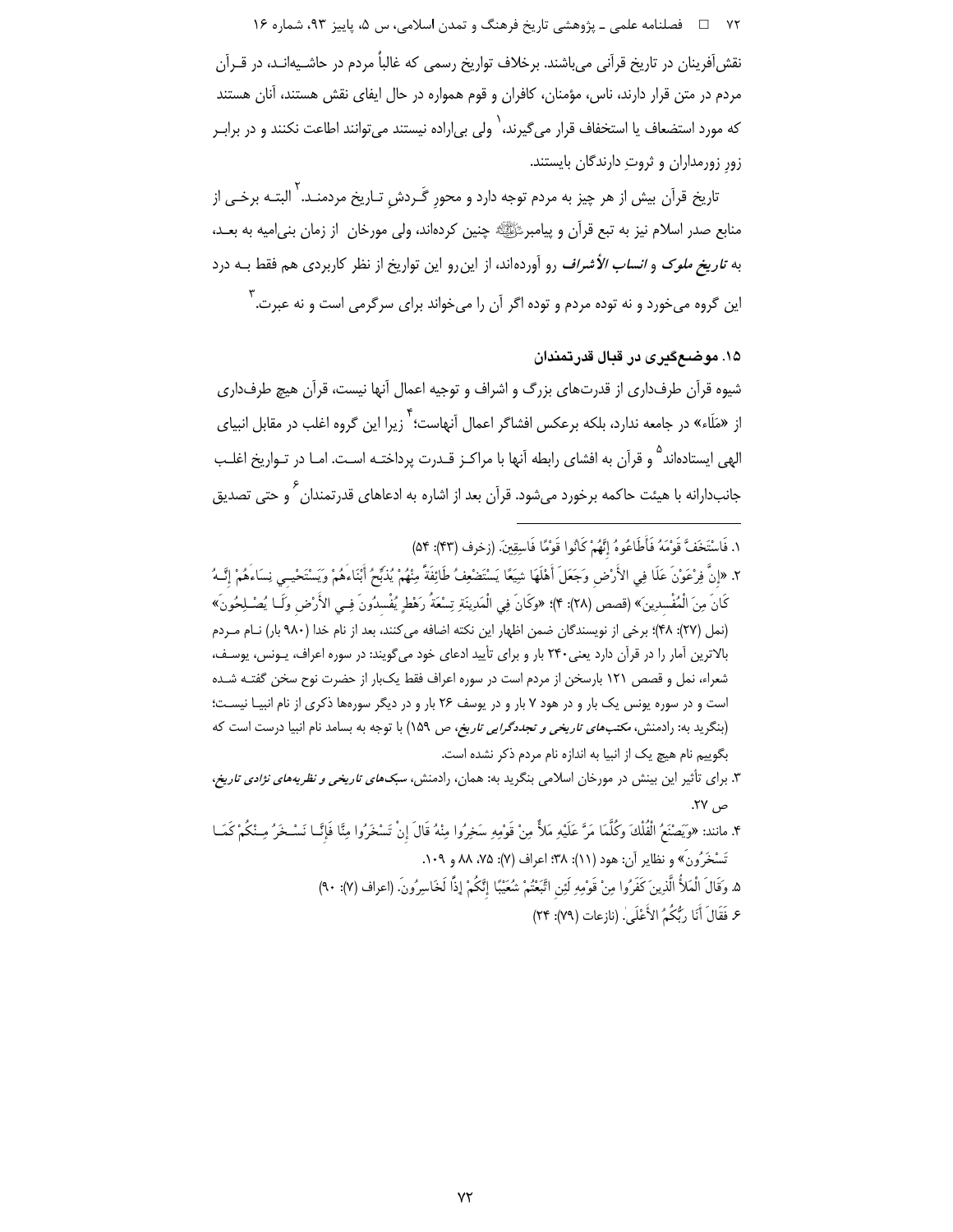قدرت آنان، داستان شکست پذیری آنان را نقل می کند<sup>\</sup> و به مستضعفان جسارت می بخشد و آنها را ترغیب می کند تا به رویارویی مستکبران بروند و وعده پیروزی بر ایشان را نیز سر میدهد. بـرخلاف اغلـب تـواریخ که مجیزگوی مستکبران|ند. به عبارتی قرآن در رژیمهای مستکبری کتابی ممنوع بهشمار میرود که طبقـه .<br>زیرین را ترغیب به قیام می کند و به آنها یاداش اُخروی و دنبوی وعده می دهد <sup>۲</sup> و … . در تاریخ قـرآن، مَلَـاء و طبقه مرفهین بی درد در جبهه استکبار و طرف(اران باطل قرار دارند و ارادل قوم، در طرف انبیا کـه مـورد استضعاف واقع مے شوند. <sup>۳</sup> قرآن مے گوید: مَلَاء در خطر استکبارند و ضعفاء در خطے استضـعاف و اســتخفاف، همین حرکت نیز در زمـان پیـامبرﷺ وجـود داشـت عـدهای مسـتکبر و عـدهای مستضـعف کـه اتفاقـاً مستکبران خواهان طرد مستضعفان از سوی پیامبرﷺ بودند و دستور اله<sub>می</sub> خلاف آن.<sup>۴</sup>

۱۶. آموزش معارف دینی و اصول مبارزه حضرت نوح ۹۵۰ سال دعوت صبورانه داشت و در مقابـل إيـذاي مسـتكبران تبليـغ خـود را اسـتمرار بخشید و در مقابل تمسخر هر روزه مستکبران و سفیهان قوم، در خشکی کشتی ساخت بـا امیـد بـه وعده الهی که قرار است سیلی بیاید.<sup>۵</sup> مؤمن آلفرعون تقیه کرد، نه برای عافیـتطلبـی بلکـه بـرای ضرورت و تبلیغ غیر مستقیم و حمایت غیر مستقیم از حق<sup>۶</sup> بسیاری از آیات قرانی در خلال بازگویی

- ١. «إنَّ قَارُونَ كَانَ مِنْ قَوْمٍ مُوسَىٰ فَبَغَىٰ عَلَيْهِمْ وَآتَيْنَاهُ مِنَ الْكُنُوزِ مَا إنَّ مَفَاتِحَهُ لَتَنُوءُ بالْعُصْبَةِ أُولِــى الْقُـوَّةِ إذْ قَالَ لَهُ قَوْمُهُ لَا تَفْرَحْ إِنَّ اللَّهَ لَا يُحِبُّ الْفَرحِينَ» (قصص (٢٨): ٧۶)؛ «قَالَ إِنَّمَا أُوتِيتُهُ عَلَىٰ عِلْم عِنْـدِى أَوَلَــمْ يَعْلَمْ أَنَّ اللَّهَ قَدْ أَهْلَكَ مِنْ قَبْلِهِ مِنَ الْقُرُونِ مَنْ هُوَ أَشَـدُّ مِنْـهُ قُـوَّةً وأَكْثـرُ جَمْعًـا وَلَـا يُسْـأَلُ عَـنْ ذُنُـوبهمُ الْمُجْرِ مُونَ». (قصص (٢٨): ٧٨)
- ٢. ههبان، ص ٩٧؛ دربياره فرعونييان: «وَإِذْ فَرَقْنَيَا بِسِكُمُ الْبَحْسِرَ فَسَأَنْجِيَّنَياكُمْ وأَغْرِقْنَيَا آلَ فِرْعَسُونَ وَأَنْسَمُ تَنْظُيرُونَ» (بقره (٢): ٥٠)؛ در برابر طاغيان دوره نوح،ﷺ: «فَكَذَّبُوهُ فَأَنْجِيَّنَاهُ واَلَّذِينَ مَعَهُ فِي الْفُلْكِ وَأَغْرَقْنَا الَّذِينَ كَذَّبُـوا بآيَاتِنَــا إِنَّهُمْ كَأْنُوا قَوْمًا عَمِينَ» (اعراف (٧): ۶۴٪ درباره عاد كه در دنيا نظيري از نظر خلقت نداشتند: «أَتَبَى لَمْ يُخْلَقْ مِثْلُهَا فِـي الْبِلَادِ وَ ثَمُودَ الَّذِينَ جَابُوا الصَّخْرَ بِـالْواَدِ وَفِرْعَوْنَ ذي الأَوْ تَاد الَّذِينَ طَغَوْا في الْبلَاد» (فجر (٨٩): ١١ \_٨)؛ «فَأَنْجَيْنَـاهُ وَالَّذِينَ مَعَهُ بِـرَحْمَةِ مِنَّا وَقَطَعْنَا دَابِـرَ الَّذِينَ كَذَّبُـوا بِـآيَاتِنَا وَمَا كَأنُوا مُؤْمنِينَ». (اعراف (٧: ٧٢)
- ٣. فَقَالَ الْمَلأُ الَّذِينَ كَفَرُوا مِنْ قَوْمِهِ مَا نَرَاكَ إلاَّ بَشَرًا مِثْلَنَا وَمَا نَرَاكَ اتَّبَعَكَ إلاَّ الَّذِينَ هُمْ أَرَاذِلُنَا بَادِيَ الرَّأْيِ وَمَا نَرَىٰ لَكُمْ عَلَيْنَا مِنْ فَضْلِ بَلْ نَظُنُّكُمْ كَاذِبِينَ. (هود (١١): ٢٧)
- ۴. وَلَا تَطْرُدِ الَّذِينَ يَدْعُونَ رَبَّهُمْ بِـالْغَدَاوَةِ وَالْعَشِيِّ يُرِيدُونَ وَجْهَهُ مَا عَلَيْكَ مِنْ حِسَــابهمْ مِـنْ شَــىْء وَمَــا مِـنْ حِسَابِكَ عَلَيْهِمْ مِنْ شَيْءٍ فَتَطْرُدَهُمْ فَتَكُونَ مِنَ الظَّالِمِينَ. (انعام (۶): ۵۲)
	- ۵. وَاصْنَعِ الْفُلْكَ بِـأَعْيُنِنَا وَوَحْيـنَا وَلَا تُخَاطِبْنِي فِي الَّذِينَ ظَلَمُوا إِنَّهُمْ مُغْرَفُونَ (هود (١١): ٣٧)
- ع «وَقَالَ رَجُلٌ مُؤْمِنٌ مِنْ آل فِرْعَوْنَ يَكْتُمُ إِيمَانَهُ أَتَقْتُلُونَ رَجُلاً أَنْ يَقُولَ ربِّيَ اللَّهُ ...» (غافر (۴۰): ۲۸) و بعد بــا لحني تندتر دفاع مي كند: «وَقَالَ الَّذِي آمَنَ يَا قَوْمِ إِنِّي أَخَافُ عَلَيْكُمْ مِثْلَ يَوْمِ الأَحْزَابِ». (غافر (۴۰): ۳۰)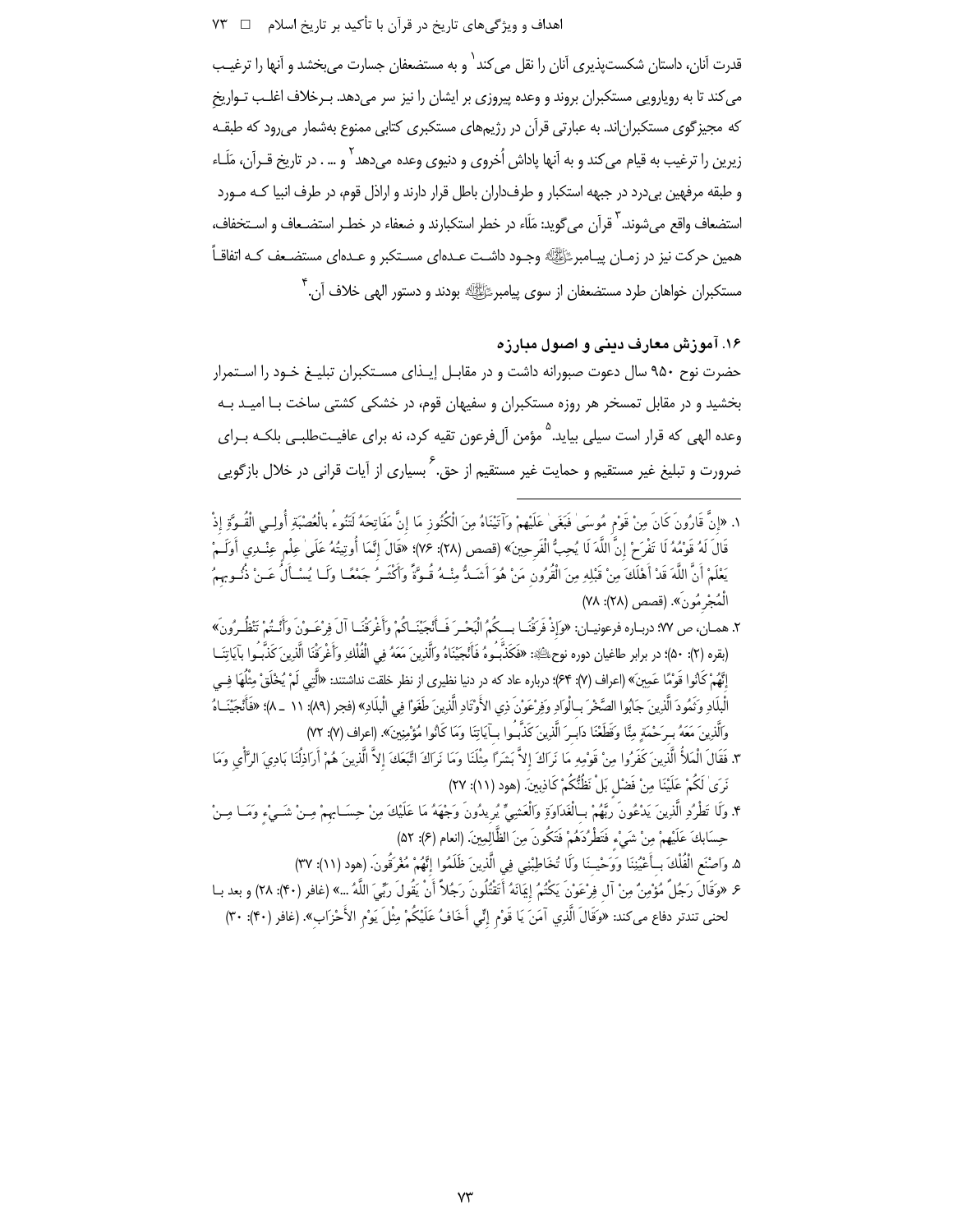۷۴ فصلنامه علمي ـ پژوهشي تاريخ فرهنگ و تمدن اسلامي، س ۵، پاييز ۹۳، شماره ۱۶ تاریخ اقوام به مبارزه مستضعفان علیه مستکبران اشاره دارد و دسته اول را ترغیب مـی کنـد تـا بـرای عوض کردن سرنوشتشان قیام کنند، خواه تنها باشند یا دو به دو البته برای الله ٔ و این همـه آمـوزش عملی برای مخاطب قرآنی است.

#### ۱۷. گزارشگر «اندیشه» حادثهسازان

قرآن نهتنها به روايت حوادث مي پردازد، بلكه انديشهها را نيز ثبت مي كنـد، بـهطـور مثـال، قـرآن در بحبوحه نقل تاريخ غزوه احد از ضعف عقيدتي مسـلمانان يـرده برمـي‹دارد` و در قصـه بنـي|سـرائيل پیروی از گوساله را در خلال میقات حضرت موسی نقل می کند.<sup>۳</sup>

# ۱۸. کمتوجهی به اسامی اشخاص

در مقایسه با منابع تاریخی که انباشته از اسامی است، قرآن کمتر به اسامی توجه دارد و در گزارش قرآن از تاريخ اسلام فقط اسامي محمد ﷺ»، زيد و ابولهب به چشم مي]يد. در روايتي از امام معصــومﷺ در یک مورد، علت عدم ذکر اسامی نابکاران در قرآن منت الهی بر آنان ذکر شده است، <sup>۴</sup> اما علل دیگری را هم می توان بر شمرد ازجمله: افشای درون انسانها تخریب پلهای بازگشت بهسوی رستگاری است و این برخلاف هدف قرآن ازگزارش تاریخ است، اینکه بعدها خاندان آن افراد که اگر از خوبان باشند از نـام این افراد سوء استفاده نکنند و اگر از بدان، نسل و خاندان آنها سرافکنده نشوند. ثانیاً، اگر نام افراد معاصـر در قرآن میآمد، شاید دستاویزی برای تحریف قرآن فراهم میشد و بعد از پیامبرﷺ خدا، ممکـن بـود افرادی درصدد برآیند اسامی را که به ضررشان بوده حذف کنند یا تغییر دهند و قـرآن بـهگونـهای نـازل شده که زمینه تحریف را از بین برده است.<sup>۵</sup> این دلائل هرچند برای عدم ذکـر اسـامی حادثـهسـازان در تاریخ اسلام موجه جلوه می کند، اما توجیهگر عدم ذکر اسامی درباره حـوادث پـیش از اسـلام و حـوادث

- ١. قُلْ إِنَّمَا أَعظُكُمْ بِ1َحِدَةِ أَنْ تَقُومُوا لِلَّهِ مَثْنَهِ ٰوفُوَ ادَى ٰ … . (سأ (٣۴): ۴۶) ٢. يَظُنُّونَ بِبِاللَّهِ غَيْرَ الْحَقِّ ظَنَّ الْجَاهِلِيَّةِ. (آلءمران (٣): ١۵۴) ٣. وَإِذْ أَخَذْنَا مِيثَاقَكُمْ وَرَفَعْنَا فَوْقَكُمُ الطُّورَ خُذُوا مَا آتَيْنَاكُمْ بِمَقُوَّةٍ وَاسْمَعُوا قَالُوا سَمِعْنَا وَعَصَيْنَا وَأَشْـرِبُوا فِـي قُلُوبهمُ الْعِجْلَ بِكُفْرِهِمْ قُلْ بِئْسَمَا يَأْمُرَكُمْ بِهِ إِيَانُكُمْ إِنْ كُنْتُمْ مُؤْمِنِينَ (بقره (٢): ٥١ و ٩٣) ۴. روزي متوكل از نظر امام هاديﷺ درباره أيه شريفه: «يَوْمَ يَعَضُّ الظَّالِمُ عَلى يَدَيْهِ» سـؤال كـرد. أن حضـرت
- فرمود: منظور دو مرد هستند که خداوند از آنها به کنایت سخن گفته و با عدم تصریح به نامشان بر آنــان منّـت نهاده است؛ آیا خلیفه می خواهد آنچه را که خدا مخفی نگاه داشـته در اینجـا بـرملا کنـد؟ متوکـل گفـت: نـه. (مجلسي، بحارالأنوار، ج ۵۰، ص ٢١۴)

۵. جعفری، علت عدم انتشار اسامی در قرآن: www.tabnak.ir/fa/news/185289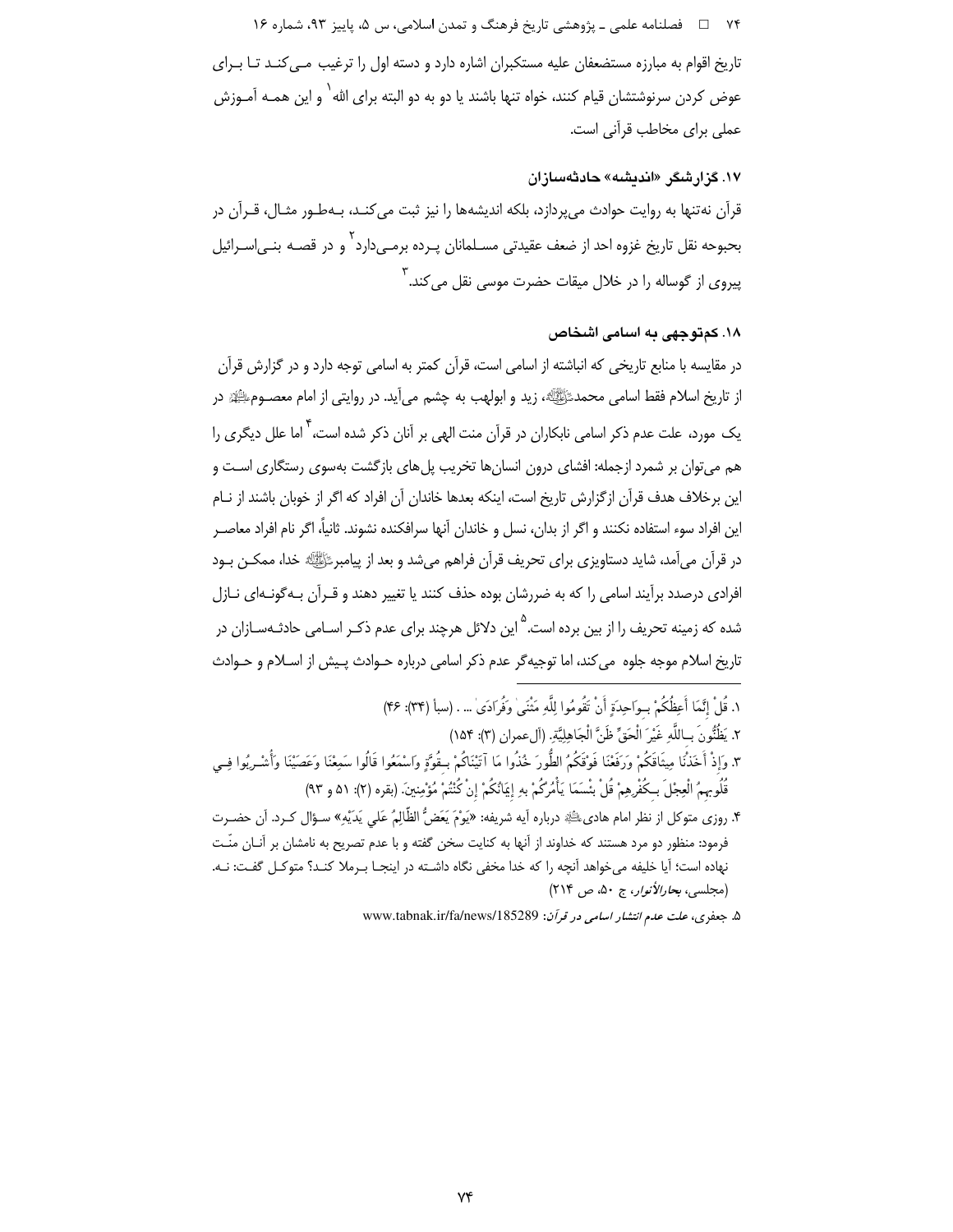اهداف و ویژگیهای تاریخ در قرآن با تأکید بر تاریخ اسلام ۔ □ ۷۵

مربوط به صدها سال قبل نیست ٰ و باید دلیل دیگری در کار باشد، به نظر می رسد:

قرآن نمی خواهد خواننده خود را به جزییات بی حاصلی که فقط ذهـن او را مشـغول خواهــد کــرد یــا حجابی خواهد بود تا حقایق را بفهمد<sup>۲</sup> و او را از فهم پیام آیات غافل سازد مشغول کند، پــا بــه جزئیــاتی که خود منشأ بحثها و تضادها می شود سرگرم نماید. نکته مهم برای قـرآن، انتقـال پیـامهـا و تحقـق اهداف است.

# ١٩. ارائه الكو و نمونه

انسان ها بهطورخودآگاه یا ناخودآگاه به قهرمانان گرایش دارند و سعی می کنند همیشـه آنهـا را بـرای خود الگویی مناسب قرار داده و زندگی خود را مطابق اعمال و رفتار آنها بسازند، تـا جـایی کـه وقتـی نمي توانند الگوي مناسب و دلخواه خـود را پيـدا كننـد ناچـار بـه الگوهـاي فرودسـت و بـي|رزش رو می آورند و قرآن با توجه به همین نکته، الگو های خود را معرفـی ٍ مـی کنـد. از مزایـای تـاریخ قـرآن، نقش[فرینی قهرمان ها والگوهاست، ولی نه بسان اغلب تاریخ های موجود که پادشاهان و سـرداران را بهعنوان الگو معرفي مي كنند، بلكه الگوها از ميان انبيا و مؤمنان انتخاب شده است. ٰ اما ويژگي قــرآن در این است که گاهی یک گروه را بهعنوان الگو معرفی میکنـد.<sup>۴</sup> البتـه الگـوهـای نابکـاران ,ا نیـز معرفی می *ک*ند و خصوصیات آنها را برمی شمارد تا پیامد پیروی از ایشان هم معلوم گردد.<sup>۵</sup>

۲۰. تفاوت در نگرش به پیامبر اعظمﷺ قرآن پیامبر را شخصیتی معرفی مے کنـد کـه اطاعـت محـض از وی همـواره بایـد گوشـزد شـود و همین اطاعت، کلید خروج از بحران های پیش روست، <sup>۶</sup> پیامبر چون الگو ۲ و معلم بشر در زمینـههـای

١. مانند: «وَجَاءُ مِنْ أَقْصَى الْمَدِينَةِ رَجُلٌ يَسْعَىٰ قَالَ يَا قَوْمِ اتَّبِعُوا الْمُرْسَلِينَ». (يس (٣۶: ٢٠) ۲. حبک للشيء يعمي و يصم؛ درست برعکس منابع که توجه زياد به جزئيات و اسامي و اشخاص اغلب خواننــده را از موضوع اصلی دور می کند. ٣. لَقَدْ كَانَ لَكُمْ فِي رَسُول اللَّهِ أُسْوَةً حَسَنَةً ... . (احزاب (٣٣): ٢١) ۴. «قَدْ كَانَتْ لَكُمْ أُسْوَةٌ حَسَنَةٌ فِي إِبْرَاهِيمَ وَالَّذِينَ مَعَهُ …» (ممتحنه (۶۰): ۴)؛ «لَقَدْ كَانَ لَكُمْ فِيهِمْ أُسْوَةٌ حَسَنَةٌ لِمَنْ كَانَ يَرْجُو اللَّهَ وَالْيَوْمَ الآخِرَ …». (ممتحنه (۶۰): ۶) ۵. داستان زلیخا، قارون، هامان و فرعون و … از این نمونهها هستند. ع «وَأَطِيعُوا اللَّهَ وَرَسُولَهُ إنْ كُنْتُمْ مُؤْمِنِينَ» (انفال (٨): ١)؛ «يَا أَيُّهَا الَّذِينَ آمَنُوا أطِيعُوا اللَّهَ وَرَسُـولَهُ وَلَــا تَوَلَّــوْا عَنْهُ وَأَنْتُمْ تَسْمَعُونَ». (انفال (٨): ٢٠ و مشابه آن: انفال (۶) ٢۴، ٢٧ و ۴۶)

٧. لَقَدْ كَانَ لَكُمْ فِي رَسُولِ اللَّهِ أُسْوَةٌ حَسَنَةٌ لِمَنْ كَانَ يَرْجُو اللَّهَ وَالْيَوْمَ الآخِرَ وَذَكَرَ اللَّهَ كَثِيراً. (احزاب (٣٣): ٢١)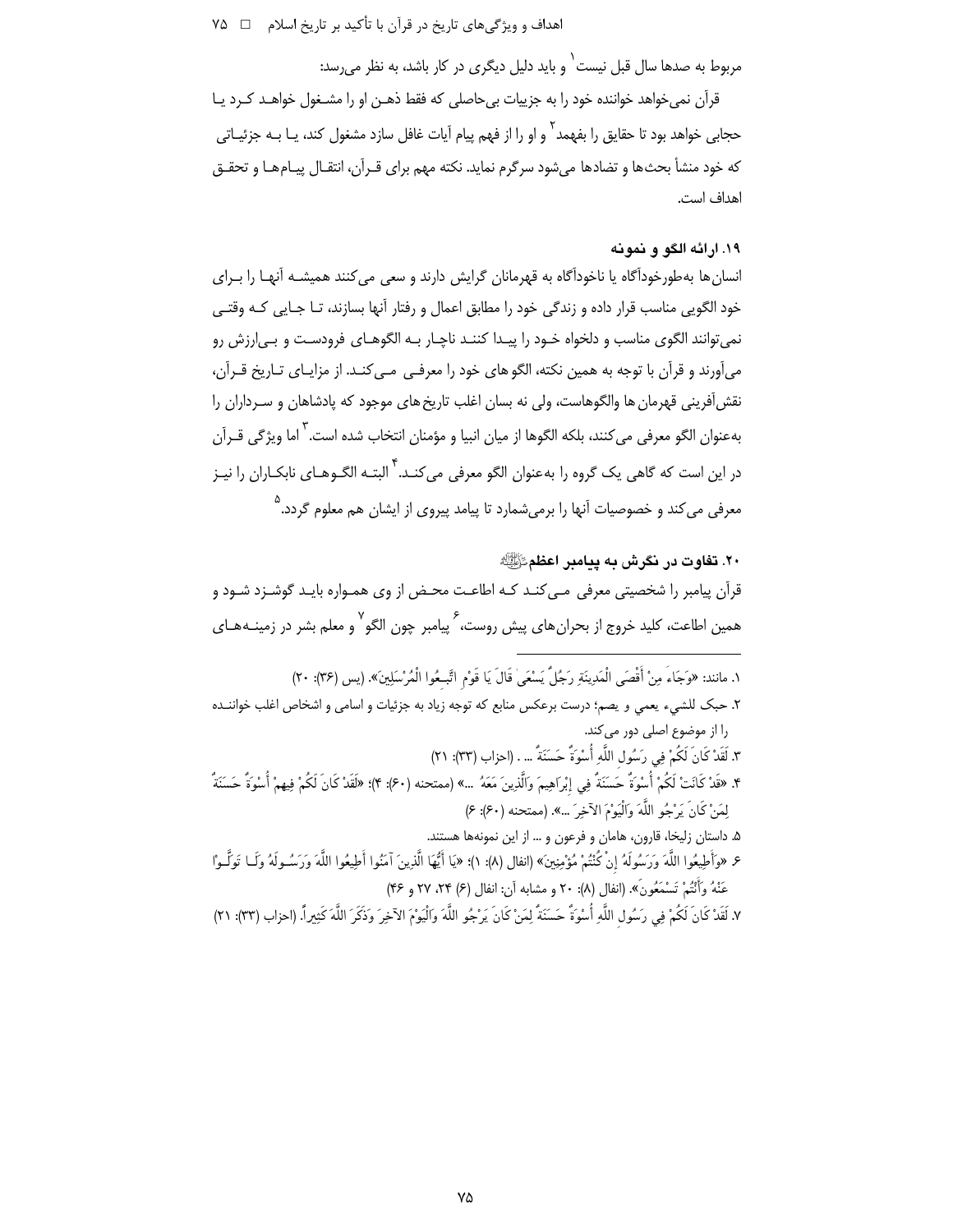۷۶ □ فصلنامه علمي ـ پژوهشي تاريخ فرهنگ و تمدن اسلامي، س ۵، پاييز ۹۳، شماره ۱۶

مختلف است، <sup>۱</sup> اما منابع تاریخی یا غیر تاریخی ابایی ندارند از اینکه به او نسبت گناه و اشـتباه دهنـد حتی تا سرحد توبیخ و ملامت از سوی خداوند<sup>۲</sup> یا نسـبت تـرس دهنـد تـا حـدی کـه اصـحاب او را دل(ای دهند که نترسد؛ زیرا خدا او را رو سیید خواهد کرد <sup>۳</sup> که این برخلاف دیـدگاه قرآنـی اسـت. <sup>۴</sup> اصولاً قرآن به تمامی انبیای الهی با نگرشی احترام آمیـز و سـتودنی مـی نگـرد و ایـن دیـدگاه حتـی برخلاف كتب أسمانى ديگر است.

# ۲۱. توجه به خصلتها و خلقیات و تأثیر آن در رخدادها

از ویژگیِهای تاریخ نگاری قرآنی توجه به خصلت و خلقیات اشخاص و تأثیر آنهـا بـر رخـدادهاسـت <sup>۵</sup> و در اینجاست که قرآن وارد جزییات می شود تا با شناساندن رفتارهـای ناشـی از نگـرش و ارزش انسـان هـا بـه تحلیل رخدادها بنشیند. بهطور مثال ضعفهای شخصیتی و خصلتی منافقان را چنان لایهبرداری مبی کنـد که گویی منش و پرونده فکری ـ ارزشی آنان را برای ما ورق ٍ میزند و به افشای بسیاری از دقـایق فکـری

- ١. كَمَا أَرْسَلْنَا فِيكُمْ رَسُولاً مِنْكُمْ يَتْلُو عَلَيْكُمْ آيَاتِنَا وَيُزَكِّيكُمْ وَ يُعَلِّمُكُم الْكِتَـابَ وَالْجِكْمَـةَ وَيُعَلِّمُكُـمْ مَـا لَـمْ تَكُونُوا تَعْلَمُونَ. (بقره (٢): ١۵١)
- ٢. بِهِطورِ مِثالِ دربارِه آيـه «عَفَا اللَّهُ عَنْكَ لِمَ أَذِنْتَ لَهُمْ حَتَّىٰ يَتَبَيَّنَ لَكَ الَّذِينَ صَـدَقُوا وَتَعْلَـمَ الْكَـاذِينَ» (توبـه (٩): ٣٣) برخی مورد آیه اخیر را از زمره اجتهادات پیامبر شمردهاند که با عتاب و عقاب الهی روبهرو شـده اسـت. (دروزه، سی*رة الرسول*، ج ١، ص ١٠٧؛ و برخي قائل به گناه پیمبر شدهاند بنگریـد بــه: زمخشــری، *الکشــاف عــن حقــائق* غوامض التنزيل، ج ٢، ص ٢٧۴)

٣. واقدى، *المغازى*، ج ١، ص ۶۷.

- ۴. تفاوت نگرش به شخصیت، نبی اعظم ﷺ از نگاه مورخان در مکتب خلفا با قرآن و مکتـب اهــل بیـت آشــکار اســت. (بنگرید به: عسکری، *نقش ائمه در احیای دین*، ج ۱، ص ۳۲۸ به بعد)
- ۵. بهطور مثال، آیات ذیل خصلتهای بنی|سرائیل را در قالب یک رخداد بیان می کند و تأثیر ایـن خصـلت را در مقابلـه بـا فرامين الهي بازگوي ميكند: «وَإِذِ اسْتَسْقَىٰ مُوسَىٰ لِقَوْمِهِ فَقُلْنَا اضْرِبْ بِعَصَاكَ الْحَجَرَ فَانْفَجَرَتْ مِنْهُ اثْنَتَا عَشْرَةَ عَيْنًــا …» (بقره (٢): ٤٠)؛ «وَإِذْ قُلْتُمْ يَا مُوسَىٰ لَنْ نَصْبِـرَ عَلَىٰ طَعَام وَاحِدٍ فَادْعُ لَنَا ربَّكَ يُخْرجْ لَنَا مِمَّا تُنْبِـتُ الأَرْضُ مِـنْ بَقْلِهَا وَقِثَّائِهَا وَفُومِهَا وَعَدَسِهَا وبَصَلِهَا …» (بقـره (٢): ٤١)؛ «يَا قَوْم ادْخُلُوا الأَرْضَ الْمُقَدَّسَةَ الَّتِي كَتَبَ اللَّـهُ لَكُـمْ وَلَــا تَرْتَدُّوا عَلَىٰ أَدْبَارِكُمْ فَتَنْقَلِبُوا خَاسِرِينَ» (مائده (۵): ۲۱)؛ «قَالُوا يَا مُوسَىٰ إِنَّ فِيهَا قَوْمًا جَبَّارِينَ وَإِنَّا لَنْ نَدْخُلَهَا حَتَّــىٰ يَخْرُجُوا مِنْهَا فَإِنْ يَخْرُجُوا مِنْهَا فَإِنَّا دَاخِلُونَ» (مائده (۵): ٢٢)؛ «قَالَ رَجُلَانِ مِنَ الَّذِينَ يَخَـافُونَ أَنْعَـمَ اللَّــهُ عَلَيْهِمَــا ادْخُلُوا عَلَيْهِمُ الْبَابَ فَإِذَا دَخَلْتُمُوهُ فَإِنَّكُمْ غَالِبُونَ وَعَلَى اللَّهِ فَتَوَكَّلُوا إنْ كُنْـتُمْ مُـؤْمِنِينَ» (مائـده (۵): ۲۳)؛ «قَـالُوا يَــا مُوسَىٰ إِنَّا لَنْ نَدْخُلَهَا أَبَدًا مَا دَامُوا فِيهَا فَاذْهَبْ أَنْتَ وَرَبُّكَ فَقَاتِلَا إِنَّا هَاهُنَا قَاعِدُونَ» (مائده (۵): ۲۴)؛ «قَالَ رَبِّ إِنِّسَى لَا أَمْلِكُ إِلَّا نَفْسى وَأَخِى فَافْرُقُ بَيْنَنَا وبَيْنَ الْقَوْمِ الْفَاسِقِينَ». (مائـده (۵): ۲۵) در سـوره توبـه نيـز نظيـر ايـن مشــاهده می شود که قرآن با بیان خصلت و انواع رفتارهای آنها تأثیر آن در عملکرد ایشان را نشان می دهد.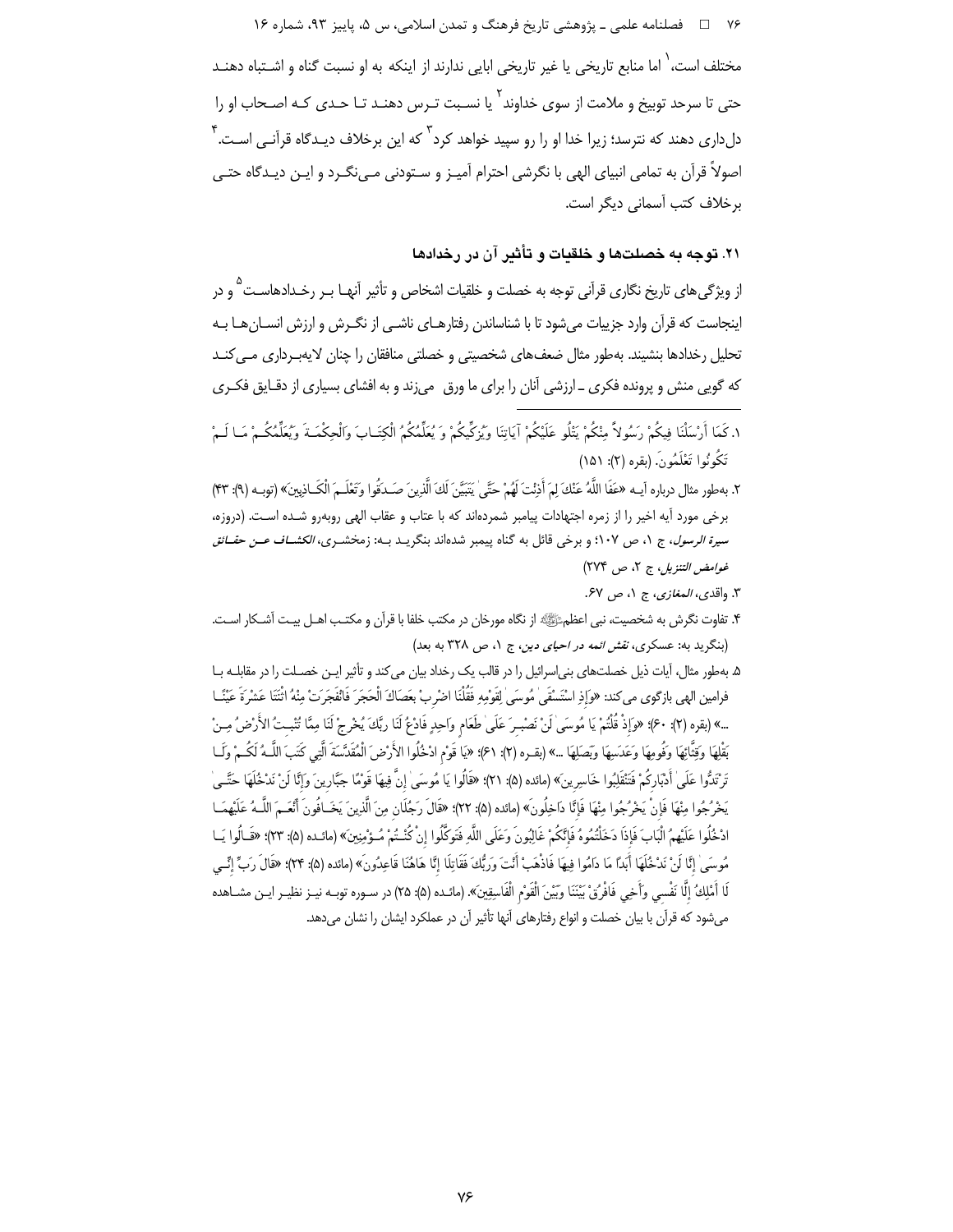اهداف و ویژگیهای تاریخ در قرآن با تأکید بر تاریخ اسلام ⊥ ∨۷

و روحي آنان وحتي گروهها و اقوام ديگر ميپردازد. بهطور مثال با مطالعه سوره توبه كه درباره حادثه تبـوک است شاخصه های رفتاری منافقان قابل دستیابی است؛ ویژگی هایی که به منافقان عصر هـای مختلـف نیـز قابل تعمیم است. ویژگیهایی که بدان اشاره میشود، همه مأخوذ از سوره توبه است:

| ۱. فرار از سختیها و همراهی در آسانیها  ؛/۴۲.        |  |  |  |  |  |
|-----------------------------------------------------|--|--|--|--|--|
|                                                     |  |  |  |  |  |
| ۲. ادعای خیرخواهی ؛/ ۰۷.                            |  |  |  |  |  |
|                                                     |  |  |  |  |  |
| ۳. مشروعیتبخشی به اعمال و ظاهرسازی… ؛/۴۵.           |  |  |  |  |  |
|                                                     |  |  |  |  |  |
| ۴. همراهی در تولید فساد و دودستگی؛ ۱۵۴.             |  |  |  |  |  |
|                                                     |  |  |  |  |  |
| ۵. فتنهانگیزی و دگر گونهسازی امور ؛/ ۴۸.            |  |  |  |  |  |
|                                                     |  |  |  |  |  |
| ۶. شادمانی از وقوع خسارت به مؤمنان ؛/ ۵۰.           |  |  |  |  |  |
|                                                     |  |  |  |  |  |
| ۷. عدم اشتیاق به عبادت ؛/ ۵۴.                       |  |  |  |  |  |
|                                                     |  |  |  |  |  |
| ۸. به اعجاب انداختن مؤمنان در رفتار مالی… ؛/۵۵.     |  |  |  |  |  |
|                                                     |  |  |  |  |  |
| ۹. تمسک به قسم برای اثبات ادعاها ؛/۵۴، ۶۲ و ۹۵.     |  |  |  |  |  |
|                                                     |  |  |  |  |  |
| ۱۰. اصرار به جای دادن خود در صف مؤمنان… ؛/ ۵۴ و ۶۲. |  |  |  |  |  |
|                                                     |  |  |  |  |  |
| ۱۱. فرار به پناهگاه در موقعیت دشوار ؛/۵۷.           |  |  |  |  |  |
|                                                     |  |  |  |  |  |
| ۱۲. قانع نبودن به حقوق مالی خود و اعتراض ؛/۵۸.      |  |  |  |  |  |
|                                                     |  |  |  |  |  |
| ۱۳. آزار نبی اعظم اللَّهِ  ؛/ ۶۱.                   |  |  |  |  |  |
|                                                     |  |  |  |  |  |
| ۱۴. به هنگام افشا شدن عذر به عدم جدیت ؛/۶۵.         |  |  |  |  |  |
|                                                     |  |  |  |  |  |
| ۰۶۷ امر به منکر، خست و  ؛/ ۶۷.<br>۲۶                |  |  |  |  |  |
|                                                     |  |  |  |  |  |
| ۰۱۶ خست و عهدشکنی ؛/ ۷۵.<br>ح ج                     |  |  |  |  |  |
|                                                     |  |  |  |  |  |
| ١٧. عيبجويي انفاق كنند گان ؛/٧٩.                    |  |  |  |  |  |
|                                                     |  |  |  |  |  |
| ۱۸. آماده بودن برای قبول حقارت… ؛/ ۸۷.              |  |  |  |  |  |
|                                                     |  |  |  |  |  |
| ۱۹. به دنبال پایگاه تفرقه در ظاهری اسلامی ؛/ ۱۰۷.   |  |  |  |  |  |
|                                                     |  |  |  |  |  |
| ۲۰. به دنبال تفرقه انداختن ؛/ ۵۴.                   |  |  |  |  |  |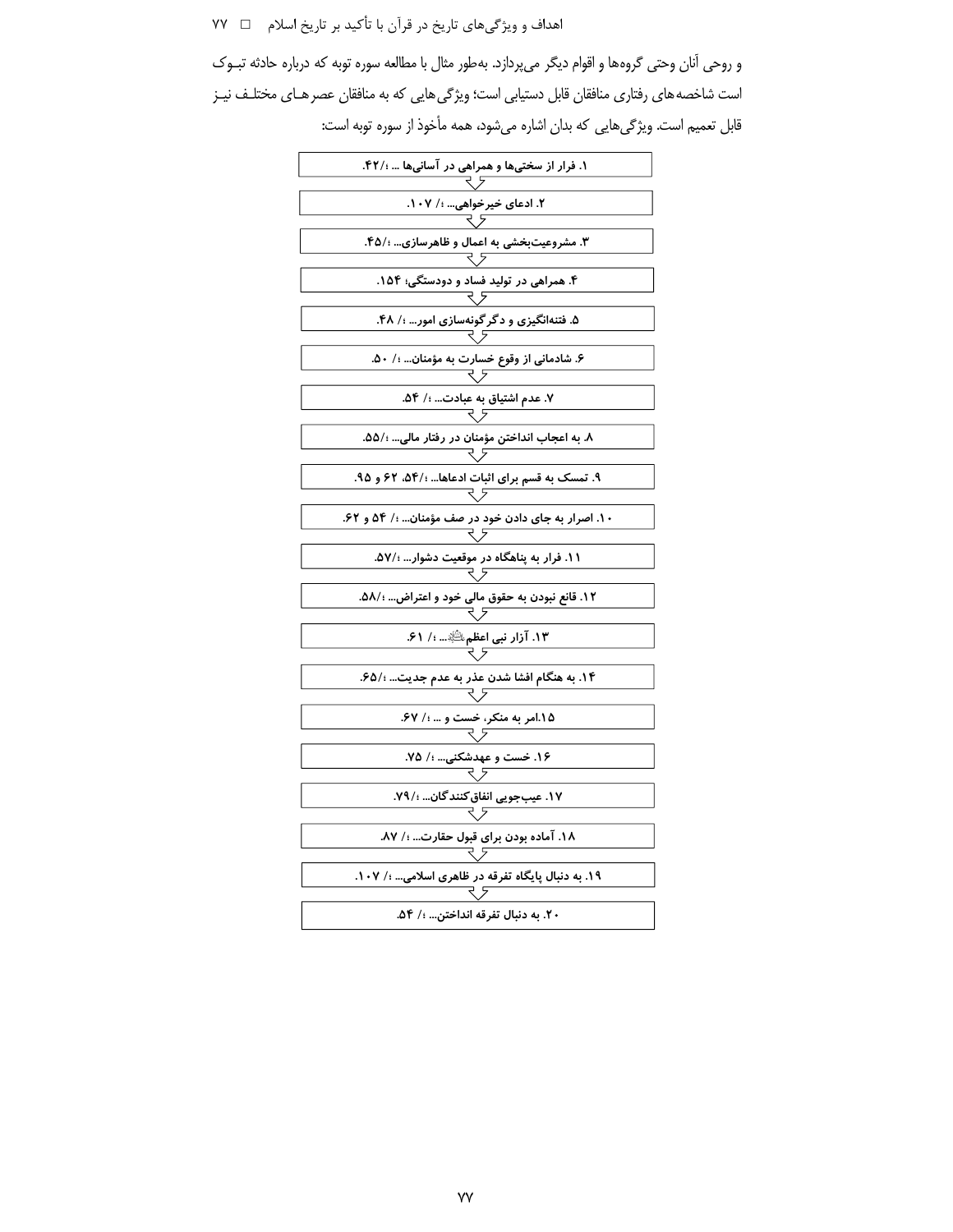#### ۲۲. توجه به تغییرات روحی و درونی انسانها در خلال حوادث

گزارشگر در قرآن به علت آگاهی از درون افراد می تواند گـزارش جـامعی از حـالات روحـی و روانـی انسان ها را در شرایط مختلف نشان دهد. بهطور مثال در طول غزوات، تغییرات رفتاری دو سوی نبـرد را در پی حوادث نشان میدهد. اهمیت این نوع از اطلاعات بر کسی پوشـیده نیسـت. مـورخ بـهطـور طبیعی قادر به دستیابی به نهان اشخاص نیست، زیرا مردان بزرگ اغلب از افشـای درون خـودداری می کنند و با تسلط بر خود امواج متلاطم درون را بسان اقیانوسی آرام جلوه میدهند، اما قرآن پرده از این تلاطم برمیدارد و ترس ها، تردیدها، امیدها، کاستی هـا و … را نشـان مـی دهـد و همـین باعـث میشود خواننده از رویای خود درباره افراد شکست ناپـذیر دسـت بـردارد و پـا در عرصـه واقعیـتهـا بگذارد، آن گاه ببیند به هنگامه سختی ها عدهای ریزش و عدهای قلیل با مجاهدت رویش داشتهانـد و از این طریق بفهمد فقط باید با مجاهدت به این اسوه ها برسد. از این روست که توجـه بـه «حـالات روحي و رواني» در گزارش هاي قرآني چشمگير است؛ زيرا توان روحي است كه در شكستها و پيروزي هـا بسیار تأثیر گزار است.<sup>۱</sup>

۲۳. ارائه تحلیل مبتنی بر عوامل تأثیرگذار مادی و فرامادی

اگر تحلیل گر تاریخ بخواهد فقط به دادههای مادی توجه نماید، مسلماً تحلیـل وی از وقـایع نادرسـت یا توأم با کاستی خواهد بود، توجه به ارتباط حوادث با عوامل فرامادی و بررسی احتمال دخالـت خـدا در ماجرا براساس آنچه که جاری شدن سنت خاصی را موجب ً میشود (مثل دعای یک طرف، انگیزه فرد یا افراد در پاری جبهه حق که موجب جریان سنت پاری دادن خدا می شود) تحلیلی صـحیحتـر و واقعیتر را به خواننده میدهد. نگاه به جهان هستی با این توهم که فقط باید میـزان دخالـت عناصـر مادی دخیل در یک ماجرا را ارزیابی کرد، جز چشم بستن عامدانه بر حوزهای مهم از عناصر دخیل در رویدادها، چیز دیگری نیست و از همین جاست که دو نگـرش متفـاوت بـه تـاریخ شـکل مـی گیـرد. پرسش اینجاست که مثلاً اگر تحلیل¢ تاریخ در تحلیل علل آغاز نبـرد و پیـروزی مؤمنـان فقـط بـه دادههای مادی توجه کند دلایل آغاز غزوه بدر را چگونه تحلیل خواهد کرد؟ آیـا علـت پیـروزی را در

١. «إذْ تَسْتَغِيثُونَ ربَّكُمْ فَاسْتَجَابَ لَكُمْ أَنِّي مُمِدُّكُمْ بِـأَلْفٍ مِنَ الْمَلَائِكَةِ مُرْدِفِينَ» (انفال (٨): ٩)؛ «وَمَا جَعَلَهُ اللَّـهُ إِلاَّ بُشْرَىٰ ولَتَطْمَئِنَّ بِهِ قُلُوبُكُمْ وَمَا النَّصْرُ إِلاَّ مِنْ عِنْدِ اللَّهِ إِنَّ اللَّهَ عَزِ يزٌ حَكِيمٌ» (انفال (٨): ١٠)؛ «إذْ يُغَشِّيكُمُ النُّعَاسَ أَمَنَةً مِنْهُ وَيُنَزِّلُ عَلَيْكُمْ مِنَ السَّمَاء مَاءً لِيُطَهِّرَكُمْ بِهِ وَيُسْذِهِبَ عَسْكُمْ رجْـزَ الشَّيْطَان وَلِيَـرْبطَ عَلَـى قُلُوبِـكُمْ ويُثبِّتَ بِـهِ الأَقْدَامَ» (انفال (٨): ١١)؛ فَأَثَابَكُمْ غَمًّا بِـغَمٍّ لِكَيْلَا تَحْزَنُوا عَلَىٰ مَا فَاتَكُمْ وَلَا مَا أَصَــابَكُمْ وَاللَّهُ خَبِيرٌ بِمَا تَعْمَلُونَ» (آلِ عمران (٣): ٥٣١)؛ الأَعْرَابُ أَشَدُّ كُفْرًا وَنِفَاقًا وَأَجْدَرُ أَلاَّ يَعْلَمُوا حُـدُودَ مَــا أَنْـزِلَ اللَّهُ عَلَىٰ رَسُولِهِ وَاللَّهُ عَلِيمٌ حَكِيمٌ». (توبه (٩): ٩٧)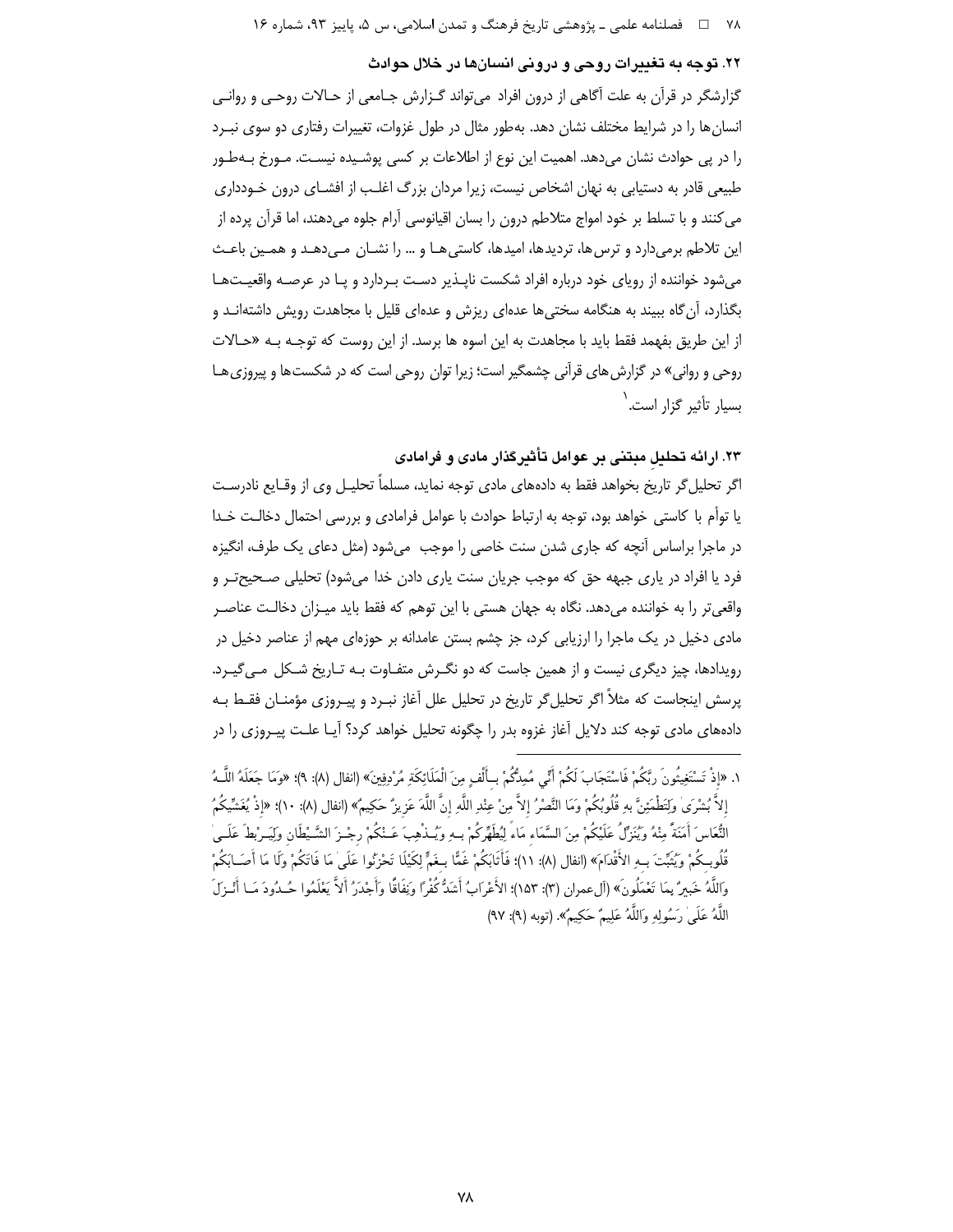اهداف و ویژگیهای تاریخ در قرآن با تأکید بر تاریخ اسلام ⊥ ۷۹

شانس و اقبال جستجو می *کند؟* شانس مسلمانان بود که پیامبر خوابی دید؟ شـانس آنهـا بـود کـه در منطقه ریگزار واقع شدند و اتفاقاً بارانی بارید و زمین زیر پای آنها را محکم کرد و …؟!

#### ۲۴. خالی بودن از موانع شخصی، قبیلهای، نمایشی و بازاری

گزارش های قرآن از چهار بت که می¤واند گریبانگیر هر مورخی باشـد رهاسـت. اینکـه مـورخ گـاهی گرفتار تمایلات و گرایشات شخصی خود است، گاهی گرفتار تعصبات قبیلهای، گروهی، حزبی، ملبی یا دینی و مذهبی است و همین امر انگیزه تحریف و جعل تاریخ را در او زنـده یـا او را وادار مـی کنـد تمام حقیقت را درباره رقیب خود بیان نکند،<sup>\</sup> یا قادر به تشخیص سره از ناسره نیست و خیال برای او حقيقت جلوه مي كند و هر آنچه را مي بيند باور مي كند، بدون اينكه به كنه آن يي ببرد و يا با توجه به شایعات در جامعه به نقل رخدادها مبادرت می9رزد بـدون اینکـه دربـاره صـحت و عـدم صـحت آن تحقیق نماید، اما گزارشگر حوادث در قرآن از این گرفتاری ها رهاست، <sup>۲</sup> اما در اغلب تـواریخ مشــاهده می شود آنچه را با منافع آنان ناسازگار است، ذکر نمی کنند و به «فلان فلان» اکتفا می کنند. <sup>۳</sup>

# ۲۵. پیروی از الگوهای متنوع در بیان تاریخ

شاید بتوان ادعا کرد گزارشهای تاریخی در قرآن از الگوهای مختلف پیروی می کنند بهطور مثال: **١ \_ ٢٥. الگوى تقدم يا تعاقب:** اين الگو در ذكر برخي از وقايع وجود دارد بهطور مثال در پس يا

ِیش از سخن از هر امداد غیبی ٔ یا اجرای سنتی <sup>۵</sup> دلیل آن آورده م*ی* شود.

۲ ــ ۲٥ ـ الگوی تکرار آیه: در گزارش های تاریخی قرآن، تکرار برخی از آیات مشاهده مے شـود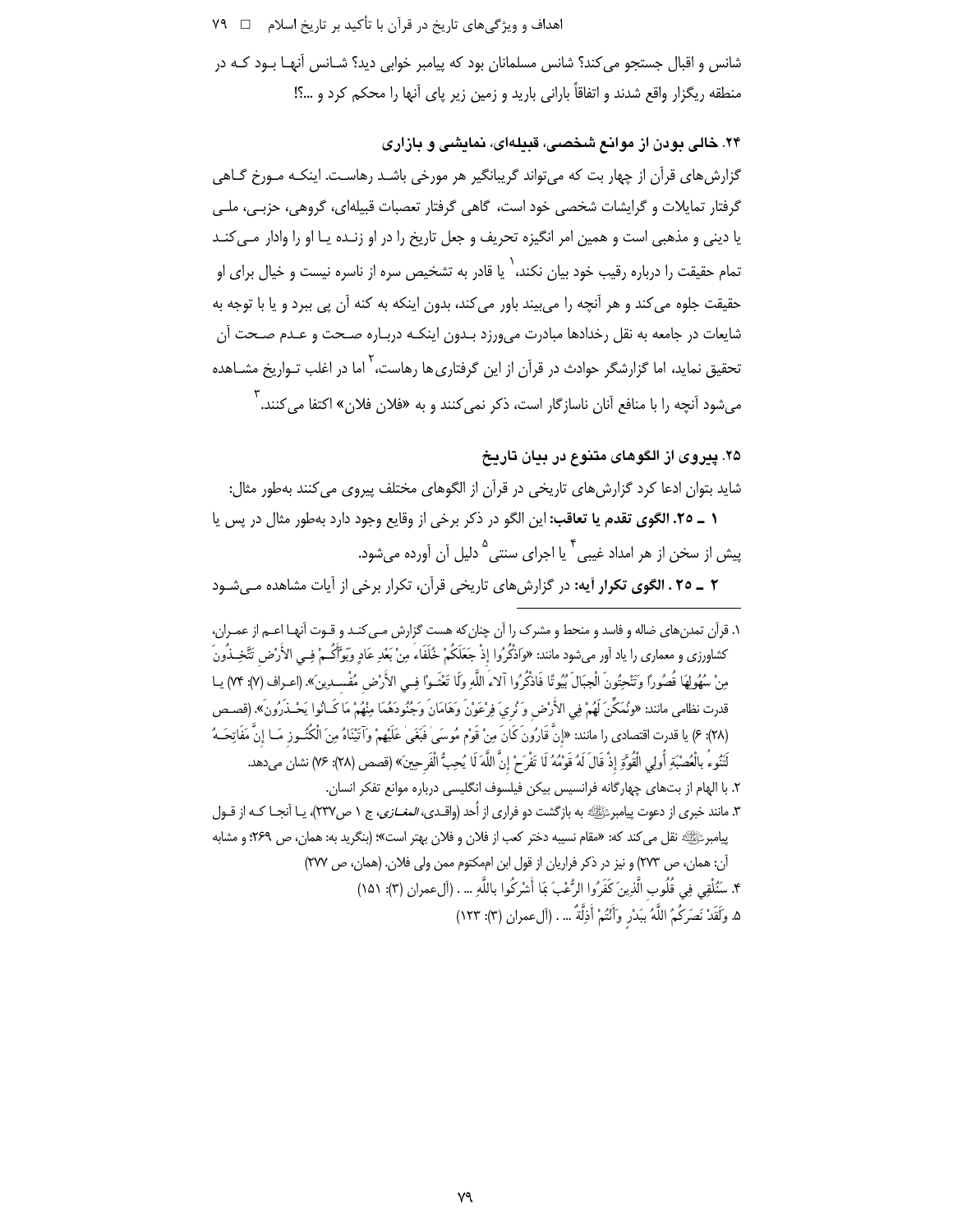۸۰٪ ها فصلنامه علمی ـ پژوهشی تاریخ فرهنگ و تمدن اسلامی، س ۵، پاییز ۹۳، شماره ۱۶

که این پرسش را مطرح میسازد، چرا در دو سوره مختلف مربوط بـه حـوادث گونـاگون آیـهای عینـاً تكرار شده است؟ هرچند تكرار مىتواند ناشى از اهميت موضوع باشد اما به نظر مىرسد احتمالاً ايـن تكرار نيز، ناشى از تبعيت از نوعى الگو است؛ به اين معنا كه گاه در حوادث گوناگون نقطـه اشـتراكى وجود دارد و قرآن در گزارش از آن نقطه مشترک از آیه مشابه استفاده کرده تا خواننـده بـا دقـت بـه اشتراک آن نکته یی برد. ٰ

۴ ـ ۲۰. الگوی شکستها یا پیروزیها یا …: در کنار الگوهای یادشده به نظر می رسد در برخبی از مواردی که قرآن به بیان گزارش های تاریخی از یک حادثه میپردازد خواننده را به الگویی برگرفته از کل حادثه رهنمون می سازد، الگویی که می تواند در پیش بینی حوادث مشـابه در آتیـه مـؤثر باشـد. بهطور مثال در مرور غزوه احد به نظر می رسد قرآن الگوی یک شکست را بیان می کند:



١. مشابه (توبه (٩): ٧٣)، در سوره تحريم آمده است: «يَا أَيُّهَا الـنَّبِيُّ جَاهــد الْكُفَّـارَ وَالْمُنَـافقينَ واغْلُـظْ عَلَــيْهِمْ وَمَأْواهُمْ جَهَنَّمُ وَبَئْسَ الْمَصِيرُ» (تحريم (۶۶): ۹)؛ گفته شده است هر دو آيه در دو جاي قـرآن وقتـي بـه كـار رفتهاند که گروهی از منافقان قصد ترور رسول الله را داشتهاند؛ یا در آیه ۸۰ توبه و ۶ منافقون این تکرار مشاهده می شود؛ بعد از سرزنش منافقانی که به تمسخر مؤمنان انفاق گر پرداختهاند، اسـتغفار دربـاره آنــان را بــیiتیجــه میخواند ودر سوره منافقون ابتدا استغفار درباره آنان را بیiتیجه خوانده و در توصیف آنـان مـیفرمایـد کسـانی هستند كه مي¢ويند در راه خدا انفاق نكنيد؛ نيز آيه1۲۶ آلءمران: «وَمَا جَعَلَهُ اللَّهُ إلاَّ بُشْـرَىٰ لَكُــمْ ولِتَطْمَـئِنَّ قُلُوبُكُمْ بهِ وَمَا النَّصْرُ إلاَّ مِنْ عِنْدِ اللَّهِ الْعَزِيزِ الْحَكِيمِ» با همين عبارت در أيه ١٠ سوره انفال تكرار شده اسـت. به نظر می رسد این آیات درصدد بیان دلیل ارسال امداد الهی باشد.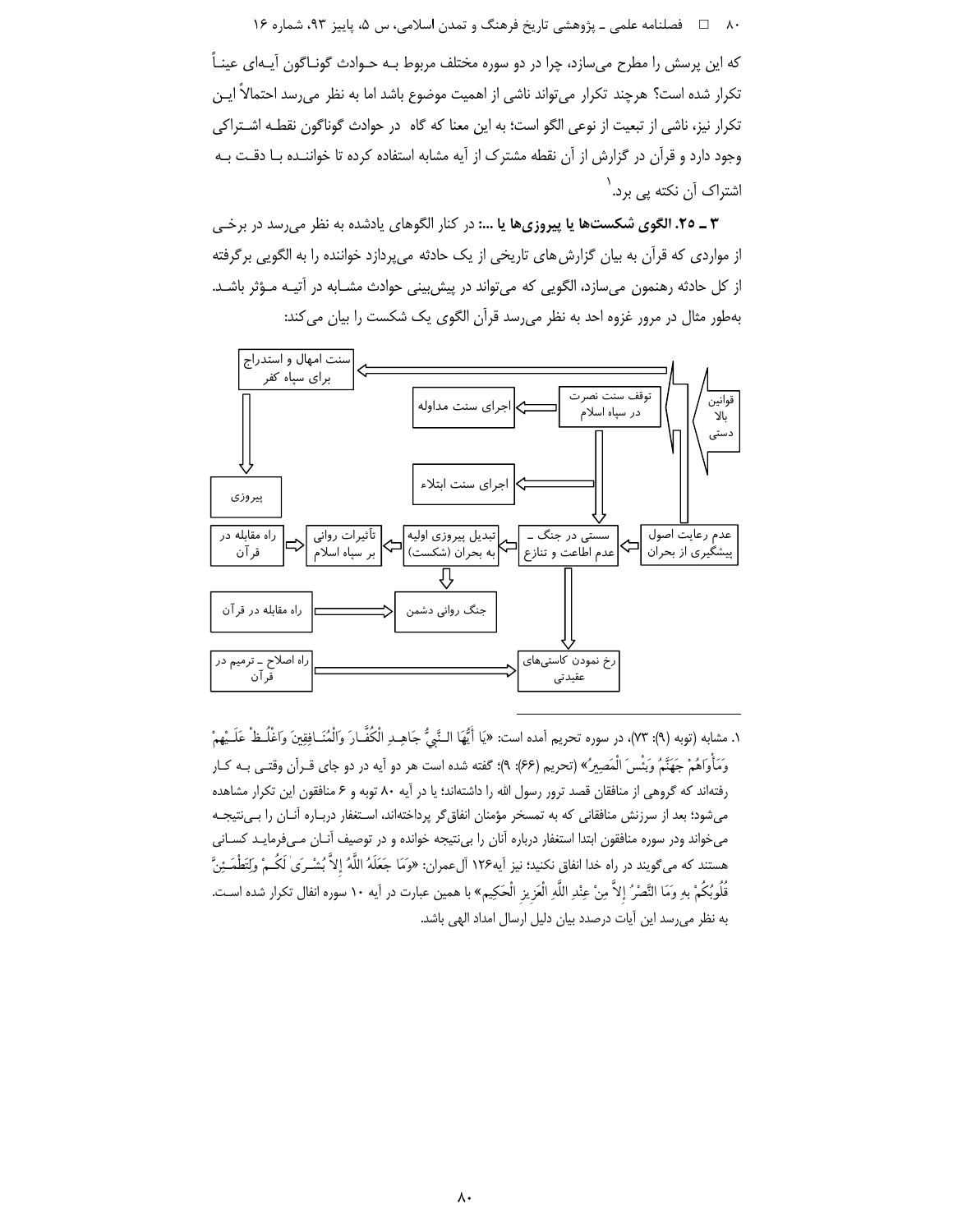# ۲۶. عدم رعايت ترتيب زماني حوادث و...

در تاریخ قرآنی نه ترتیب و توالی حوادث مراعات می شود، نه همه موضـوعهـای پیرامـون یـک رخداد یکجا بیان و نه ترتیب زمانی وقوع حوادث در نقـل رعایـت مـی.شـود، ٰ لـذا بـرای قـرآن نمی توان فهرست موضوعی به ترتیب کتابهای تاریخی نوشت، یا براسـاس سـال وقـوع آن را تنظیم کرد. می توان گفت قرآن علاوه بر دارا بودن ویژگیهای ایجابی فاقد برخی از ویژگیهای سبلي است (ویژگیهای سبلي) و ذکر این ویژگیها به شناخت روش قرآنی کمک می کنـد کـه: تُعرَفُ الاشياءُ بِــأضدادِها. مثلاً بخشى از تاريخ حضرت موسى را نقــل كــرده، بعــد كـه از نظـر ترتیب تاریخی باید فراز بعدی را بیان کند، آن را رها می کند و فراز سوم را ذکر می کند و آن گاه مي آيد به سراغ فراز دوم.

اگر قرآن به یک بُعد از موضوع تاریخی توجه کرده به این معناست کـه هـدفش بـا ذکـر همـان قسمت تأمین میگردد، لذا به بقیه حادثه نمی،پردازد، مثلاً در یک جا در شرح حال حضـرت موسـی از پیش از ولادتش شروع می کند و در جایی دیگر از شیرخوارگی یـا کـودکی یـا فقـط از مبـارزهاش بـا فرعون میگوید یا مباحثاتش با بنی اسرائیل را نقل کرد. که در واقع در هر بار فقط یک بُعد از حادثـه برای هدف خاصی بزرگنمایی شده است.<sup>۲</sup>

٢٧. عدم تمريز بر مبحثي خاص، نظم در وراي بي نظمي، تنوع موضوعي

عدم تمرکز روی یک موضوع و قبل از تمام شدن موضوعی، موضوع دیگری را مطرح کـردن و بعد از چندی به موضوع اول بازگشتن از دیگر ویژگی های قرآن است. شاید این ویژگی از آن رو اتخاذ شده تا خواننده خسته نشود و همواره آماده شنیدن موضوعی جدید و برقراری ارتباط آن با موضوع دیگر باشد به عبارتی ذهن چنین خواننده ای خسته نمی شود و هماره در تلاش است تـا پیام های متعدد و موضوعات متنوع را درک و ارتباط منطقی بین آنها برقرار سازد. علاوه بر این، این احتمال نیز وجود دارد که در پس این بی نظمی موضوعی، نظمی نهفته باشد که خواننده باید

۱. این ویژگی قرآنی مورد اعتراض برخی از مستشرقان قـرار گرفتـه اسـت ازجملـه نویسـنده مقالـه قـرآن در دایرةالمعارف بریتانیا به این موضوع اشاره کرده است (بنگرید به: زمانی، *مستشرقان و قــرآن*، ص ۳۱۶)؛ ایـن اعتراضات از آنجا ناشی میشود که برخی از نویسندگان گمان بردهاند قرآن کتاب تاریخ است، از این رو بایـد مانند یک مورخ عمل کند و با تغافل یا غفلت از اهداف قرآنی انتظارات نابجایی را مطرح می کنند اما واقعیت این است که قرآن براساس اهداف خود دست به گزینش موضوعها و اخبار مـیiنـد و در چیـنش آنهـا نیـز اهداف خود را مدنظر قرار مىدهد.

۲. برای دیدن دیدگاهی مشابه بنگرید به: رادمنش، *سبکهای تاریخی و نظریههای نژادی تاریخ،* ص ۷۱.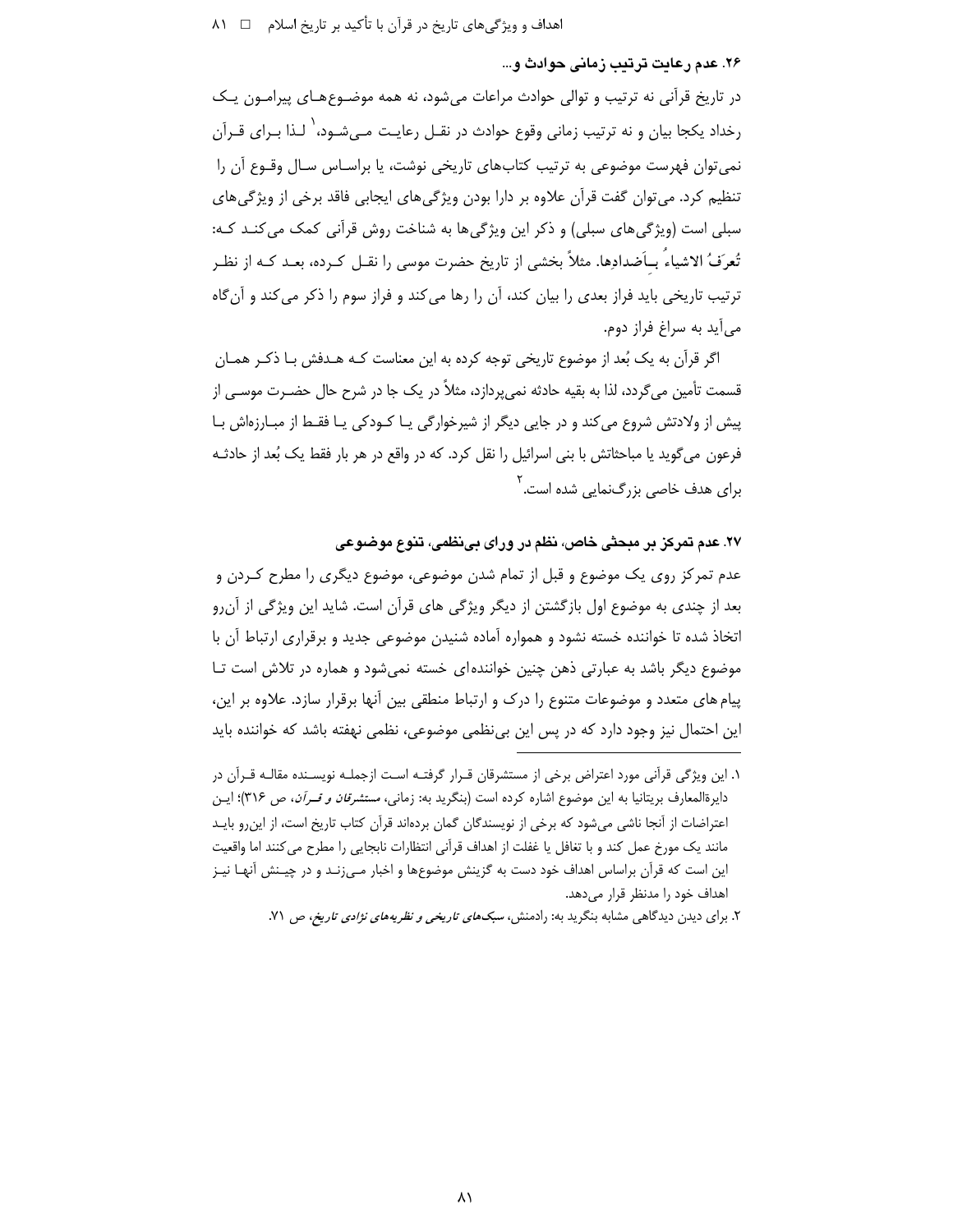۸۲ = 1 فصلنامه علمی ـ پژوهشی تاریخ فرهنگ و تمدن اسلامی، س ۵، پاییز ۹۳، شماره ۱۶

آن را کشف کند و این همان ارتباط موضوعهای به ظاهر بی|رتباط است.<sup>\</sup>

اما در قران آنگاه که بر روی موضوع خاصی متمرکز میشود، بهطور مثال روی غزوه بدر یـا احـد یا …، مشاهده می کنیم در مقایسه با منابع تاریخی از تنوع محتوایی برخوردار است؛ به عبــارتی قــرآن یک موضوع را از ابعاد مختلف مورد توجه قرار میدهد، در همین موضوع بدر که در سوره انفال مـورد بحث قرار گرفته، بیش از بیست و شش محور مشاهده می شود که در مقایسـه بـا مغـازی واقـدی در همین موضوع، بدر و احد شانزده محور بیشتر است. در جدول ذیل موضوعهای متنوعی که در قــرآن در گزارش از حادثه بدر مورد توجه قرار گرفته قابل مشاهده است.

| امداد الهى     | حالت رواني                             | پیامد اعمال  نقش خدا در        |                |                 | پیامهایی به    |                                |                    | دستورهای صادرشده از |                     | گزارش توصيفي            |
|----------------|----------------------------------------|--------------------------------|----------------|-----------------|----------------|--------------------------------|--------------------|---------------------|---------------------|-------------------------|
| (نقش ديگر      | مؤمنان و                               | دنیوی در نشئه   تاریخ، نقش     |                |                 | جبهه كفر       |                                | سوى خداوند بهعنوان |                     |                     | (شامل موارد             |
| خدا در تاريخ)  | مشركان                                 | اطلاعى                         | دیگر و در دنیا |                 |                |                                | فرمانده کل جنگ     |                     |                     | یادشده در بند ۱)        |
| $\lambda$      | $\mathcal{W}$                          | $\mathcal{N}$                  |                | $\sqrt{11}$     |                |                                |                    |                     |                     |                         |
| پیشبینی        |                                        | ذکر منبع خبر   راهکار برون     |                | أسيبشناسى       |                | امداد غیبی پس از               |                    | حالات روحي و        |                     |                         |
| آينده براساس   | رفت از فتنه يا                         | از آسیبها،                     |                | جبهه مؤمنان     |                | درخواست عاجزانه مؤمنان،        |                    | رواني طرفين و       |                     | جاري شدن<br>یک سنت      |
| ضعف بشر        |                                        | اطلاع از درون  نيفتادن در فتنه |                |                 |                | يا به درخواست پيامبرئﷺ         |                    | رفتارشناسي گروها    |                     |                         |
|                |                                        |                                |                |                 |                | یا بنا به سنت الهی             |                    |                     |                     |                         |
| $\mathsf{r}_1$ | $\mathbf{r}$ $\mathbf{r}$ $\mathbf{r}$ | $\overline{19}$                |                | $\lambda$       |                | $\mathcal{N}$                  | ۱٦                 |                     |                     |                         |
| نقش            | گونەشناسى                              | علت جريان سنت                  |                |                 |                | تأكيدي بر                      | نتيجه گيري         |                     |                     | ریشهیابی روی آوردن      |
| پيامبرئالي در  | گروها و معيار                          |                                | (نقش دیگر خدا  | ابیان یک<br>سنت |                | از یاد آوردی  فرمانهای اساسی و |                    |                     |                     | به فتنه از سوی          |
| تاريخ رسالت    | طبقهبندى آنها                          | در تاريخ)                      |                |                 |                | راهبردي «همراهي                | گذشته              |                     |                     | انسانها بهطور اعم و     |
|                |                                        |                                |                |                 |                | با خدا و رسول»                 |                    |                     |                     | بدريون بهطور اخص        |
| $\mathbf{y}$   | $\mathbf{r}$                           | $\mathbf{r}$                   |                |                 | ٢٤             |                                |                    |                     |                     |                         |
|                | ارائه معيار                            | نفي اعتباريات و                |                |                 | توجه به انگیزه |                                | نسخهای برای        |                     | نقش انسان در تاريخ، |                         |
| نقش شيطان      | براي ارزيابي                           | تصورات بشرى مانند:             |                |                 | در ارزشگذاری   |                                | مؤمنان: افزايش     |                     |                     | گزارشی از تکرار تاریخ و |
|                | اعمال صحابه                            | كثرت، عامل پيروزي              |                |                 | اعمال          | قدرت در میدان نبرد             |                    |                     |                     | زنهار از تكرار مجدد آن  |

#### ۲۸. پرهيز از يکسونگری

هرچند گفته شد قرآن در تاریخ دست به انتخاب زده است، اما از یکسونگری پرهیز کرده و هیچ یک از اقتصاد، سیاست، اخلاق و هنر، اصل تلقی نشده است، هیچ رکنی از تاریخ مطلق انگاشـته نشـده و

۱. در آیات مربوط به غزوه اُحد در سوره آلءمران مشاهده شد که ناگهان از حرمت ربـا بحـث شـده اسـت و در پاورقی های قبل توضیح داده شد که برخی گمان کردهاند ارتباطی بین آن آیات و ماجرای غزوه احد وجود ندارد و برخی دیگر آنها را کاملا مرتبط با هم دانستهاند که میتواند مثالی برای این ویژگی باشد. از ایـن روسـت کـه ادعا میشود در پس بی نظمی و بی|رتباطی موضوعی، نظمی نهفته است.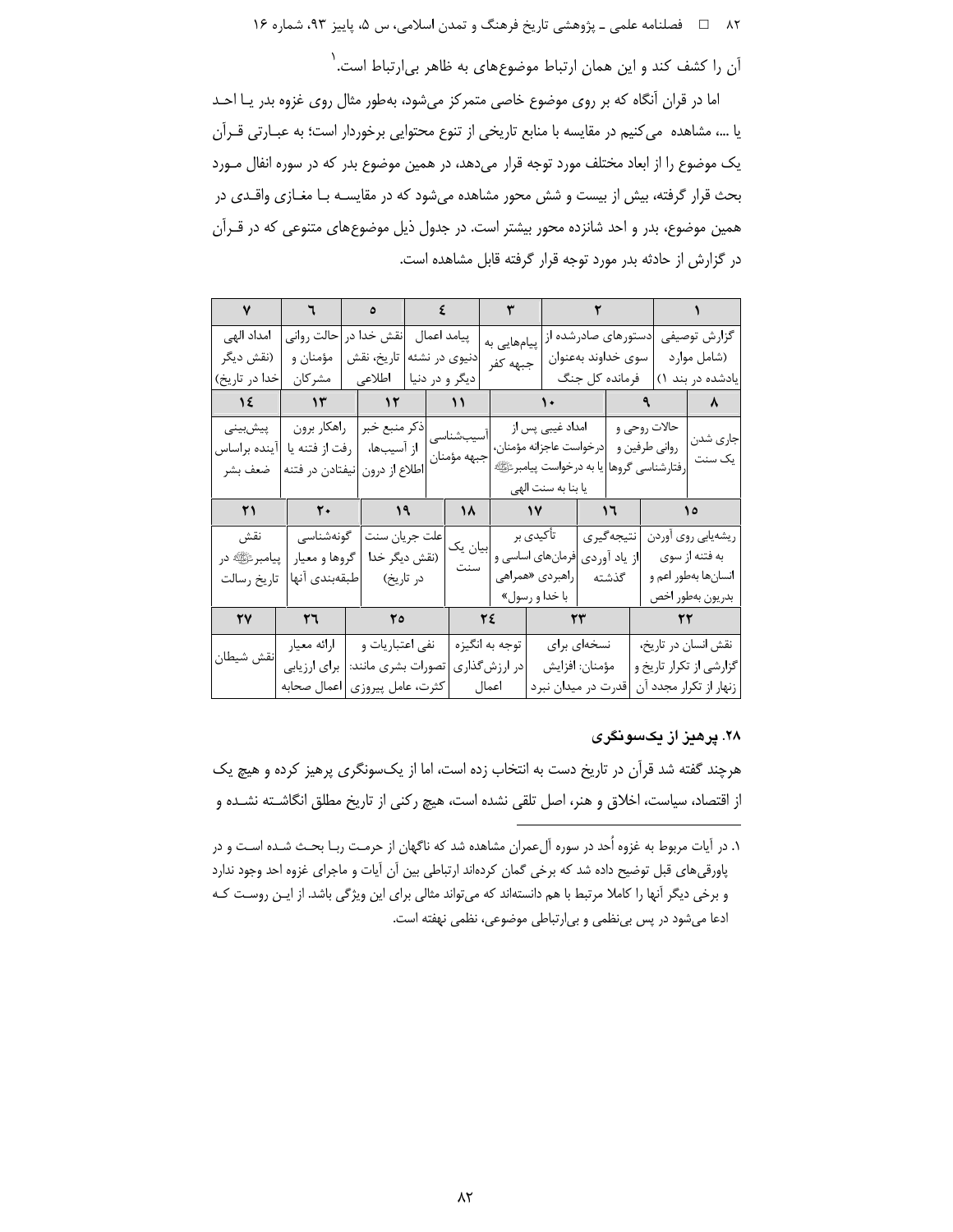اهداف و ویژگیهای تاریخ در قرآن با تأکید بر تاریخ اسلام ۔ □ ۸۳

به یک جنبه خاص توجه نشده است. همه آنها مانند یک پیکره واحد و به هم مرتبط با تـأثرات مسـتقیم در یکدیگر طرح شده اس*ت*.<sup>\</sup>

در نتیجه، قرآن در گزارش های خود از زوایای مختلفی به موضـوع تـاریخی توجـه مـی کنـد کـه امروزه بعضاً موضوع شاخههایی از علوم محسوب مـیشـوند بـهطـور مثـال از زاویـه جامعـهشناسـی، مردمشناسی، انسانشناسی، سیاست و …، روشی که امروزه در غرب از آن سخن گفته میشود. به طور مثال در سوره یوسف نمونهای از پرداختن به علوم مختلف قابل مشاهده است: <sup>۱</sup>

| موضوعها                           | آمات                                                                                                                                                                                                                                                                                                                                                                                                                                                                                                                                  |  |  |  |  |
|-----------------------------------|---------------------------------------------------------------------------------------------------------------------------------------------------------------------------------------------------------------------------------------------------------------------------------------------------------------------------------------------------------------------------------------------------------------------------------------------------------------------------------------------------------------------------------------|--|--|--|--|
| جامعهشناسی و انسان شناسی          | $V - 1A$                                                                                                                                                                                                                                                                                                                                                                                                                                                                                                                              |  |  |  |  |
| اقتصادي                           | $\Delta \Delta = \Delta \xi$ , $\eta$ , $\eta$                                                                                                                                                                                                                                                                                                                                                                                                                                                                                        |  |  |  |  |
| فر هنگی                           | $rr - rr$                                                                                                                                                                                                                                                                                                                                                                                                                                                                                                                             |  |  |  |  |
| سناست                             | ۵۸ تا ۱۰۰                                                                                                                                                                                                                                                                                                                                                                                                                                                                                                                             |  |  |  |  |
| تیپشناسی و زبانشناسی              | ۱۹ و ۲۰                                                                                                                                                                                                                                                                                                                                                                                                                                                                                                                               |  |  |  |  |
| ارزشها و ایدئولوژیشناسی           | $9 - A$                                                                                                                                                                                                                                                                                                                                                                                                                                                                                                                               |  |  |  |  |
| توحید و ایمان و نیایش (یکتاشناسی) | $\backslash \cdot \backslash \cdot \backslash - \backslash \cdot \cdot \mathcal{A} \cdot \mathcal{A} \cdot \mathcal{A} \cdot \mathcal{A} \cdot \mathcal{A} \cdot \mathcal{A} \cdot \mathcal{A} \cdot \mathcal{A} \cdot \mathcal{A} \cdot \mathcal{A} \cdot \mathcal{A} \cdot \mathcal{A} \cdot \mathcal{A} \cdot \mathcal{A} \cdot \mathcal{A} \cdot \mathcal{A} \cdot \mathcal{A} \cdot \mathcal{A} \cdot \mathcal{A} \cdot \mathcal{A} \cdot \mathcal{A} \cdot \mathcal{A} \cdot \mathcal{A} \cdot \mathcal{A} \cdot \mathcal{A} \$ |  |  |  |  |

البته این مجموعه به طور پراکنده و بدون ارتباط در کنار یکدیگر چیده نشده است، بلکـه ترکیـب آنها بهعنوان یک مجموعه و دارای یک ساختِ به هم مرتبط مورد توجه قرآن قرار گرفته است.

۲۹. موفقیت در مجزا نشان دادن سه نقش شاهد، مورخ وحادثه آفرین خداوند مورخ قرآن كه خود شاهد است و گاه خود يک طرف مؤثر در حادثـه، بـهخـوبي توانسـته بـه هنگـام گزارش از خود، دوگانه انگاشتن را به مخاطب القا کند و مخاطب متوجه نباشد که «گزارشگر یا شاهد» خود از «نقشآفرینان در رُخداد» است.<sup>۳</sup>

۳۰. افشای انگیزهها بدون هرگونه ملاحظه اهمیت دادن بـه انگیـزه افـراد و در ایـن میـان قـرآن ابـایی نـدارد بـه افشـای انگیـزه نادرسـت

> ۰۱. همو، مکتبهای تاریخی و تجددگرایی تاریخ، ص ۱۵۰. ٢. همان. ٣. وَمَا كَانَ اللَّهُ لِيُعَذِّبَـهُمْ وَأَنْتَ فِيهِمْ وَمَا كَانَ اللَّهُ مُعَذِّبُهُمْ وَهُمْ يَسْتَغْفِرُونَ. (انفال (٨): ٣٣)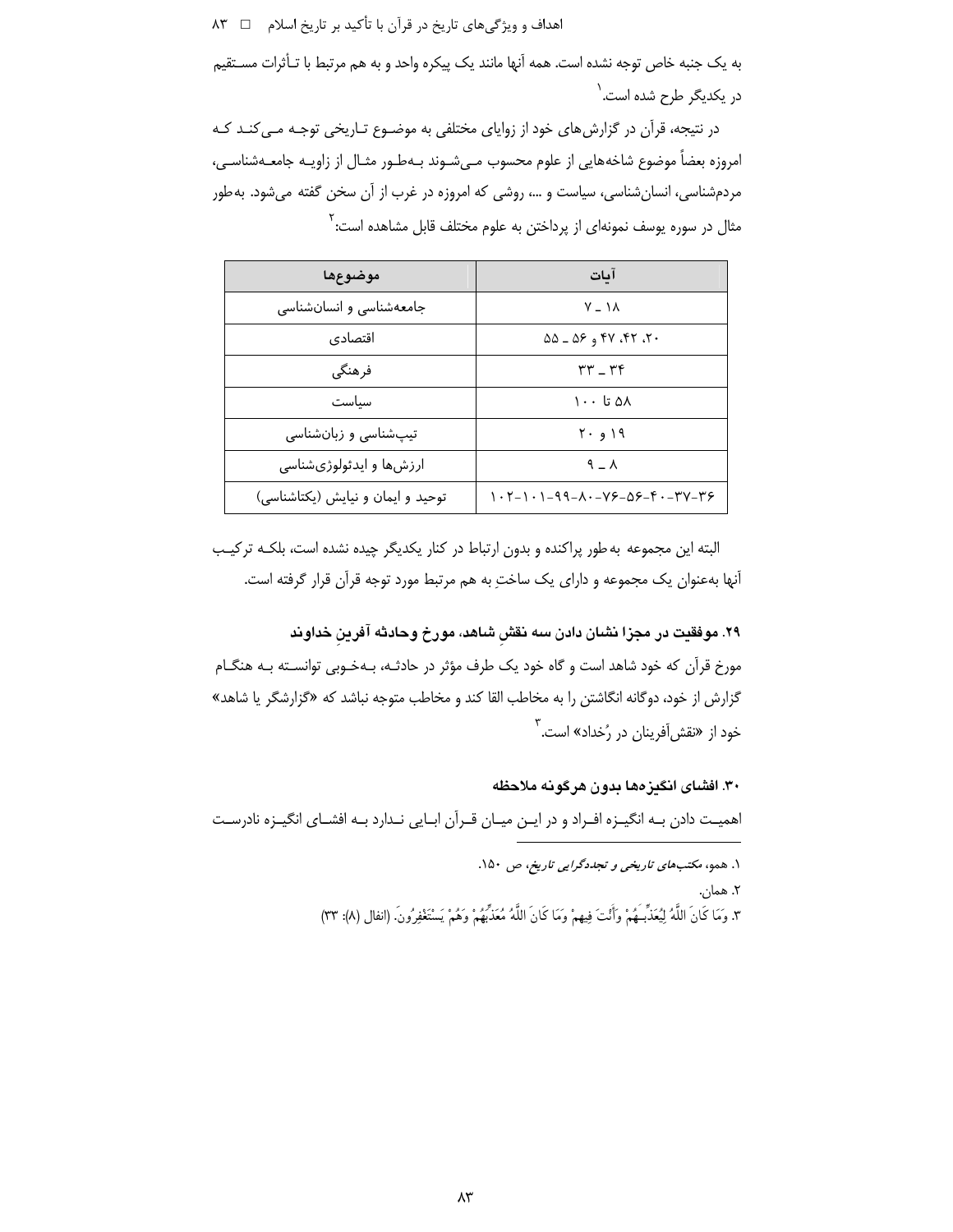۸۴ فصلنامه علمي ــ پژوهشي تاريخ فرهنگ و تمدن اسلامي، س ۵، پاييز ۹۳، شماره ۱۶

مسلمانان بیردازد. البته نویسندگان کتب تاریخی غالباً، به علت عدم دستیابی به انگیزه افراد که امری درونی است به أن نمیپردازند، مگر اینکه افراد خود به انگیزهشان تصریح کرده یا نویسندگان خواسته باشند برای عملکرد جبهه خودی انگیزهسازی مثبت کنند.

به طور مثال مشاهده می شود که قرآن به پیشنهاد مسلمانان به گرفتن اسیر و اخذ فدیه می پردازد و انگیزه آنان را مطرح میسازد «تُرِ یدُونَ عَرَضَ الدُّنْیا» در صورتی که در همین مورد برخی منابع انگیزه مؤمنان را رسیدن به مقام شهادت مطرح کردهاند. ٰ

این رویه اغلب نویسندگان است که سعی ً میکنند حوادث را به سود جبهه خودی تحریف نمایند، ولی قرآن کتاب هدایت است و «افشـای انگیـزه نادرسـت بـرای تعلـیم انگیـزه درسـت» را شایسـته می داند. قرآن از بازگویی آن قصد افشاگری از نوع امروزی آن را ندارد و این نکته بسیار با اهمیتی در تاریخنگاری است. «تاریخ مدرسه تعلیم است» لذا مورخ نباید پاسخ نادرست گذشتگان به آزمون هـای الهی را با قصد قربت تبدیل به پاسخ صحیح نماید، زیرا گذشته بشری برای آیندگان مرور پاسخ هـای درست و نادرست آنان به آزمون الهی است که با مشاهده آن، بتوانند توانایی حل مسئلههای آتی خود را پیدا کنند. از این روست که درغزوه بدر در سه مورد بـر انگیـزه تأکیـد شـده ٰ و برخـی بـدریون در «آزمون انگیزەسنجی» مردود شناخته شدند.

اهمیت «نقش انگیزه و حالت روحی و صحت عقیده در قبولی اعمال» که در غزوات دیگر مـورد نظر قرار گرفته است، در همین جهت ارزیابی میشود. از این٫رو قرآن سعی می کنـد بـا ایجـاد انگیـزه درست به جهاد تشویق کند.

۳۱. ارائه اطلاعات از جبهه خودی و پیامهای فرماندهی به جبهه مقابل

از دیگر ویژگیهای گزارشهای تاریخی در قرآن این است که گـاه در مقـام فرمانـده کـل و گـاهی اداره کننده جریان رسالت، دستوراتی را برای مؤمنان صادر می کند، این بخش از گزارش های قرآنی در تحلیل عملکرد جبهه مؤمنان بسیار مفید است و از مواردی است که هیچ مورخی به طور مستقیم بدان دسترسی ندارد، ازاین٫و در تحلیل حوادث دوره نبی|عظم بدون توجه به ایـن دسـتورهـا نمـیتـوان از چرایی فعالیتها و عملکرد مسلمانان تحلیل مطابق با واقع داشت.

۱. برای دیدن نظرات مختلف بنگرید به: طباطبایی، *المیزان*، ج ۴، ص ۵۹، البته ابن|سحاق میگوید که آیه اشاره به این دارد که مسلمانان در بدر برخلاف حکم الهی و سرخود، موضوعی را حلال کردند که رسول بـه حرمـت آن امر کرده بود. (به نقل از ابن هشام، سيرة النبوية، ج ٣، ص ٨٢) ۲. انفال (۶): ۷۲ و ۷۴.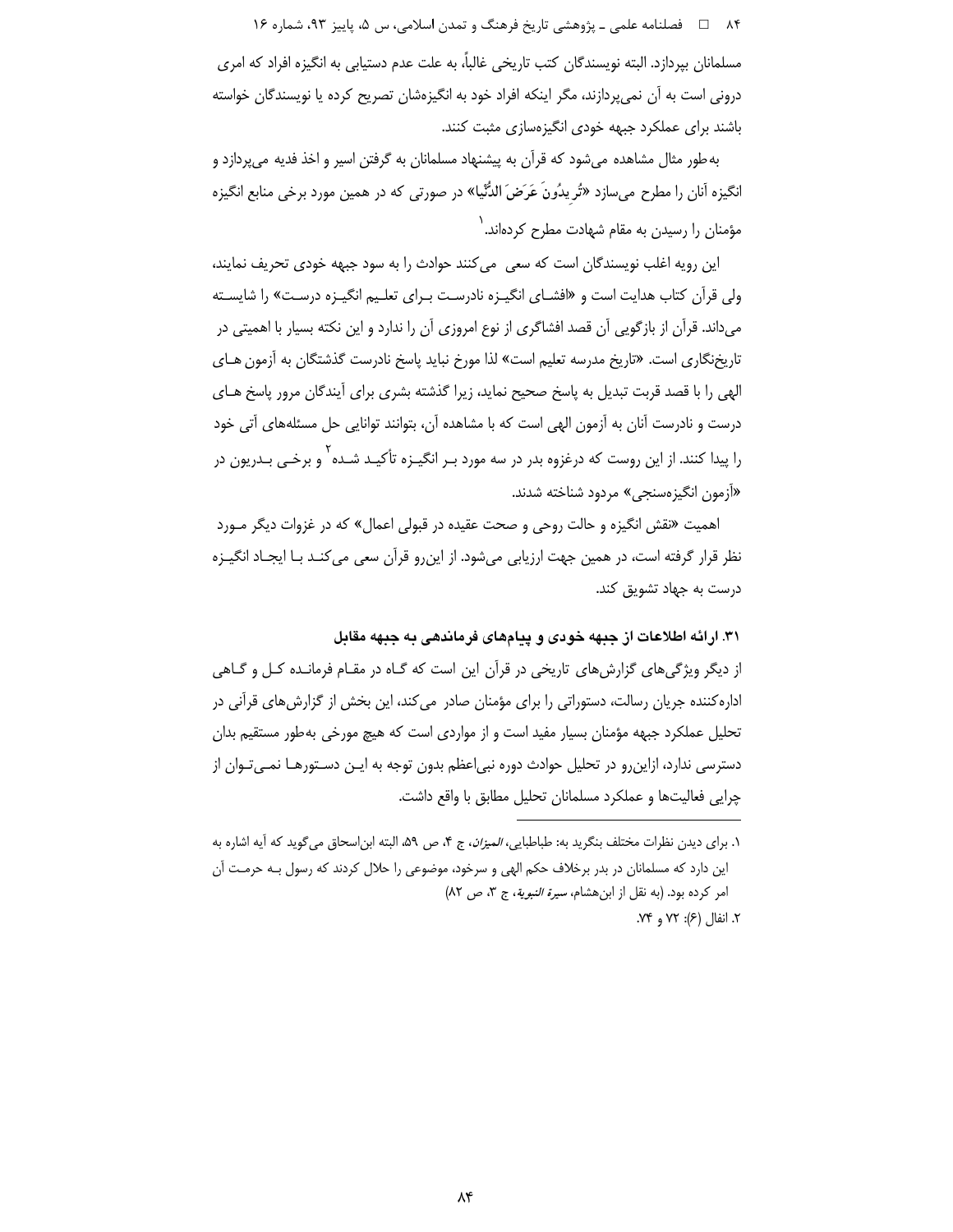اهداف و ویژگیهای تاریخ در قرآن با تأکید بر تاریخ اسلام ⊥ ∆ ۸

در قرآن از فرمان های مخصـوص میـدان نبـرد، ٰ پیمـان صـلح، ِ ٔ غنـائم، ٔ اسـراء ٔ و … و نیـز از دستورها*ی* صادره برای مؤمنان جهت خروج از بحران و یا پیشگیری از ورود به بحـران آگـاهی داده<sup>۵</sup> یا از نحوه برخورد با منافقان پرده برداشته میشود.<sup>۶</sup>

درحالت طبیعی این گونه اطلاعات تا سال ها محرمانه تلقی می شود و کشورها اجازه نمی دهنـد دشمنانشان از آن مطلع شوند، ولی قرآن به آسانی آن را در اختیار همه قـرار داده اسـت. از سـوی دیگر از پیام های «او» تبارک و تعالی به جبهه مخالف نیز خبر داده می شود<sup>۷</sup> که در روشن تر شدن اوضاع مؤثر است.

# ۳۲. آسیبشناسی جبهه خودی

قرأن نقاط ضعف دو طرف و راهکارهای فرمانـده جبهـه حــق بــرای پوشــش نقــاط ضــعف و تــرميم آسیبها را مطرح میکند و ضعفهای مختلف ناشی از معرفت یا قلت سپاه را متذکر میشود و اینکه چگونه با امداد الهی مرتفع شده است.<sup>۸</sup>

- ١. مانند ضربه زدن به نقاط خاص: «... فَاضْرِبُوا فَوْقَ الأَعْنَاقِ وَاضْرِبُوا مِنْهُمْ كُلَّ بَنَان» (انفـال (٨): ١٢) يـا عـدم عقبنشيني: «يَا أَيُّهَا الَّذِينَ آمَنُوا إذَا لَقِيتُمُ الَّذِينَ كَفَرُوا زَحْفًا فَلَا تُوَلُّوهُمُ الأَدْبَارَ» (انفال (٨): ١٥)؛ يا مبارزه تا زدودن كامل فتنه: «وَقَاتِلُوهُمْ حَتَّىٰ لا تَكُونَ فِتْنَةٌ وَيَكُونَ الدِّينُ كُلُّهُ لِلَّهِ فَإِن ائْتَهَوْا فَإِنَّ اللَّهَ بَمَا يَعْمَلُونَ بَصِيرٌ» (انفال (٨): ٣٩)؛ يا دستور تار و مار كردن كساني كه به آنها دست مي يابند بـا [عقوبـت] كســاني را كــه در پــي ايشانند: «فَإِمَّا تَتْقَفَنَّهُمْ فِي الْحَرْبِ فَشَرِّدْ بهمْ مَنْ خَلْفَهُمْ لَعَلَّهُمْ يَذَكَّرُونَ». (انفال (٨): ٥٧) و … . ٢. وَإِنْ جَنَحُوا لِلسَّلْمِ فَاجْنَحْ لَهَا … . (انفال (٨): ٤١)
	- ٣. فَكُلُوا مِمَّا غَنِمْتُمْ حَلَالاً طَيِّبًا وَاتَّقُوا اللَّهَ إِنَّ اللَّهَ غَفُورٌ رَحِيمٌ. (إنفال (٨): ۶۹/
- ۴. يَا أَيُّهَا النَّبِيُّ قُلْ لِمَنْ فِي أَيْدِيكُمْ مِنَ الأَسْرَى ٰ إنْ يَعْلَم اللَّهُ فِي قُلُوبكُمْ خَيْراً يُؤْتِكُمْ خَيْراً مِمَّـا أُخِـذَ مِـنْكُمْ وَيَغْفِرْ لَكُمْ وَاللَّهُ غَفُورٌ رَحِيمٌ. (انفال (٨): ٧٠)
- ۵. به اهل بدر درباره فتنه آينده: «وَاتَّقُوا فتْنَةً لَا تُصِيَنَّ الَّـذِينَ ظَلَمُـوا مـنْكُمْ خَاصَّـةً وَاعْلَمُـوا أَنَّ اللَّـهَ شَـدِيدُ الْعِقَابِ»، (انفال (٨): ٢۵) و معرفي عامل فتنه: «وَاعْلَمُوا أَنَّمَا أَمْوالُكُمْ وَأَوْلادُكُـمْ فتْنَـةُ وَأَنَّ اللَّـهَ عِنْـدَهُ أَجْـرُ عَظِيمٌ»، (انفال (٨): ٢٨) و راه پيشگيرى از فتنه: «يَا أَيُّهَا الَّذِينَ آمَنُوا إنْ تَتَّقُوا اللَّهَ يَجْعَلْ لَكُـمْ فُرْقَانًــا وَيُكَفِّـرْ عَنْكُمْ سَيِّئَاتِكُمْ وَيَغْفِرْ لَكُمْ وَاللَّهُ ذُو الْفَضْلِ الْعَظِيمِ ». (انفال (٨): ٢٩)
- ع يَا أَيُّهَا النَّبِيُّ جَاهِدِ الْكُفَّارَ وَالْمُنَافِقِينَ وَاغْلُظْ عَلَيْهِمْ وَمَأْوَاهُمْ جَهَنَّمُ وَبِئْسَ الْمَصِيرُ. (توبه (٩): ٧٣ و ٨٣) ٧. مانند پیام به مشركان حاضر در بدر: «قُلْ لِلَّذِينَ كَفَرُوا إِنْ يَنْتَهُوا يُغْفَرْ لَهُمْ مَا قَدْ سَلَفَ وَإِنْ يَعُودُوا فَقَدْ مَضَتْ
	- سُنَّتُ الأَوَّلِينَ». (انفال (٨): ٣٨)
	- ٨. وَلَقَدْ نَصَرِكُمُ اللَّهُ بِـبَدْرِ وَأَنْتُمْ أَذِلَّةُ فَاتَّقُوا اللَّهَ لَعَلَّكُمْ تَشْكُرُونَ. (آلءمران (٣): ١٢٣)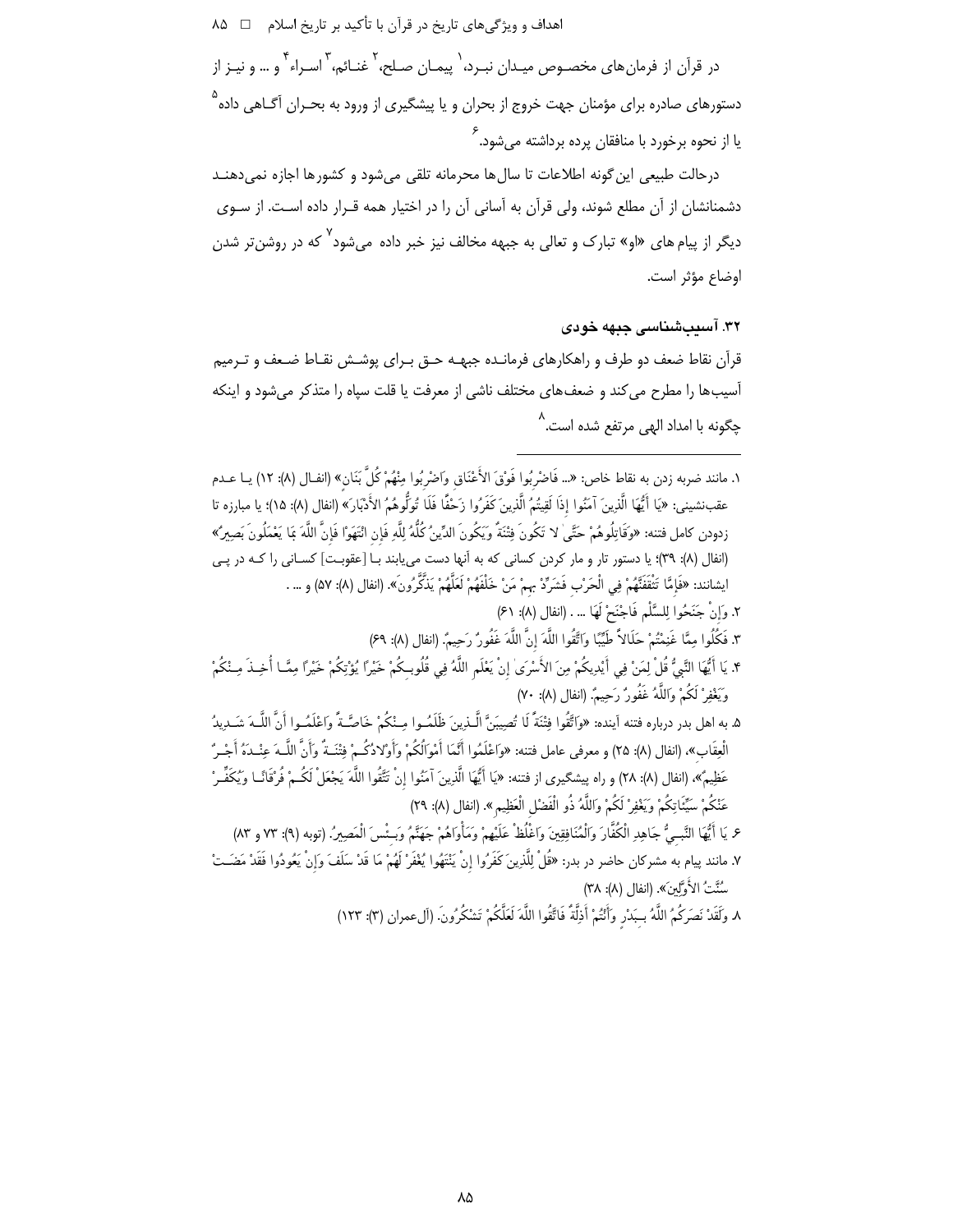۸۶ = فصلنامه علمي ـ پژوهشي تاريخ فرهنگ و تمدن اسلامي، س ۵، پاييز ۹۳، شماره ۱۶

قرآن به آسیبهای که در باور مسلمانان در پس شکست خود را نشان میدهد توجـه مـیدهـد؛ ` آسیبهایی که ریشهای است و در پیدایش شکست مؤثر بوده است.

# ٣٣. ارائه اطلاعات از جبهه كفر و نفاق

«او» جل و عزّ، از تلاش ها و فعالیت های جبهه کفر اطلاعـات مهمـی بـهدسـت داده اسـت ازجملـه نفرات، موقعیت آنها در جبهه نبرد، روحیه آنها در صحنه های مختلف و چگونگی تقویت شـدن آن بـا تلاش شیطان، درخواست های آنان از خـدا بـرای داوری، سرنوشـت اسـرای آنـان در پـس جنـگ و اختلافات در جبهه مؤمنان درباره آنان، سرنوشت نهایی آنان در نشئه دیگر و پیشگویی دربـاره آینـده آنان در ایمان نیاوردن به خدا، تلاش های مالی آنان علاوه بر هزینـه کـرد جـانی در صـحنه نبـرد و تلاش برای اخراج نبی اعظمﷺ و … . <sup>۲</sup>

# ٣۴. از ائه «معبار از زیابی اعمال صحابه»

قرآن در خلال گزارش های خود به ارزیابی عملکرد مسلمانان دوره پیامبر که اغلب آنها صحابه حضـرت رسول اعظم صَّلِيًّا ﴾ بودهاند پرداخته است. توجه به این ارزیابی ها می تواند ما را با شخصیت واقعی صـحابه نزد خداوند آشنا سازد؛ زیرا این ارزیابی خالی از هرگونه سمتوسوگیری انسان مدارانـه اسـت و بـر معیـار الهی تکیه دارد. علاوه بر این با الغای خصوصیت می توان این معیارها را به عنوان معیاری بـرای ارزیـابی مسلمانان در طول حیات اسلام تلقی کرد و در هر دورهای از آن برای ارزیابی مدعیان سود جست. <sup>۲</sup>

- ١. ثُمَّ أَنْزِلَ عَلَيْكُمْ مِنْ بَعْد الْغَمِّ أَمَنَةً نُعَاسًا يَغْشَىٰ طَائِفَةً مِنْكُمْ وَطَائِفَةً قَدْ أَهَمَّتْهُمْ أَنْفُسُهُمْ يَظُنُّونَ بِساللَّهِ غَيْـرَ الْحَـقِّ ظَنَّ الْجَاهِلِيَّةِ يَقُولُونَ هَلْ لَنَا مِنَ الأَمْرِ مِنْ شَيْءٍ قُلْ إِنَّ الأَمْرَ كُلَّهُ لِلَّهِ يُخْفُونَ فِي أَنْفُسهِمْ مَا لَا يُبْدُونَ لَكَ يَقُولُونَ لَوْ كَانَ لَنَا مِنَ الأَمْرِ شَيْءٌ مَا قُتِلْنَا هَاهُنَا قُلْ لَوْ كُنْتُمْ فِي بُيُوتِكُمْ لَبَرَزَ الَّذِينَ كُتِبَ عَلَيْهِمُ الْقَتْـلُ إِلَـىٰ مَضَاجعِهِــمْ وَلِيَبْتَلِيَ اللَّهُ مَا فِي صُدُوركُمْ وَلِيُمَحِّصَ مَا فِي قُلُوبِكُمْ وَاللَّهُ عَلِيمٌ بِـذَاتِ الصُّدُور. (ألءهران (٣): ١۵۴)
- ۲. دقت در آیات سوره انفال همه این موارد را نشان میدهد مانند: قدرت ظاهری سپاه دشمن: «وَإذْ يَعِدُكُـمُ اللَّــهُ إحْدَى الطَّائِفَتَيْنِ أَنَّهَا لَكُمْ وَتَوَدُّونَ أَنَّ غَيْرَ ذَات الشَّوْكَةِ تَكُونُ لَكُمْ وَيُريدُ اللَّهُ أَنْ يُحِقَّ الْحَقَّ بِكَلِمَاتِهِ وَيَقْطَعَ دَابِـرَ الْكَافِرِينَ» (انفال (٨): ٧)؛ هزينه كردن جبهه كفر: «إنَّ الَّذِينَ كَفَرُوا يُنْفِقُونَ أَمْوالَهُمْ لِيَصُدُّوا عَنْ سَبـــيل اللَّهِ فَسَيُنْفِقُونَهَا ثُمَّ تَكُونُ عَلَيْهِمْ حَسْرَةً ثُمَّ يُغْلَبُونَ وَالَّذِينَ كَفَـرُوا إلَـىٰ جَهَــنَّمَ يُحْشَـرُونَ» (انفـال (٨): ٣۶)؛ تلاش براي اخراج نبي اعظمﷺ «وَإِذْ يَمْكُرُ بِـكَ الَّذِينَ كَفَرُوا لِيُثْبِـتُوكَ أَوْ يَقْتُلُوكَ أَوْ يُخْرِجُـوكَ وَيَمْكُـرُونَ وَيَمْكُرُ ٱللَّهُ وَاللَّهُ خَيْرُ الْمَاكِرِ بِنَ». (انفال (٨): ٣٠)
- ٣. مانند آیات مربوط به غزوه بدر که می تواند در گونهشناسی و ارزیابی مردم مسلمان پاری بخشد: «إِنَّمَا الْمُؤْمِنُونَ الَّذِينَ إذَا ذُكِرَ اللَّهُ وَجِـلَتْ قُلُوبُهُمْ وَإذَا تُلِيَتْ عَلَيْهِـمْ آيَاتُهُ زَادَتْهُمْ إِيمَانًا وَعَلَىٰ ربِّهِـمْ يَتَوكَّلُـونَ» (انفـال (٨): ٢)؛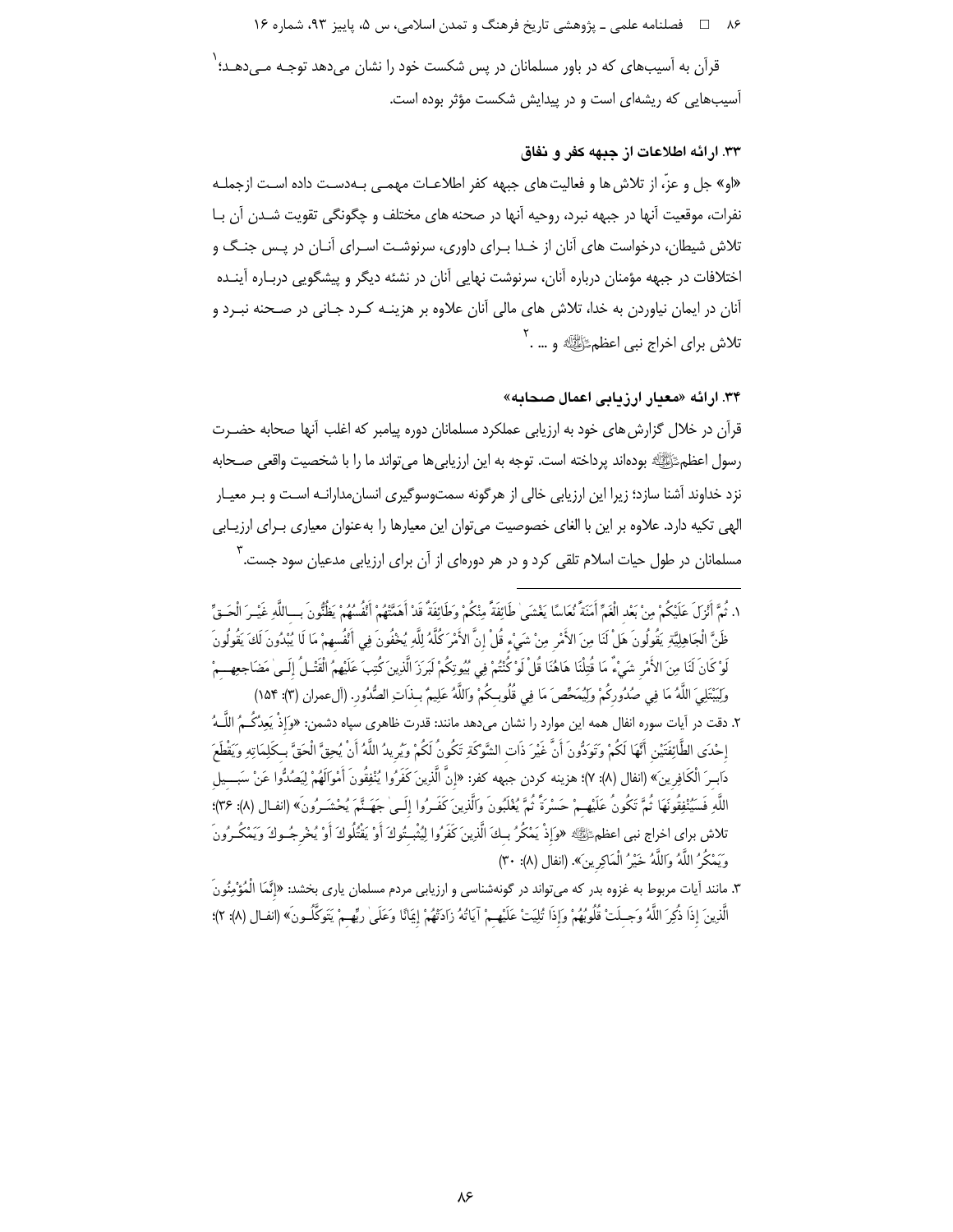اهداف و ویژگیهای تاریخ در قرآن با تأکید بر تاریخ اسلام □ ۸۷

با عنایت به آنچه تاکنون از ویژگی های تاریخ در قرآن ارائه شد شـاید بتـوان تعریفـی از موضـوع تاریخ در قرآن نیز ارائه کرد:

تمامی رخدادهای مـؤثر در هـدایت و ضـلالت بشـر، سـعادت و شـقاوت او کـه بـا اراده وی یـا خداوند رخ میدهد و بیان پیامدهای آن در این نشئه و نشئه آخرت و علل آنها اعــم از علــل مــادی و معنوی ـ و روحی و روانی قهرمانان آن ـ و حالات روانی انسان۱۵ در حین انجام آن اعمال کـه مـؤثر در هدايت و ضلالت است و نقش انسان و خدا اعم از نقش اطلاعـي، نظـارتي، مـديريتي و … او كـه اغلب از طريق اجراي سنتهاي تاريخي جاري مي شود، موضوع تاريخ قرآني است.

#### نتىجە

در این پژوهش با استناد به آیات قرآنی، اهداف قرآن از طرح مباحث تاریخی مرور گردید و روشن شد این کتاب آسمانی اهداف شش گانهای را از طرح این مباحث دنبال می کند. با توجه به مجموعه آیات از یک سو و آیاتی که به گـزارش غزواتـی ماننـد بـدر و احـد و تبـوک پرداختـه|نـد، مجموعـه|ی از ویژگیِ های گزارش های تاریخی استخراج و ارائه گردید و در پایان با توجه به این ویژگیِ ها تعریفی از موضوع تاریخ در قرآن ارائه شد تا خواننده بتواند تفاوت بین تاریخ در قرآن و تاریخ در متـون تـاریخی را از این منظر مشاهده نماید. خواننده خود می تواند با دقت دریابد که برخی از این ویژگی ها محتوایی و پارهای روشی بودهاند و از منظری دیگر برخی نگارشی و شــماری نگرشــی مــی،اشــند. امیــد اسـت مدرسان محترم درس تاریخ اسلام در تدریس خود به این رویکرد قرآنی توجه نماینـد، زیـرا بـه نظـر می رسد تاریخ همسان با معارف و عقاید که مورد توجه امامان شیعه بوده باید خالی از این ویژگی هـا نباشد تا بتواند مسیر هدایت را هموارتر کند.

#### منابع و مآخذ

۱. قرآن کریم. ۲. ابن شعبه حرانبي، حسن بن علي، ت*حف العقول عن آل الرسول ﷺ*، قم، جامعه مدرسـين، چ ۲، ١٤٠٤ ق / ١٣٦٣ ق.

«الَّذِينَ يُقِيمُونَ الصَّلاةَ وَمِمَّا رَزَقْنَاهُمْ يُنْفِقُونَ» (انفال (٨): ٣)؛ «كَمَا أَخْرَجَكَ ربُّكَ مِنْ بَيْتِكَ بِـالْحَقِّ وَإِنَّ فَرِيقًا مِنَ الْمُؤْمِنِينَ لَكَارِهُونَ» (انفال (٨): ۵)؛ «يُجَادِلُونَكَ فِي الْحَقِّ بَعْدَمَا تَبَيَّنَ كَأَنَّمَا يُسَـاقُونَ إِلَـى الْمَـوْتِ وَهُـمْ يَنْظُرُونَ» (انفال (٨): ٤)؛ «وَأَطِيعُوا اللَّهَ وَرَسُولَهُ إنْ كُنْتُمْ مُؤْمِنِينَ» (انفال (٨): ١)؛ «يَا أَيُّهَا الَّذِينَ آمَنُوا أَطِيعُـوا اللَّهَ وَرَسُولَهُ وَلا تَوَلَّوْا عَنْهُ وَأَنْتُمْ تَسْمَعُونَ». (انفال (٨): ٢٠)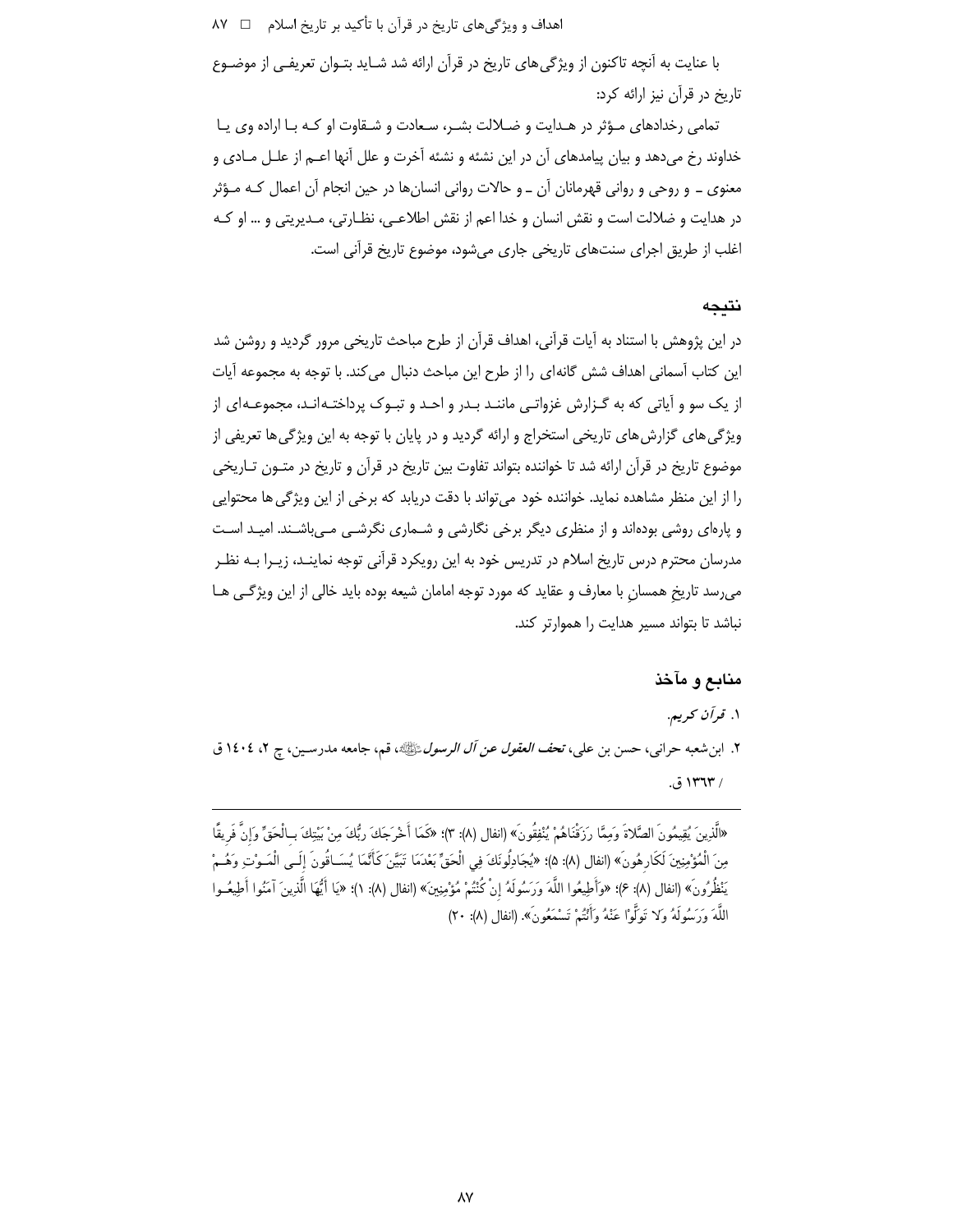- ۱۷. زرین کوب، غلامحسین، *نقش بر آب*، تهران، معین، چ ۲، ۱۳۷۰.
- ۱۸. زمانی، محمدحسن و غلامحسین ناطقی، «بررسـی دیـدگاه شـرقشناسـان دربـاره اسـطورهانگـاری گزارههای تاریخی قرآن»، *قرآن پژوهی خاورشناسان*، ش ۷، پاییز و زمستان ۱۳۸۸.
- ۱۹. زمخشري، محمود بن عمر، *الكشاف عن حقائق غوامض التنزيل*، بيـروت، دار الكتـاب العربـي، ج ۲، ص ۲۷٤.
	- ۲۰. سجادی، سید صادق و هادی عالمزاده، *تاریخنگاری در اسلام*، تهران، سمت، ۱۳۸۰.